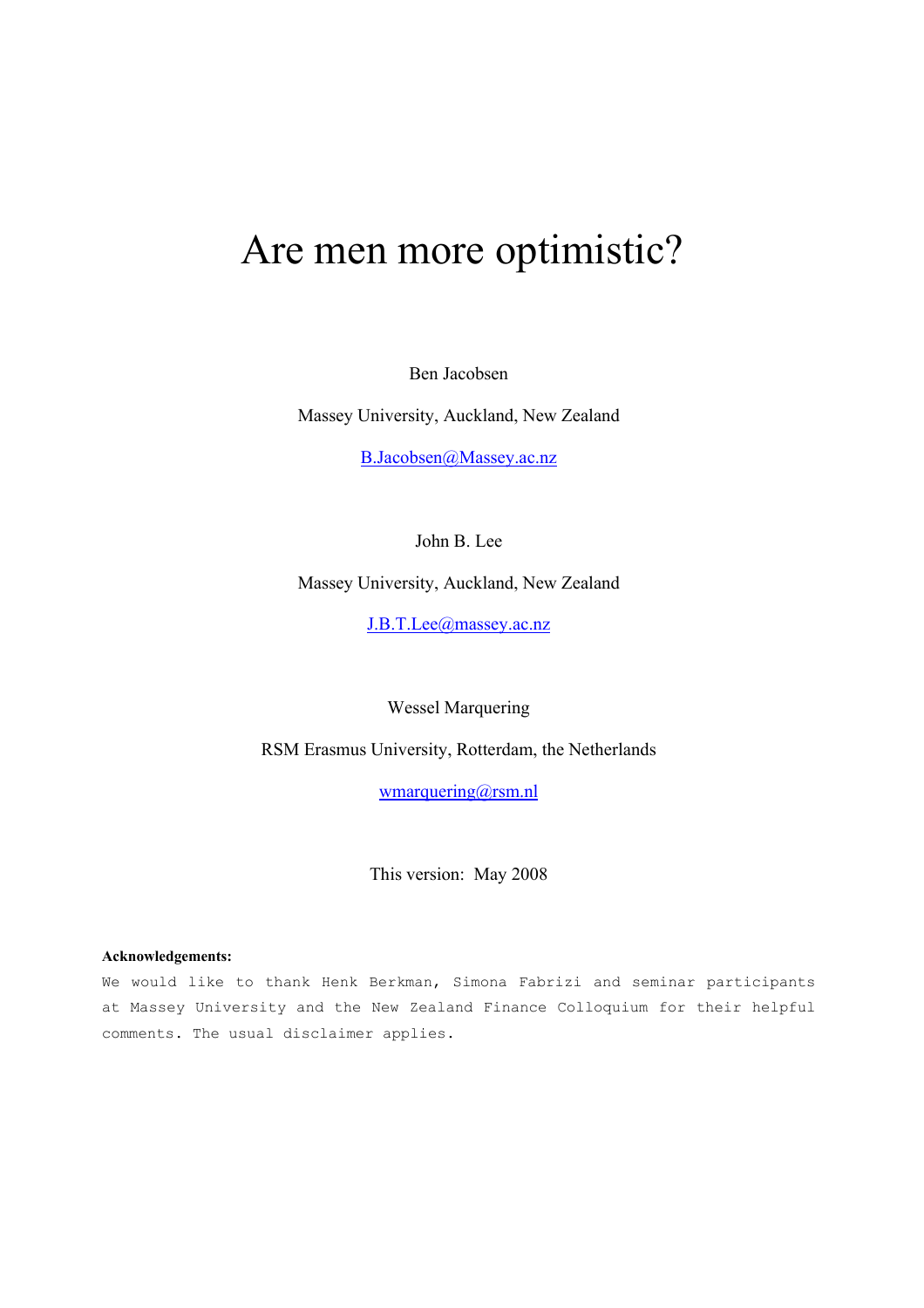#### **Abstract**

Men are strikingly more optimistic about the future performance of key economic and financial indicators than women. We report surprisingly strong and highly significant gender differences in consumer confidence data of seventeen out of eighteen countries, including the US. We confirm these findings using data from US and European Gallup opinion polls. This gender difference is present in key indicators such as economic growth, interest rates, inflation and future stock market performance and persists after we control for income, employment, wealth, education and marital status. Our results hold regardless whether we consider questions about respondent's personal future economic situation or the general state of the economy. This suggests that the optimism we document in this study is different from the well-documented overconfidence phenomenon, as it extends beyond the personal influence sphere of respondents. We also document significant gender differences in perceived stock market risk. Thus, we show that not only differences in risk aversion but also differences in optimism and perceived risk may explain why women hold on average less risky portfolios than men.

**Keywords:** Optimism, Gender Difference, Consumer Confidence, Economic Indicators

**JEL-classification**: D1, D8, D9, G11, Z1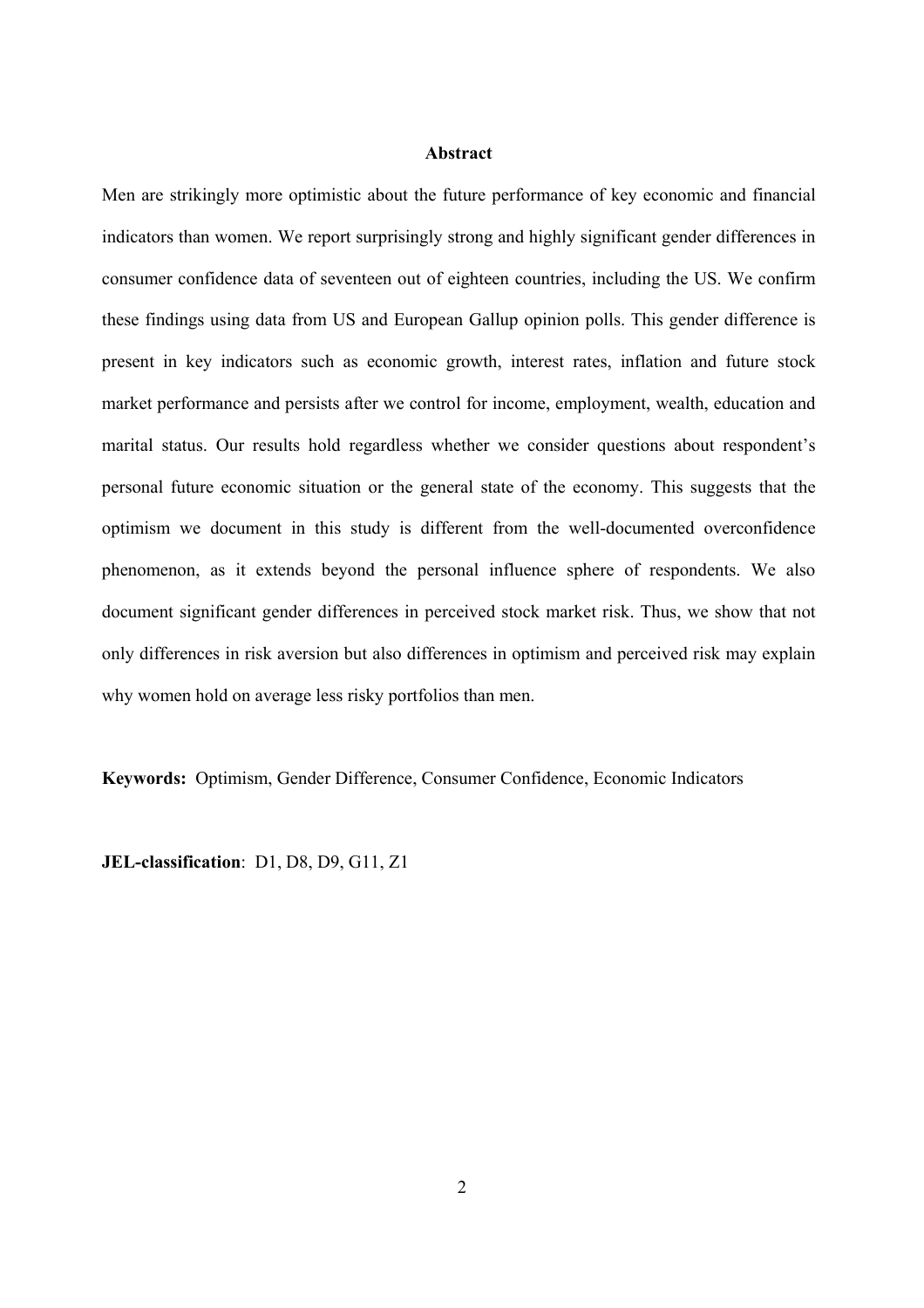## **1. Introduction**

Gender differences are not only a popular topic of discussion but also an important field of study in all social sciences, which is not surprising given the important consequences that gender differences can have in our society. To a large extent, academic studies in psychology seem to offer support for the popular view that different genders "originate from different planets". For instance, research seems to confirm the stereotypes that women are more socially oriented (selfless) and men are more individually focused (selfish).<sup>2</sup> Men and women also differ in their views on a variety of issues and topics like the likelihood of nuclear war, dangers of alcohol and drugs, technology, radioactive waste, preferred US presidents, economic consumption, the labor market and investment decisions. Some of these differences are attributed to gender differences in risk aversion.3,4,5

This paper focuses on optimism and tests for the existence of gender differences in future economic outlook. We find that men are significantly more optimistic about the future performance of key economic and financial indicators. Consumer confidence data of eighteen different countries show strong gender differences, with women being the less optimistic gender. For instance, in the US we find that since 1978 there has only been one month (March 2000) when consumer confidence of women was higher than consumer confidence of men. This gender

<sup>1</sup> According to Hyde (2005), the well known book by John Gray *Men Are From Mars, Women Are From Venus* has sold over 30 million copies and has been translated into 40 languages.

 $2^2$  See for numerous references for instance the overview by Eckel and Grossman (2007a).

 $3$  See for instance the overviews by Eckel and Grossman (2007b) and Croson and Gneezy (2004).

<sup>&</sup>lt;sup>4</sup> There occasionally seems to be confusion in the terminology used. For clarity: we follow the convention in the finance literature and distinguish between the (perceived) characteristics of the probability distribution - the (perceived) likelihood of states, (perceived) differences in mean and standard deviation - versus risk aversion (the willingness to take on risk). In other words, two people may have exactly the same perception of a probability distribution but still take different decision due to a difference in risk aversion. Vice versa people may have the same level of risk aversion but still take different decisions based on a difference perception of the likelihood of different states occurring. We refer to optimism and pessimism when we refer to a difference in (perceived) likelihood of different states.

 $<sup>5</sup>$  It may be worthwhile to point out that a debate is still ongoing. For instance, in her meta analysis of psychological differences, Hyde</sup> (2005) argues that while differences between genders may be present, we should consider the implications of those differences. In many cases, the variation between men and the variation between women is so large that difference can be safely ignored (the gender similarities hypothesis). The argument is to focus on differences that may have strong implications for the different genders.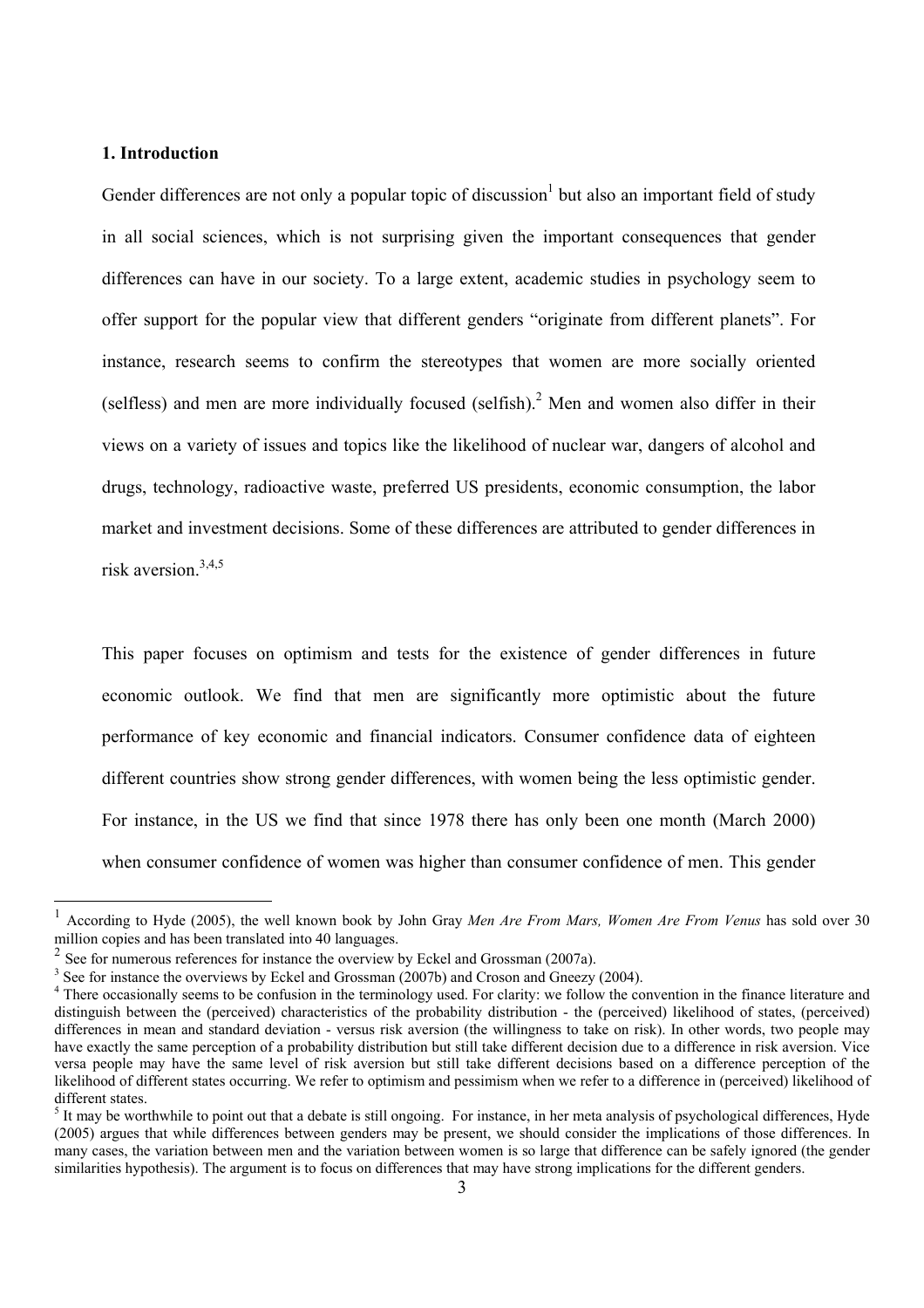difference is not only remarkably persistent over time, but it is also present in the general economic and personal outlook. We confirm these findings using 56 US Gallup polls. These polls allow us to test whether this gender difference is present in other more specific key economic indicators as well. We find this to be the case. Men are more optimistic about future outlooks for economic factors like economic growth, interest rates, inflation and future stock market performance. Moreover these polls enable us to test for robustness with respect to income, employment, wealth, education and marital status. The patterns we observe persist after controlling for these personal characteristics. As with Consumer Confidence Index, we show that gender differences we document in US Gallup polls are also present in other European countries. Our results also hold regardless of whether we consider questions about respondent's personal future economic situation or the general economy.

Apart from documenting this highly significant gender difference in optimism with respect to the economic outlook, our paper makes several other contributions to the literature. While our findings deal with future economic and financial outlook, these results are in line with other findings in the literature that suggest that men are more optimistic. For instance, Gwartney-Gibbs and Lach (1991) report that women are significantly and substantially more pessimistic in their nuclear war attitudes than men. If this gender difference in optimism holds more generally as our findings suggest this may help to shed new light on several well-known reported gender differences in the literature and may have implications for many other gender studies in other fields of science. For example, there is a large body of literature that suggests that optimism is beneficial in the health domain (see for instance Felton, Gibson and Sanbonmatsu (2002) and the references within: lower blood pressure, cope better with stress, better recovery from cancer and coronary bypass surgery, less likely to become depressed).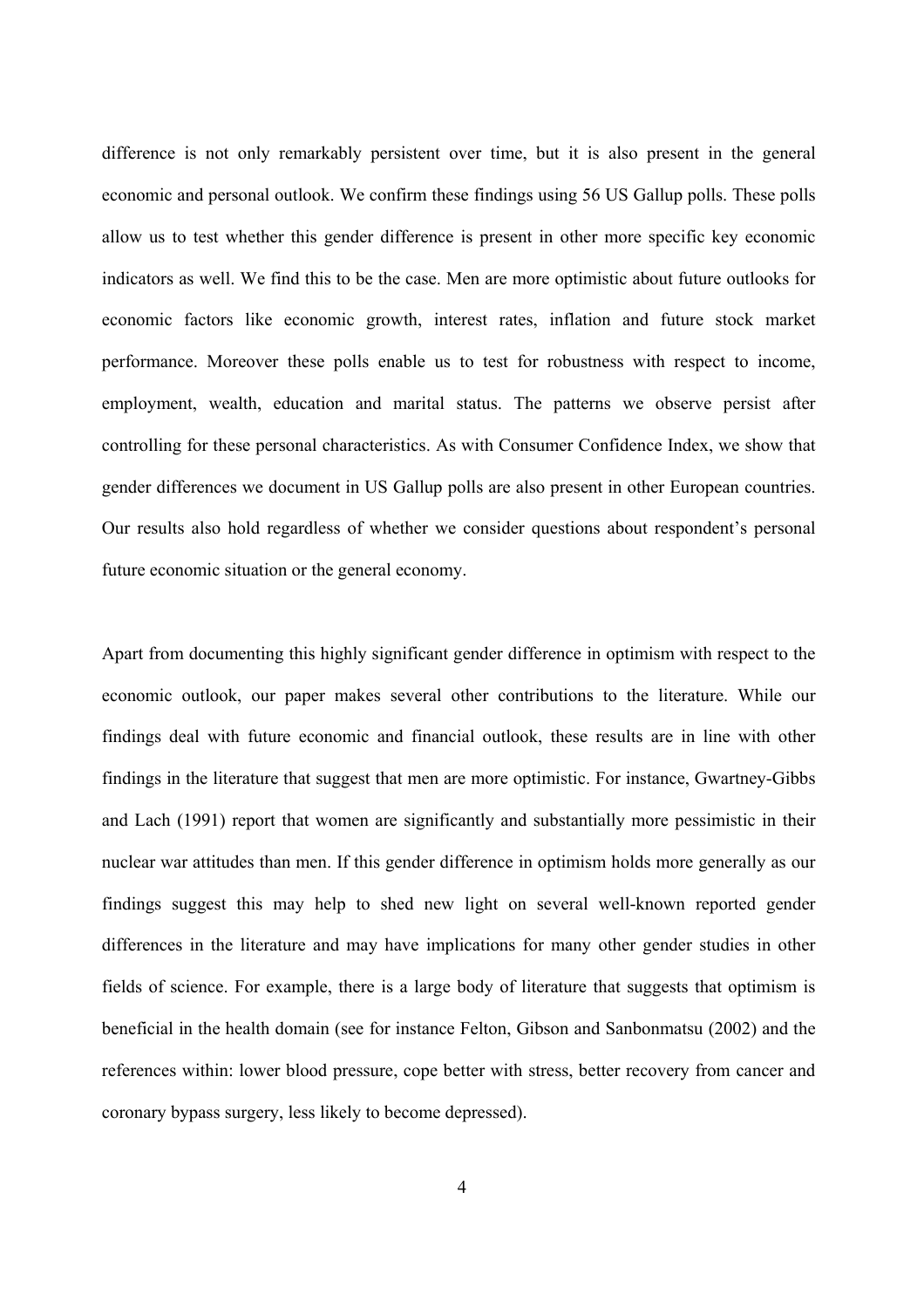Our findings also contribute to the literature as the gender difference in optimism we report here extends beyond the personal influence sphere of respondents in many of the cases we consider. This has several advantages. Our results are not confounded by individual opportunity sets. It is well known that men and women differ in their perspective of their own future or are perceived to be different by others and therefore treated differently. For instance, Schubert, Brown, Gysler and Brachinger (1999) suggest perceptions rather than actual differences may be responsible for the "glass ceilings" women face on the corporate ladder. Similarly  $-$  as they argue  $-$  if investment advisors perceive women to be more risk averse they may advice less risky portfolios, causing women to have on average lower funds available during retirement. These perceptions about their own future, or for this matter, perceptions of outsiders, are less likely to play a role in our results because we focus on macroeconomic outlook, which is beyond control of individuals. We find that men are more optimistic even if the questions clearly deal with issues outside the personal sphere.

As another example – one which we discuss more extensively below – our finding may also explain why women invest on average less in risky portfolios than men, i.e. women invest less in the stock market as opposed to more safe assets. While the literature to date, to a large extent, attributes this to gender differences in risk aversion, there are two alternative explanations (see also our discussion in footnote 2). Two investors may have the same risk aversion but if one is more pessimistic about the future performance of the market or perceives the future risk of the market to be higher, then the asset allocation of the two investors may still differ. In other words, if men are more optimistic about the future state of economy in general or, more specifically, the performance of the stock market or, if men perceive the future risk to be lower, they may be willing to invest more in stocks. Our results suggest that both alternative explanations may contribute to a difference in observed portfolio allocations between men and women. Particularly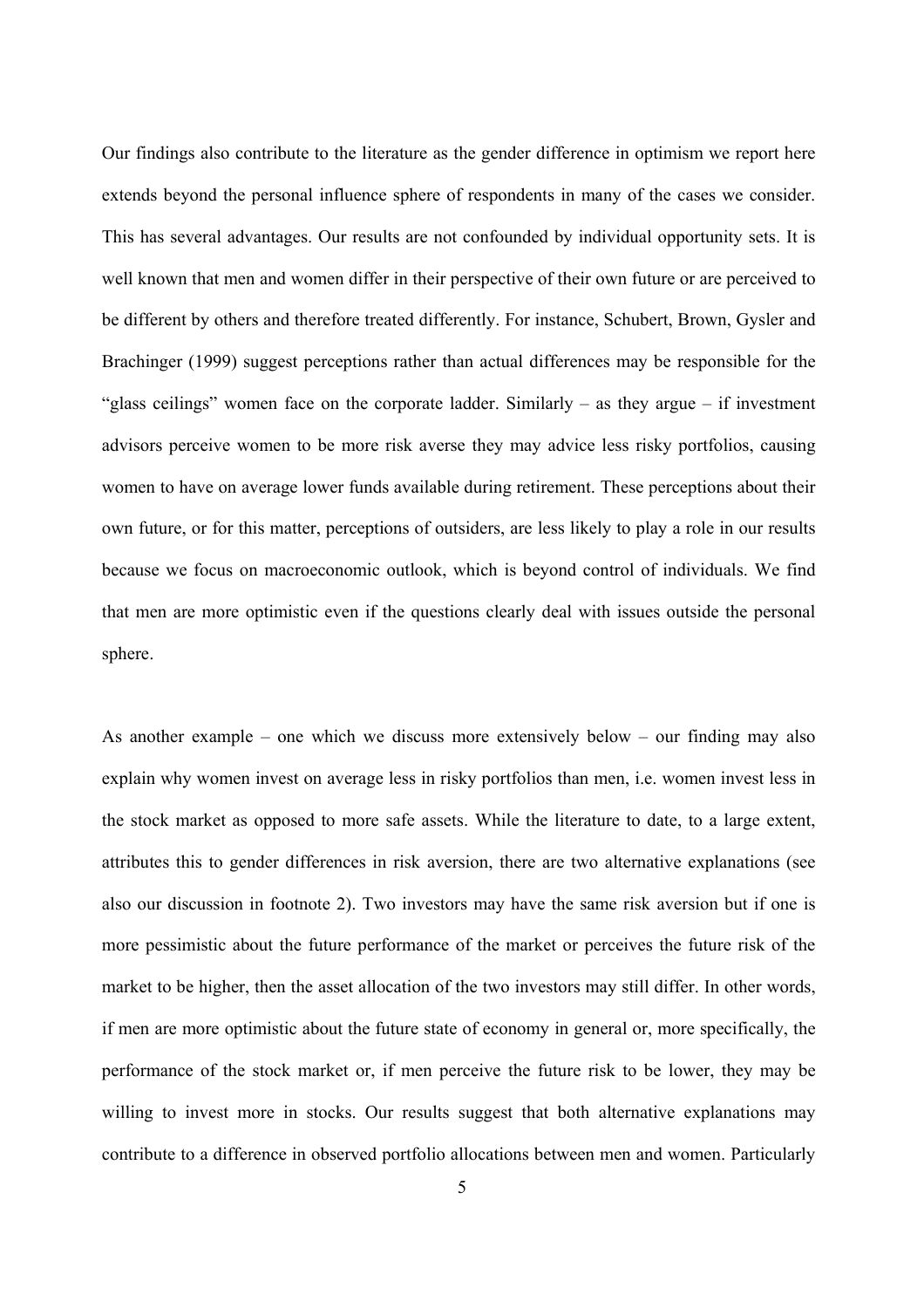interesting is the fact that differences in expectations do not need to be large: we show how a one percent difference in expected return might already explain the observed difference in portfolio holdings.

Our alternative explanation for the difference in portfolio holdings also would align the current experimental evidence with the field data. While field studies based on difference in portfolio holdings claim that women are more risk averse, evidence from laboratory experiments studying gender differences in risk aversion is inconclusive (Eckel and Grossman (2006) provide an extensive overview of the literature). Our alternative hypothesis explains both findings jointly and suggest that differences in the riskiness of actual portfolios need not necessarily be caused by differences in risk aversion.<sup>6</sup> As gender differences in investment strategies may have drastic consequences for instance with respect to consumption in retirement (see for instance, Bajtelsmit and Bernasek, 1996) our results hopefully also provide new insights in resolving potentially negative effects of gender differences on asset allocations.

While we discuss optimism, it may be useful to distinguish our results from overconfidence results reported for instance by Barber and Odean (2001). They find that the average man trades more frequently than the average woman in stock markets. They suggest that these differences in trading frequency may be caused by men being overconfident about their own stock picking ability. As we stated above our results do not consider overconfidence in trading in the sense of Barber and Odean  $(2001)$ , but a general confidence in the future – optimism – as we consider macroeconomic variables beyond the control of individuals and do not consider trading frequency.

 $6$  Our alternative hypothesis would also explain the finding of Schubert, Brown, Gysler and Brachinger (1999) who find no difference in risk propensity when subjects face contextual decisions.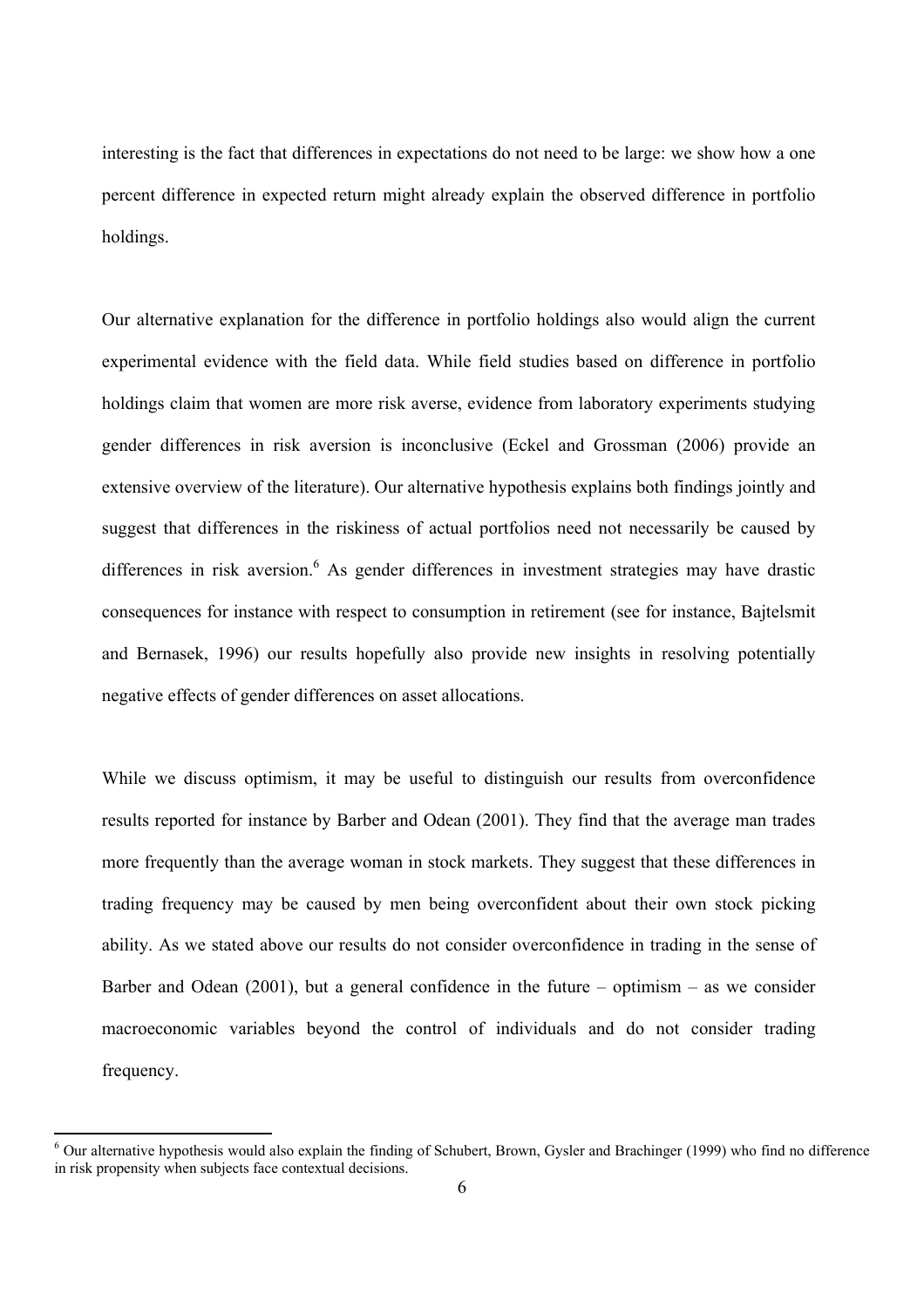Our study is related to several other studies in economic literature. Puri and Robinson (2007) show that their measure of optimism based on self-reported life expectancy is related to numerous life and economic choices such as work intensity, remarriage, retirement, savings decision and among other things investment in individual stocks. On gender difference, Cohn et al. (1975) found that non-professional women investors allocate less of their portfolios to volatile assets. Sunden and Surette (1998) conclude, using household data over 1992 and 1995, that women tend to invest their retirement funds in less risky assets than men. Jianakoplos et al. (1998) document that single men invest more of their wealth, on average 46%, in risky assets than single women who invest on average 40% of their wealth in risky assets using survey data. Similarly, Agnew et al. (2003) find that male pension fund participants' equity allocation is higher at 425% compared to that of female participants at 33%.

There are a couple of studies that mention gender differences in optimism. Chaney, Alvarez and Nagler (1998) try to explain the gender gap in US elections and report some evidence for the US that women are significantly more pessimistic about the current state of the economy in general and their current personal finances. Dominitz and Manski (2007) document significant gender differences in beliefs about future stock returns and find that the heterogeneity of reported beliefs lead to differences in the probability of holding stocks. Our study differs in that we show gender differences in optimism in a wider range of economic indicators such as economic growth, unemployment rate, inflation, as well as stock market performance. It may also be worthwhile to point out that their measure of asset allocation is a binary variable, one for those who hold stocks as a part of their portfolios and zero for those who do not. Our measure of stock holding is the reported percentage of stocks in the portfolio, which can further differentiate larger stock holdings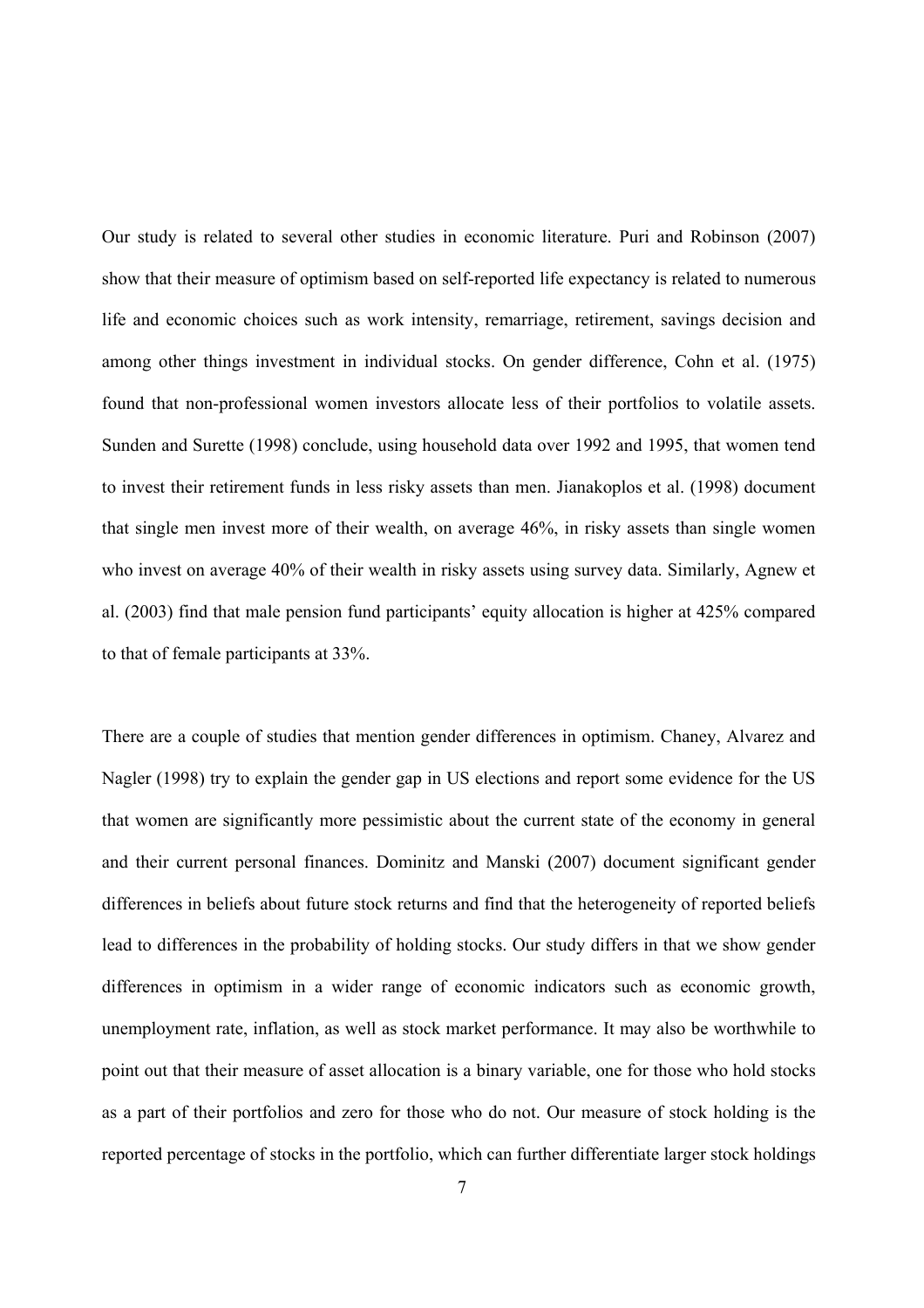and small stock holding. We also illustrate the pervasiveness of the gender difference in optimism. We observe that the observed gender difference persists from 1978 to 2005 and in seventeen European countries as well as in US. We also show gender differences in perceived risk in the stock market in addition to optimism.

This paper is organized as follows. We examine and the gender difference in international consumer confidence survey data in the next section. The results with US Gallup survey data are presented in Section 3. Section 4 discusses implications of our findings on stock holdings and also reports related empirical findings. In Section 5 we verify robustness with respect to marital status and Gallup surveys conducted in other countries. Finally Section 6 concludes.

#### **2. Consumer Confidence Survey Data**

#### **2.1. Data**

In order to study the difference in confidence between men and women, we use monthly consumer confidence data from eighteen countries. We use different countries to ensure that our results are not country specific and to some extent not culture specific.<sup>7</sup> Moreover, as there are slight differences between exact formulations of the different questions in the different surveys, using different surveys results in more robust inference. We consider the following eighteen countries: Australia, Austria, Belgium, Czech rep., Denmark, Germany, Finland, France, Greece, Hungary, Ireland, Italy, the Netherlands, Portugal, Spain, Sweden, the United Kingdom and the United States. For the United States we use the Conference Board (CB) Consumer Confidence Index. The survey is conducted on a monthly basis and the consumer index is available since January 1978. The survey poses questions on both the present situation and on expectations on the

<sup>&</sup>lt;sup>7</sup> We tried to obtain more gender specific confidence data from a broader range of non-Western countries. Unfortunately these were not available.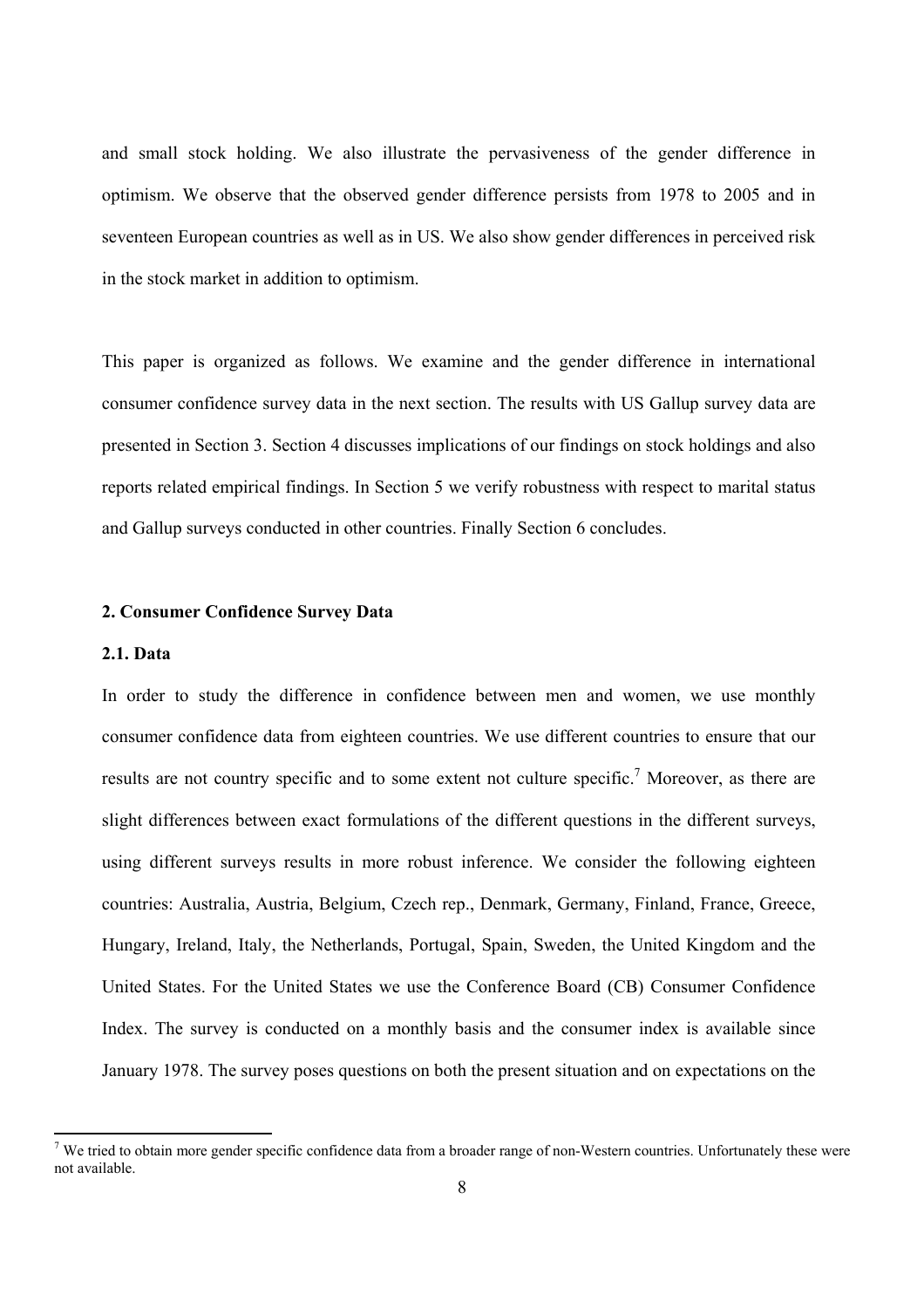future situation. The CB index has a sample size of 5,000 and considers the following issues in each survey (we report the exact questions below):

- 1) Respondents appraisal of current business conditions,
- 2) Respondents expectations regarding business conditions six months hence,
- 3) Respondents appraisal of the current employment conditions,
- 4) Respondents expectations regarding employment conditions six months hence, and
- 5) Respondents expectations regarding their total family income in six months.

For Australia, the Westpac Melbourne Institute of Applied Economics and Social Research publishes the consumer confidence index and this index is available for the period January 1987 - December 2005. For the European Union member states, we use the EU Consumer Confidence Survey data. The EU Commission conducts the EU Consumer Confidence Survey since May 1972 as part of the EU Consumer Survey and its aim is to acquire information on consumer expenditure, saving intentions and the factors affecting these figures. Separate research institutes in every country survey the data, based on uniform criteria and the results are sent to the European Commission, which in its turn aggregates the data, conducts seasonal adjustment and publishes them. The sample sizes vary per country: 2500 consumers in Germany, 2000 in Spain, France, Italy and the UK and 1500 in each of the remaining countries. The Consumer Confidence Index is calculated from the answers respondents give on the following points:

- 1) Expectations of financial position,
- 2) Assessment of economic prospects,
- 3) Expectations of
- 4) Employment situation, and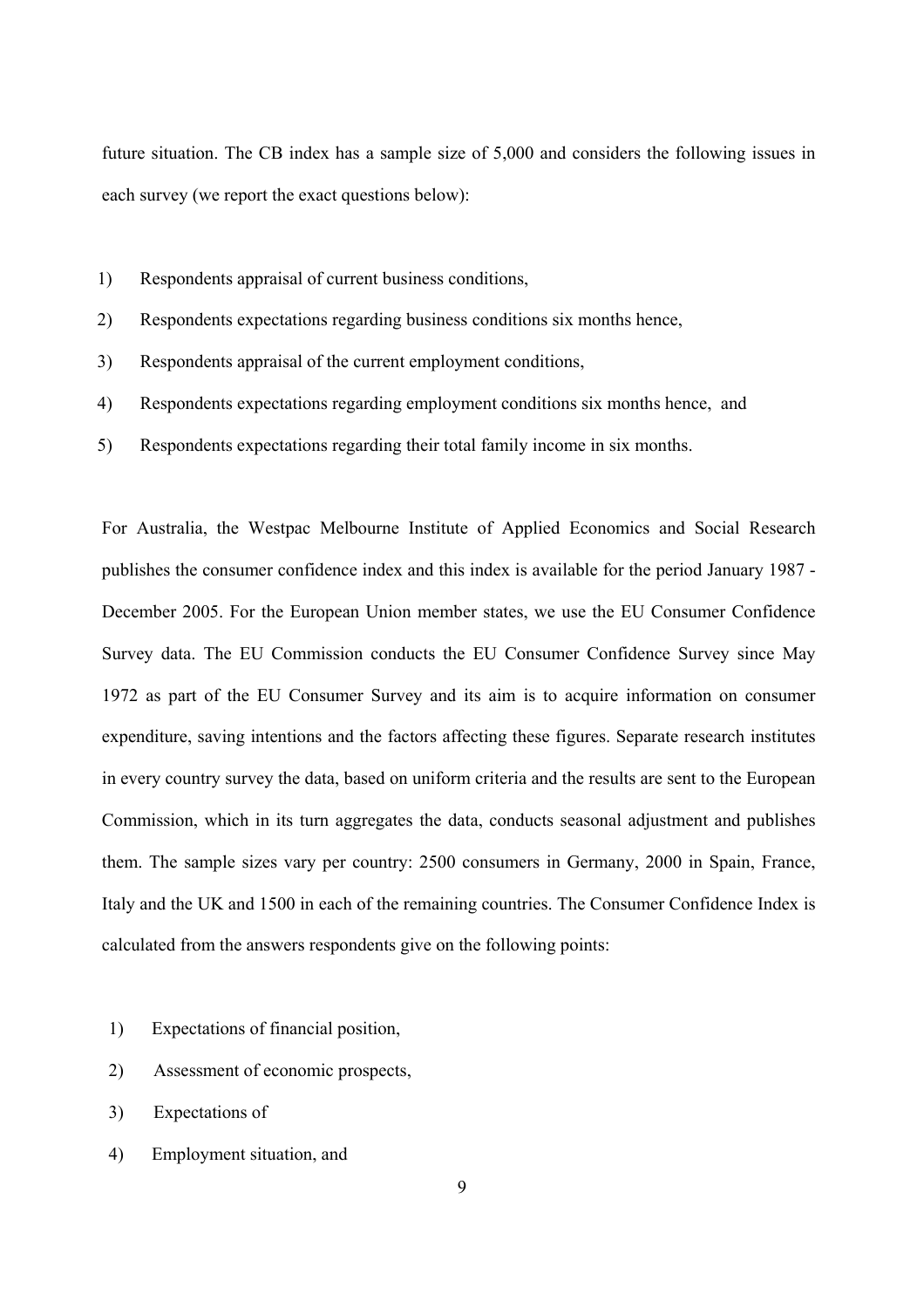5) Planned saving intentions.

For most European countries the time series for men and women separately start at January 1990 and end at December 2005. The exceptions are Portugal, starting at June 1986, Hungary starting at February 1993, The Czech Republic starting at May 2001, Austria and Sweden starting at October 1995 and Finland starting only at November 1995. Table 1 contains basic characteristics of the consumer confidence data used in this study.

[Table 1 around here]

## **2.2. Gender Difference in Consumer Confidence**

Table 1 shows the *t*-statistics for gender difference in confidence index for the all countries in our data. Across all the countries, except for Germany, the gender difference in consumer confidence index is highly significant, indicating that women are more pessimistic about the current and future economic conditions in general. The statistical significance is strongest for the US, with a *t*statistic of more than 10. Strikingly, for Europe on aggregate, there has never been a month between January 1990 and December 2005 with greater consumer confidence for women than for men.

#### [Table 2 around here]

Although sample sizes are different to a large extent, it may be good to verify explicitly that our results are independent of the time period we consider. Looking at the US consumer confidence index separately, which has the longest time-series, Table 2 illustrates the gender differences in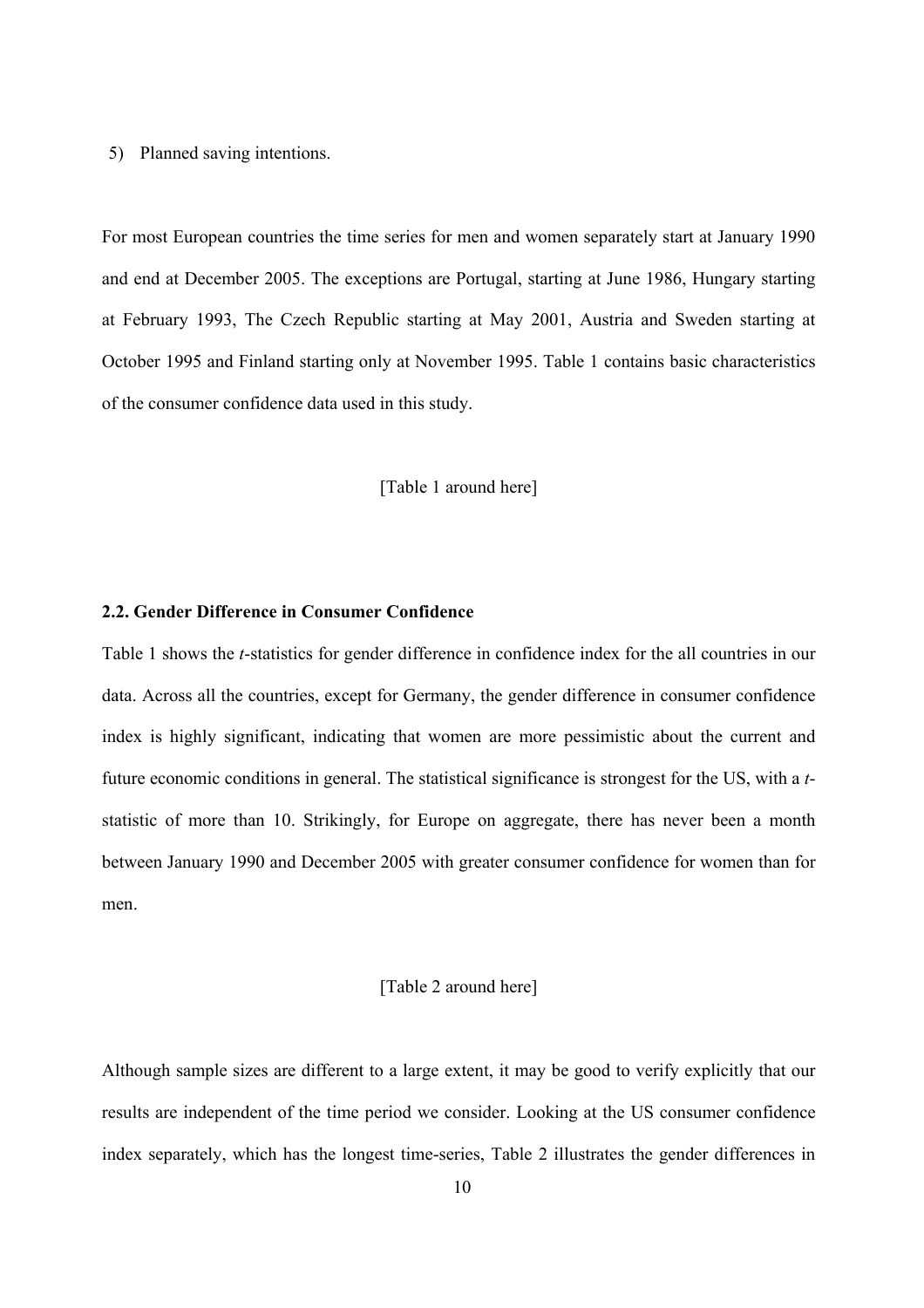US consumer confidence index for the entire sample period from January 1978 to December 2005 and those in two sub-sample periods, January 1978 – September 1991 and October 1991 – December 2005. Again, we find that consumer confidence index from female respondents are significantly and consistently lower than that from male respondents. For the other countries in our sample, we find qualitatively similar results when looking at subsamples. The average confidence index for United States women is 83.8 over the full sample period, which is more than 10 points less than the average for men (93.9). In fact, Figure 1, in which we plot month-bymonth mean gender differences for the United States, shows that there is only one month over the whole sample period when the average female consumer confidence index is higher than its male counterpart. This was in March 2000 (the difference was marginal (-0.3) and we have no explanation why women would be more optimistic during this month).

## [Figure 1a and 1b around here]

The United States consumer confidence index is based on the respondent's perception of both current and future state of personal and general economic condition. As discussed before there may be more than one reason why men are more optimistic (or less pessimistic) than women regarding their own private situation. Therefore we consider both personal and general questions separately. We report the gender differences in the five questions in the questionnaire that are used to construct the United States consumer confidence index in Table 3. These questions are:

II. Personal Future

I. Personal Current

*<sup>&</sup>quot;We are interested in how people are getting along financially these days. Would you say that you (and your family living there) are better or worse off financially than you were a year ago?"* 

*<sup>&</sup>quot;Now looking ahead--do you think that a year from now you (and your family living there) will be better off financially, worse off, or just about the same as now?"*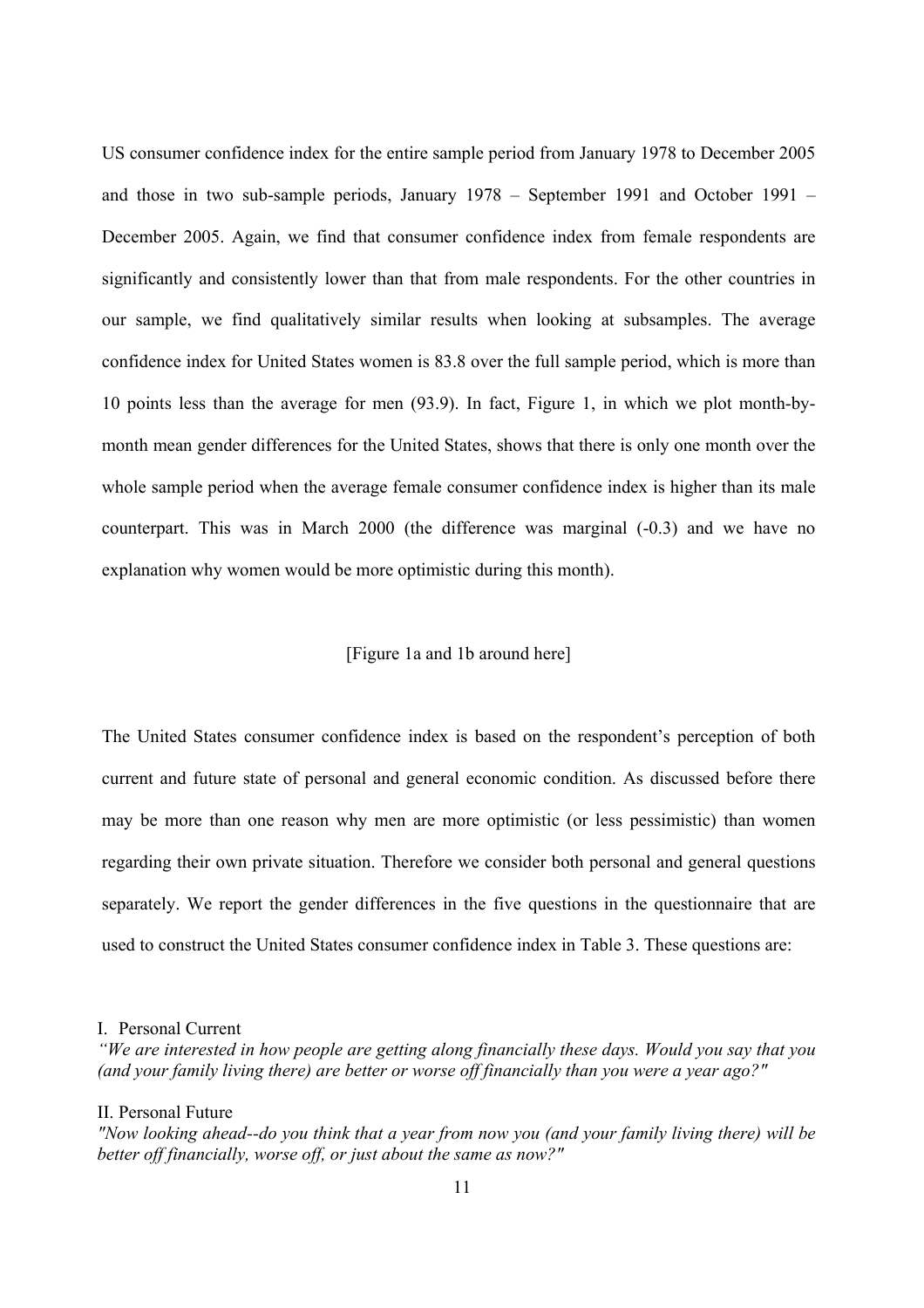#### III. General Short

*"Now turning to business conditions in the country as a whole--do you think that during the next 12 months we'll have good times financially, or bad times, or what?"* 

#### IV. General Long

*"Looking ahead, which would you say is more likely--that in the country as a whole we'll have continuous good times during the next 5 years or so, or that we will have periods of widespread unemployment or depression, or what?"* 

#### V. Durables

*"About the big things people buy for their homes -- such as furniture, a refrigerator, stove, television and things like that. Generally speaking, do you think now is a good or bad time for people to buy major household items?"* 

## [Table 3 around here]

Table 3 shows that men are less pessimistic (or more optimistic) in all dimensions – current, future, personal and general economic conditions. If anything, differences tend to be larger when we consider general economic circumstances on which respondents have no direct influence.

So far we find that women are less optimistic than men. In all countries except Germany this difference is highly significant. The result is robust over time and does not depend on whether questions are formulated about personal or general economic conditions. There may be other characteristics that may cause this difference. To be able to use other control variables in our analysis and to examine individual responses more closely, we now turn our attention to the United States Gallup Surveys.

## **3. United States GALLUP Survey**

Although we observe significant and persistent gender differences in optimism from the consumer confidence indices the differences may be due to personal characteristics. That is, the gender differences in optimism we observe may merely reflect those in personal characteristics and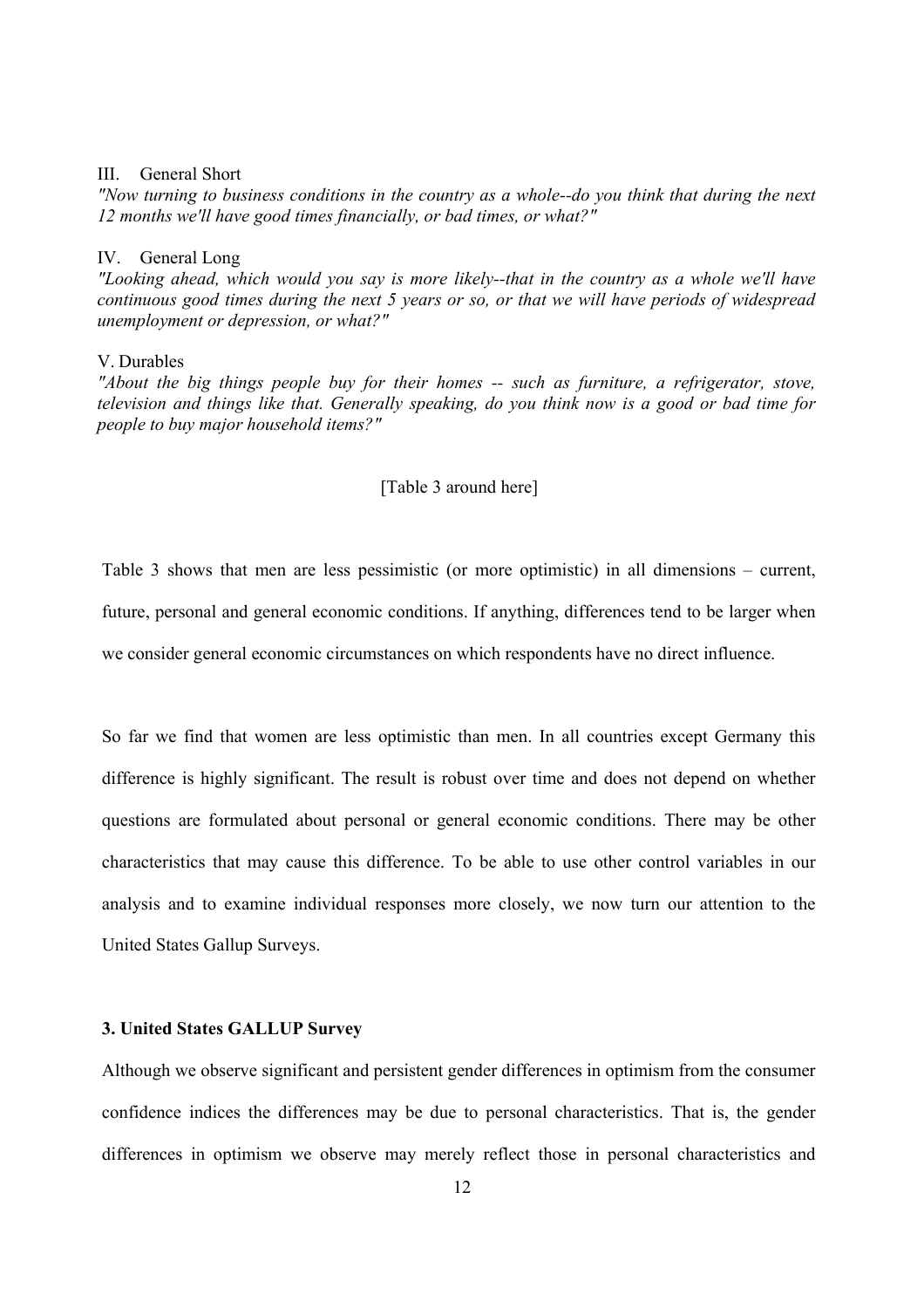circumstances that in turn affect optimism. To control for other confounding factors that may affect optimism, we use United States UBS/Gallup data. In addition to having more detailed personal information of respondents, the UBS/Gallup questionnaires specifically ask about the subject's perception of future stock market performance and risk as well as general economic condition, which enables us to perform a clean test for the link between optimism and investment behaviour.

## **3.1. Data**

The data were gathered by the United States GALLUP Organization that conducted telephone interviews with randomly chosen heads of United States households or spouses with total savings and investments of \$10,000 or more. The data are available for the period from November 1996 to December 2002, in a roughly quarterly interval until February 1999 and in a monthly interval afterwards. Data from a total of 56 surveys with around 1,000 observations for each survey available from the Roper Center are used for this study. The survey questions ask the subjects' outlook for future general economic conditions and stock market performance. In addition to questions related to future stock market performance, the GALLUP data contain personal information of the respondents such as income, level of education and age, that enable us to control for factors other than gender difference.

The questions we focus on ask about the respondent's outlook of macroeconomic factors, economic growth (United States GALLUP code 1523), unemployment rate (code 1524), inflation rate (code 1526), interest rate (code 1527) and outlook of stock market performance (code 1525):

Questions 1524 – 1527

Now, I would like to ask you to think about the factors that could affect the *overall investment environment OVER THE NEXT TWELVE MONTHS. On the same five-point scale, as far as the general condition of the economy is concerned, how would you rate (read and rotate A-D), OVER THE NEXT TWELVE MONTHS?* (emphasis in original)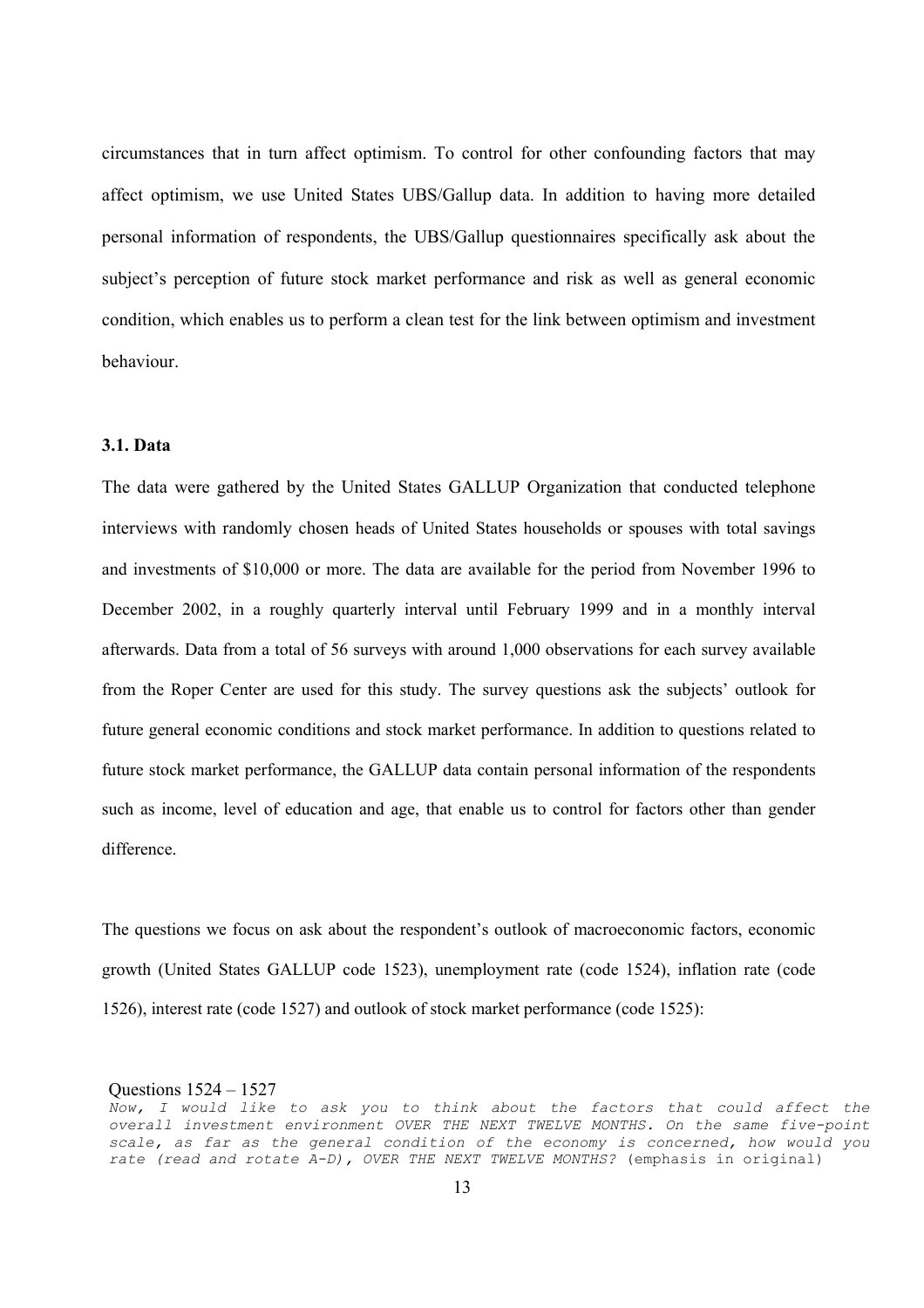```
5 Very optimistic 
4 Somewhat optimistic 
3 Neither optimistic nor pessimistic 
2 Somewhat pessimistic, OR 
1 Very pessimistic 
6 (DK) 
7 (Refused) 
A. Economic growth (1523) 
B. The unemployment rate (1524) 
C. Performance of the stock market (1525) 
D. Inflation (1526) 
E. Interest rates (1527)
```
Note that these questions ask how optimistic respondents are instead of asking the respondent to predict a direction of future changes. Thus, these questions can capture optimism of a respondent regardless of the position of the respondent, e.g., how optimistic a respondent is about interest rates regardless of whether he is a net lender or a net borrower. For stock market outlook, we also examine whether the respondents believe the stock market will go up or down in three months (code 2332) and in one year (code 2485).<sup>8</sup> In addition, we investigate the respondent's perception of stock market risk (code 2707). UBS/Gallup made changes in questionnaire design throughout the sample period and thus, not all questions are present in all surveys; for instance, the question about stock market risk, code 2707, is present in only 10 surveys. The additional survey questions

are:

#### Question 2332

*Over the next THREE MONTHS, do you think the stock market will go up, go down, or remain about the same?* 

*3 Go up 2 Remain about the same 1 Go down 4 (DK) 5 (Refused)* 

#### Question 2485

*A year from now, do you think the stock market will be higher than it is now, lower, or about the same?(Probe for "much higher" or "somewhat higher"; probe for "much lower" or "somewhat lower")* 

 $8$  We reverse the original coding scheme of question 2485, the greater the numeric response the more pessimistic the respondent, in order to make it in line with the other questions.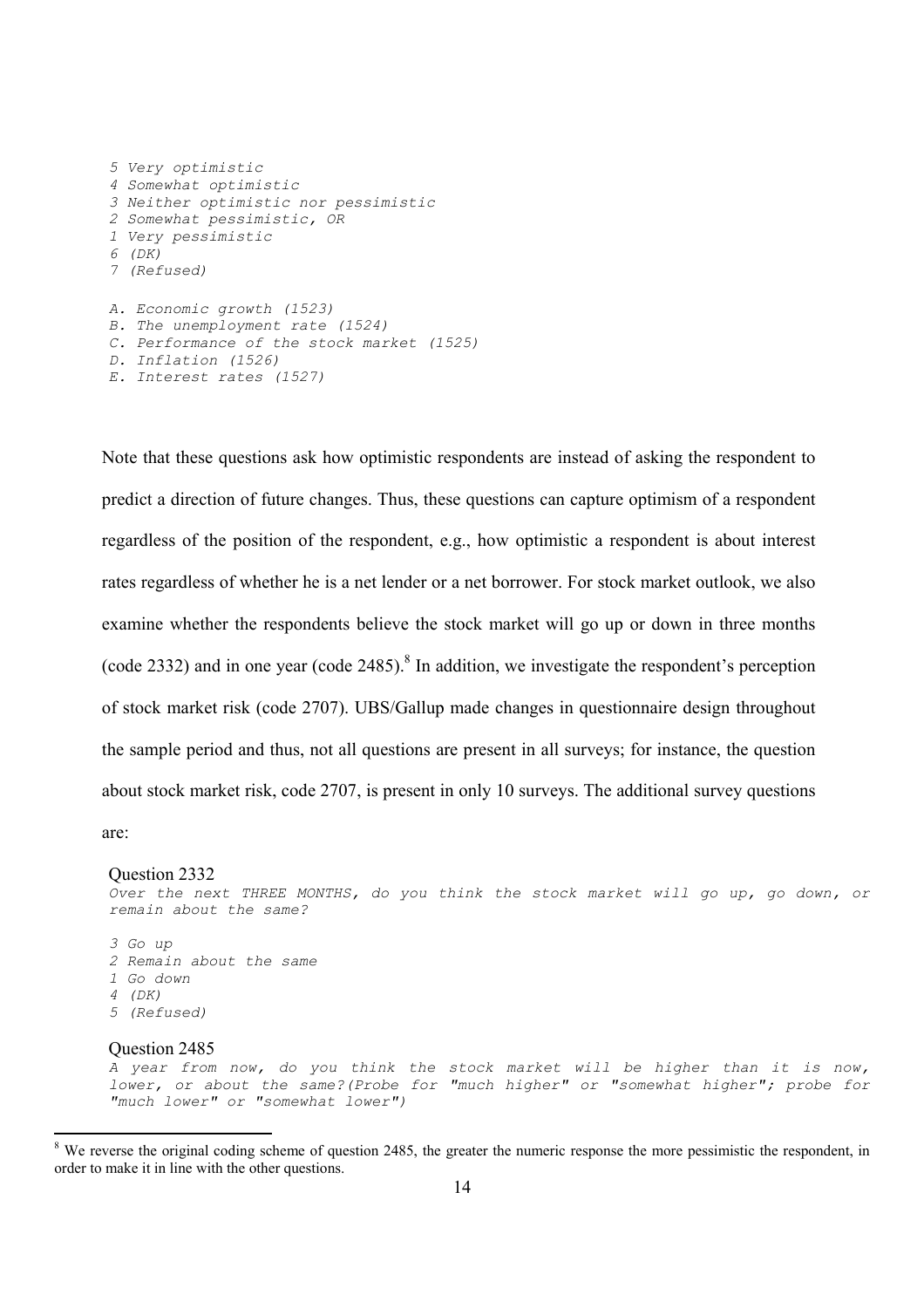*1 Much higher 2 Somewhat higher 3 About the same 4 Somewhat lower 5 Much lower 6 (DK) 7 (Refused)* 

#### Question 2707

*Using a ten-point scale, where "1" means no risk and "10" means very high risk, how would you rate the CURRENT level of risk for investing in the stock market?* 

|     | <i>10 Very high risk</i> | 04           |
|-----|--------------------------|--------------|
| 09  |                          | 03           |
| 08  |                          | 02           |
| 07  |                          | 01 No risk   |
| 06  |                          | 11 (DK)      |
| 0.5 |                          | 12 (Refused) |

For the questions we analyze, we treat answers indicating "Don't Know" and "Refused" as missing. We also discard observations with obvious coding errors such as an undefined value for gender. We disregarded the questions in the UBS/Gallup survey that ask specifically about expected returns on personal portfolios (which may differ due to portfolio composition) and on short and long term expected market returns as these are likely to be error prone.<sup>9</sup>

## [Table 4 around here]

Table 4 presents some summary statistics of the responses to the Gallup survey questions that we analyze. The average numerical answers from both male and female respondents are greater than the mid-point of the scales. This indicates that on average both men and women are optimists with respect to the economic future. However, in all questions related to optimism, the average from

 $9$  As Campbell (2003) points out, the respondents need to understand the difference between annual and cumulative returns in those questions about expected returns. Moreover, the questionnaire did not allow for negative expected returns before 2000 (private correspondence with Terrance Odean) and answers have to be coded by interviewers in two steps afterward (separate codes for size and sign) which may result in a high error level. An evaluation of responses given suggest that these questions may have been too difficult to answer in a survey that involves telephoning people at home in the evening as also Campbell (2003) suggests. See McFadden et al. (2005) for detailed discussion about potential biases in survey responses.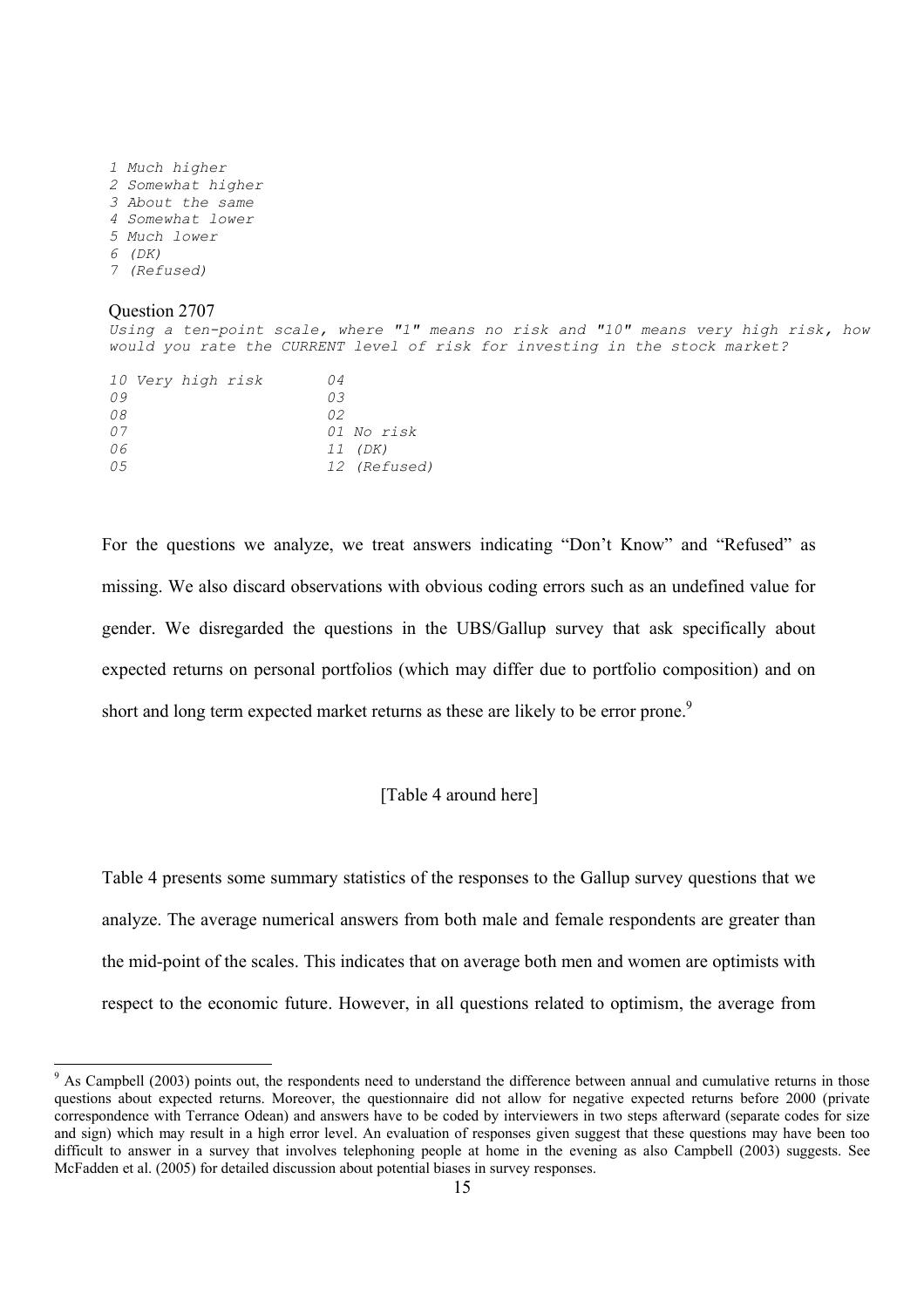female respondents is less than that from male respondents. The *t*-statistics for the gender differences are – as with our consumer confidence data - highly significant. The last question about perceived stock market risk shows that the risk perception of women is significantly higher than that of men. The results in Table 4 confirm what we find in the consumer confidence data: men are more optimistic than women. However, simple *t*-tests cannot control for other confounding factors, which we will now address.

## **3.2. Gender Difference in United States GALLUP Survey**

Table 5 presents the results of ordered logit regressions of the survey questions responses on female dummy equal to 1 for females and other control variables with month fixed effects.<sup>10</sup> The control variables are WORTH, a dummy variable equal to 1 if the respondent's total amount of investment is greater than \$100,000; EDU, a categorical variable assuming the value of 1 for education level below undergraduate degree, 2 for undergraduate education and 3 for postgraduate education; INC, a categorical variable equal to 1 for an annual income below \$50,000, 2 for an annual income between \$50,000 and \$100,000 and 3 for an annual income above \$100,000; RETIRED, a dummy variable equal to 1 if the respondent is retired; EMP, a categorical variable taking a value of 1 if the respondent is unemployed, 2 if the respondent has a part-time job and 3 if the respondent works full-time; and AGE, the self-reported age of the respondent. If the gender difference in optimism we document in previous sections merely reflects differences in personal characteristics between genders, one would expect the coefficient of the dummy variable for females to be insignificant.

# [Table 5 around here]

<sup>&</sup>lt;sup>10</sup> Results without month fixed effects are similar.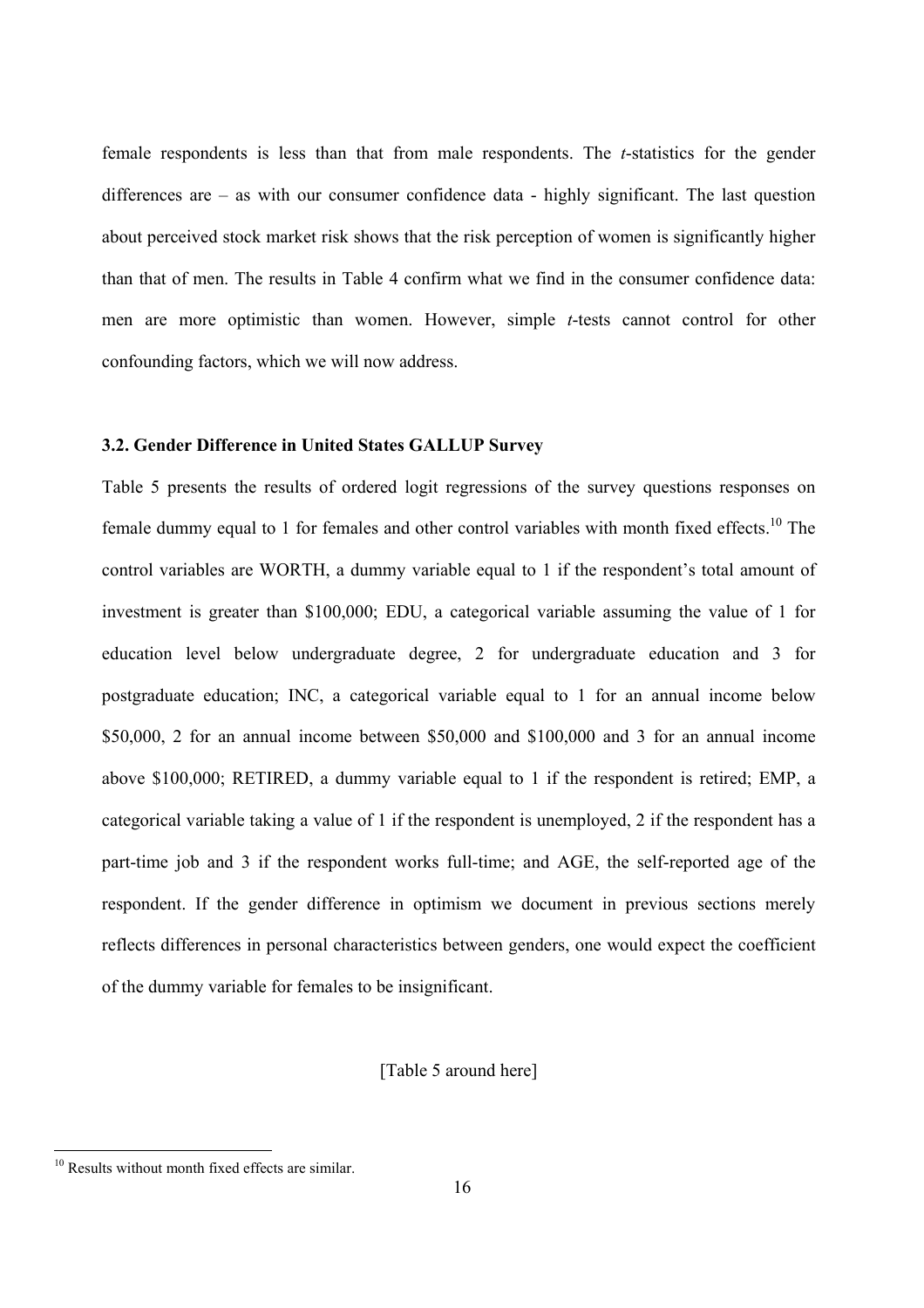The ordered logit regression results confirm those of consumer confidence in that female respondents are less likely to give an optimistic response compared to their male counterparts. For all the questions related to both macroeconomic and stock market outlook, the coefficient on the female dummy is significantly negative with *t*-statistics in all cases greater than 10 (in absolute values). The results are robust to the inclusion of control variables indicating that female respondents are more likely to give a less optimistic answer than male respondents after taking personal differences into account.

It is interesting that total worth of investment account, WORTH, affects optimism negatively. We take this as an indication that the responses do not merely mirror risk-aversion. That is, riskaverse respondents weigh undesirable outcome heavily when forming their subjective probability distribution and thus appear to be pessimistic. Empirical evidence on the relation between riskaversion and wealth would be at odds with the results if we were to interpret the negative impact of wealth on optimism as an increase in risk-aversion. For example, Guiso and Paiella (2004) show a negative relation between risk aversion and endowment whereas Brunnermeier and Nagel (2006) find no relation. Annual income, INC, is positively related to optimism. The effects of the other control variables on optimism are less consistent in general. For instance, the coefficient on the level of education, EDU, is insignificant in several regressions and also flips sign.

The responses to the only question about the respondent's perception of stock risk available from ten surveys show that there is a gender difference as well. Female respondents tend to predict a higher level of stock market risk than male respondents do. The *t*-statistics corresponding to the female dummy are close to 6 with and without the control variables. While literature has generally reported that women are more risk averse than men, it is a novel finding that women foresee a greater level of stock market risk. This finding is consistent with the gender difference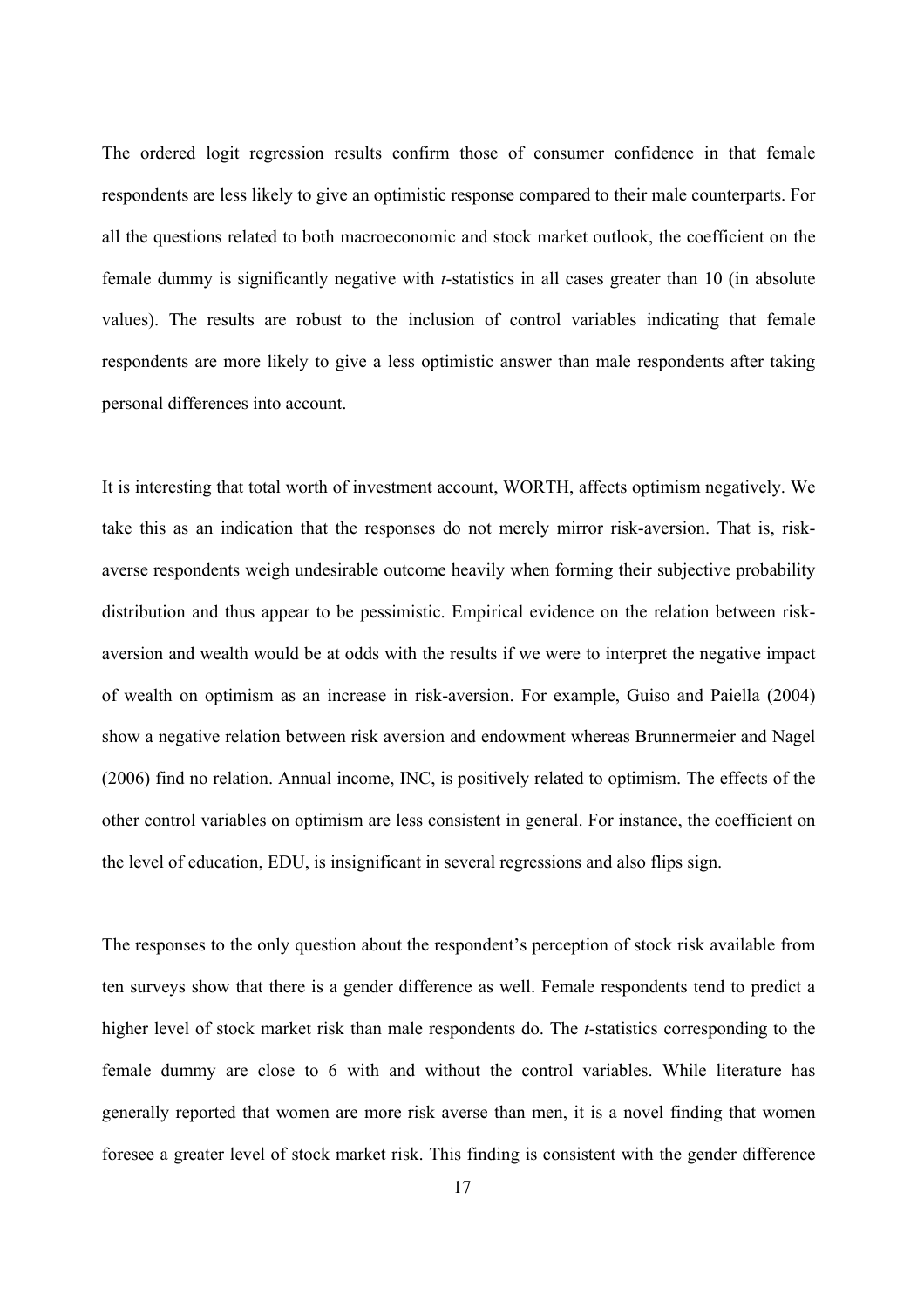in optimism. Thus, apart from a gender difference in the level of financial indicators, there appears to be a similar phenomenon in the riskiness of financial investments. Unfortunately, there is no more data available to examine this finding more thoroughly.

In order to examine how gender affects the probability of the respondent answering individual categories, we run multinomial logit regressions. For brevity we report the results for only three survey questions, Question 1523 about economic growth, Question 1525 about stock market performance and Question 2707 about stock market risk, in Table 6. The results for the other questions are similar and available upon request.

## [Table 6 around here]

We set the neutral answer, 3, as the baseline category for the questions about optimism in economic growth and stock market performance. The effect of gender is clearly not uniform across the response categories. The pessimism of female respondents documented in Table 5 seems to stem from the fact that they are less likely to give optimistic answers compared to male respondents. The estimated coefficient on the female dummy is significantly negative for optimistic responses 4 and 5, with or without the control variables. Turning to prediction of stock market risk, where the response indicating a moderate level of risk, 5, is set as the reference category, the gender difference is more striking in low risk categories suggesting that female respondents are less likely to predict low stock market risk. To summarize, the multinomial regression results suggest that men are more optimistic and more likely to expect low stock market risk than women.

## **4. Optimism and Risky Stock Holding**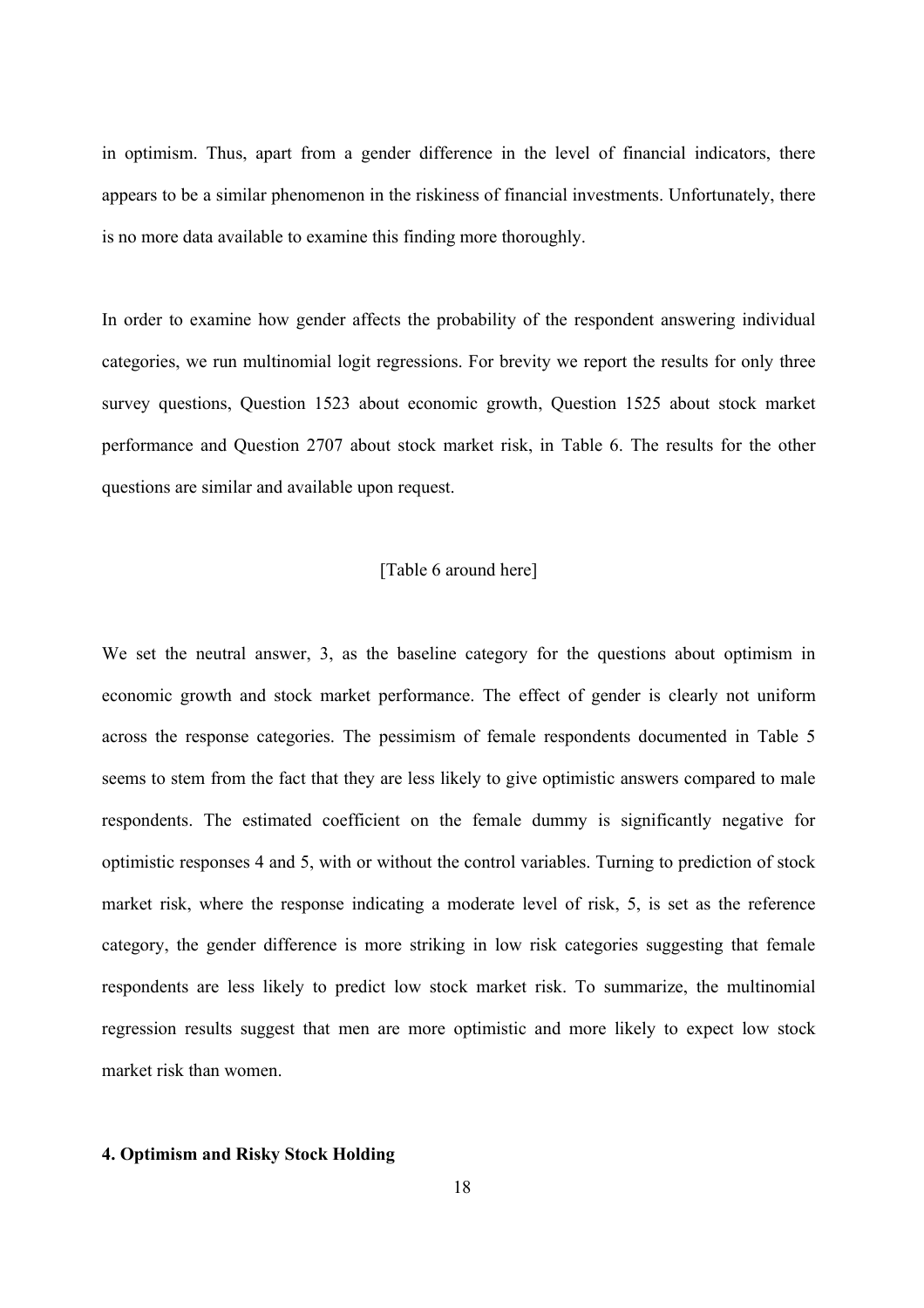Women hold on average less risky portfolios than men. For this reason it is often believed that women are more risk averse than men regarding financial risk. Using a standard formula in finance that relates the optimal weight in risky assets and risk aversion it is easy to see why. Consider a risky and risk free asset. The mean-variance optimal weight for an investor in the risky asset (stocks) is given by: $11$ 

$$
w_{stocks}^{opt} = \frac{E[r_{stocks}] - r_f}{A\sigma_{stocks}^2},
$$

where  $E[r_{\text{stocks}}]$  denotes the expected return on stocks;  $r_f$  the return on the risk free asset; *A* the degree of risk aversion of an investor and  $\sigma_{\text{stocks}}^2$  the variance of the risky assets.

If women hold on average less risky portfolios it is tempting to conclude that they are more risk averse. However, there are at least two alternative possibilities that might explain this difference. If men are more optimistic than women regarding the economic future they might have higher expectations regarding stock returns. As expected stock returns depend on expectations about future company cash flows which in turn depend on future economic conditions this does not seem an unreasonable assumption. If difference in opinion between future economic conditions would imply for instance, a one percent lower expected return on stocks, this would – using reasonable parameter estimates<sup>12</sup> – imply a five to ten percent lower portfolio weight in stocks with no difference in risk aversion between men and women.<sup>13</sup> Jianakoplos and Bernasek (1998) report that single women invested 40 percent of their wealth in risky assets and single men 46 percent.<sup>14</sup> Alternatively as a second possibility, if women perceive the risk of stock market to be

 $11$  We assume a simple one period mean-variance optimization here for simplicity. However, our argument holds more generally.

<sup>&</sup>lt;sup>12</sup> For instance, using data for the S&P500 including dividends and the short-term Treasury bill from 1920 gives an annual risk premium of six percent and a standard deviation of twenty percent. With a risk aversion of three this would imply a portfolio weight in stocks of 50 percent. A one percent lower expected return would result in a portfolio weight of 42 percent.

 $13$  We assume a simple one period mean variance optimizer here for simplicity. However, our argument holds more generally.

<sup>&</sup>lt;sup>14</sup> Only few studies in this fast growing strand of the literature (see for instance, Bajtelsmit and Bernasek, 1996) do report actual differences in portfolio holdings.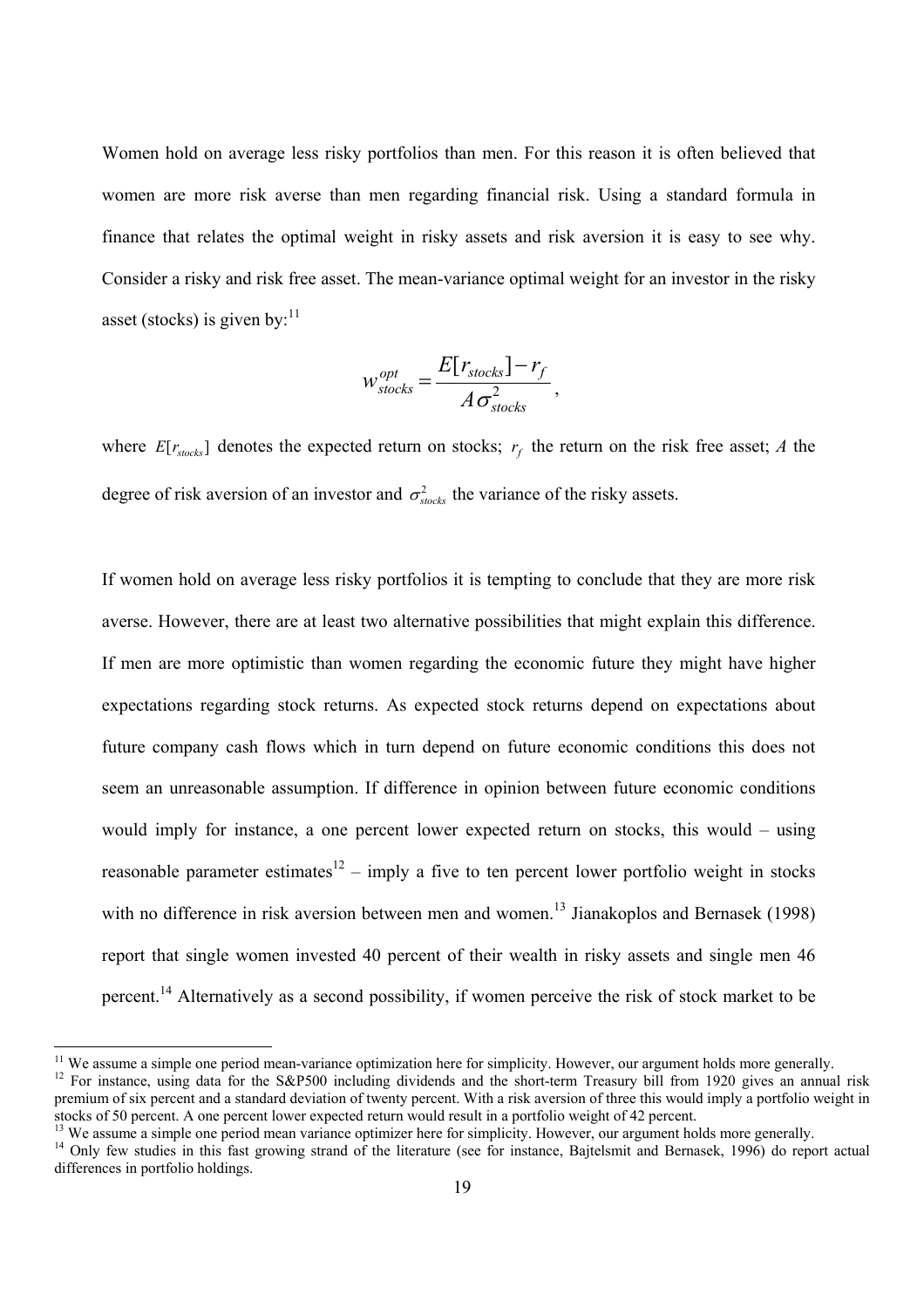higher - all else equal - they would also invest less in stocks. Although only one question in the Gallup polls deals explicitly with risk, the evidence we report here does offer some support for that possibility.

Can we establish this link between optimism and portfolio holdings more directly using these survey data? We have to be very careful. The main problem is that we can only use Gallup data question 1525 which considers whether respondents are optimistic about future performance of the stock market. Optimism or pessimism about economic growth, inflation, interest rates or unemployment (questions 1523, 1524, 1526 and 1527) does not necessarily translate into that about future performance of stocks. Secondly, the other questions regarding stock markets do not overlap with our portfolio holdings data. Still, it may be useful to see whether the evidence contradict the alternative explanation that we suggest.

We take the following approach. We regress the reported current stock holding in percentage from the Gallup data on stock market outlook (code 1525), female dummy and other control variables.<sup>15</sup> Individual stock holding data are available only in five UBS/Gallup surveys in November 1996, February 1997, August 1997, November 1997 and September 1998. The total number of observations with non-missing stock holding is 4,343. Unfortunately, the limited sample period for stock holding data does not overlap with other stock market related questions (code 2332, 2485 and 2707).

## [Table 7 around here]

 $\overline{a}$ 

<sup>&</sup>lt;sup>15</sup> We report the results with raw percentage stock holdings as dependent variable because there are 785 observations with stock holding of either 0 or 100%, which is undefined under the logit transformation. The OLS regression results with the logit-transformed stock holdings are similar to those reported, however.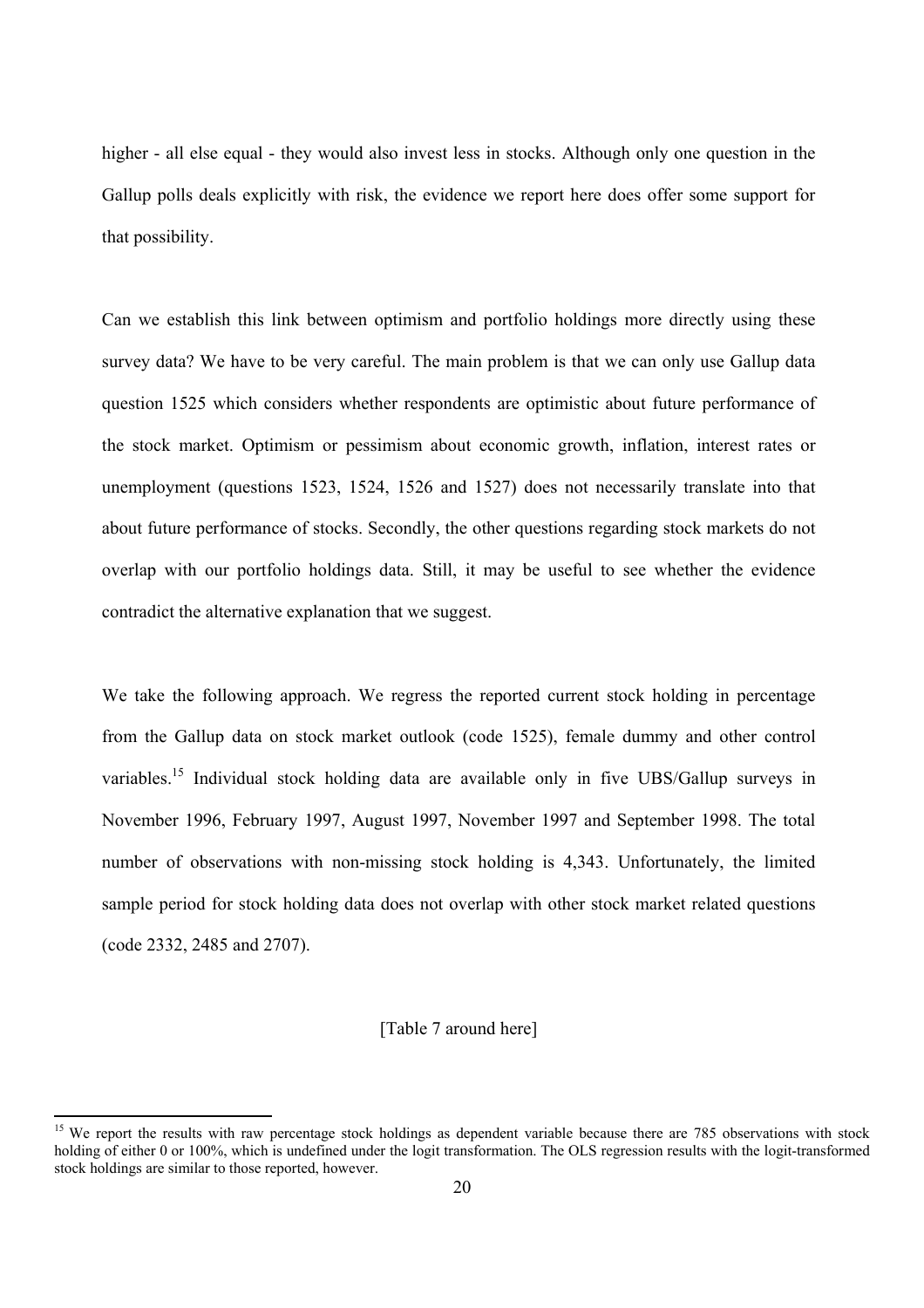If stock market outlook of respondents affect their stock holdings, one would expect negative (positive) coefficients on dummy variables for pessimism (optimism). Female dummy would pick up the effects of gender differences other than optimism/pessimism such as different risk-aversion and perception of risk. The results in Table 7 support our conjecture that optimism or pessimism affects investor's stock holding. In Panel A, the dummy variables for pessimism (Pes1 for extreme pessimism and Pes2 for moderate pessimism), have negative coefficients and those for optimism (Opt4 for moderate optimism and Opt5 for extreme optimism), except for in one case, have positive coefficients. Out of twenty such coefficients, thirteen are statistically significant at the conventional 5% significance level. Moreover, moderately pessimistic investors on average put a greater fraction of their wealth in stocks than extremely pessimistic investors as the differences in the coefficients on dummies, Pes2 and Pes1, are positive.<sup>16</sup> On the other hand, the results show that the degree of optimism from the survey in general is less important than the fact that the respondent is optimistic in that the coefficients on the dummy for extreme optimism are not different from those on the dummy for moderate optimism.<sup>17</sup> The female dummy is negative indicating that female investors tend to invest less in stocks after their outlook about stock market is taken into account. However, the coefficient of the female dummy loses its statistical significance when other personal characteristics are controlled for.

As women have a tendency to observe less extreme alternatives this may bias our results. Therefore we group alternatives into simply optimistic, neutral and pessimistic. The results are presented in Panel B of Table 7. Grouping pessimistic and optimistic responses together makes little change. Pessimism leads to lower stock investment while optimism leads to higher stock

 $\overline{a}$ 

 $16$  The differences (not reported) are statistically significant in all cases.

<sup>&</sup>lt;sup>17</sup> Puri and Robinson (2007) also find that moderate optimists and extreme optimists behave differently with regard to savings decision, repayment of credit card debts and planning horizon.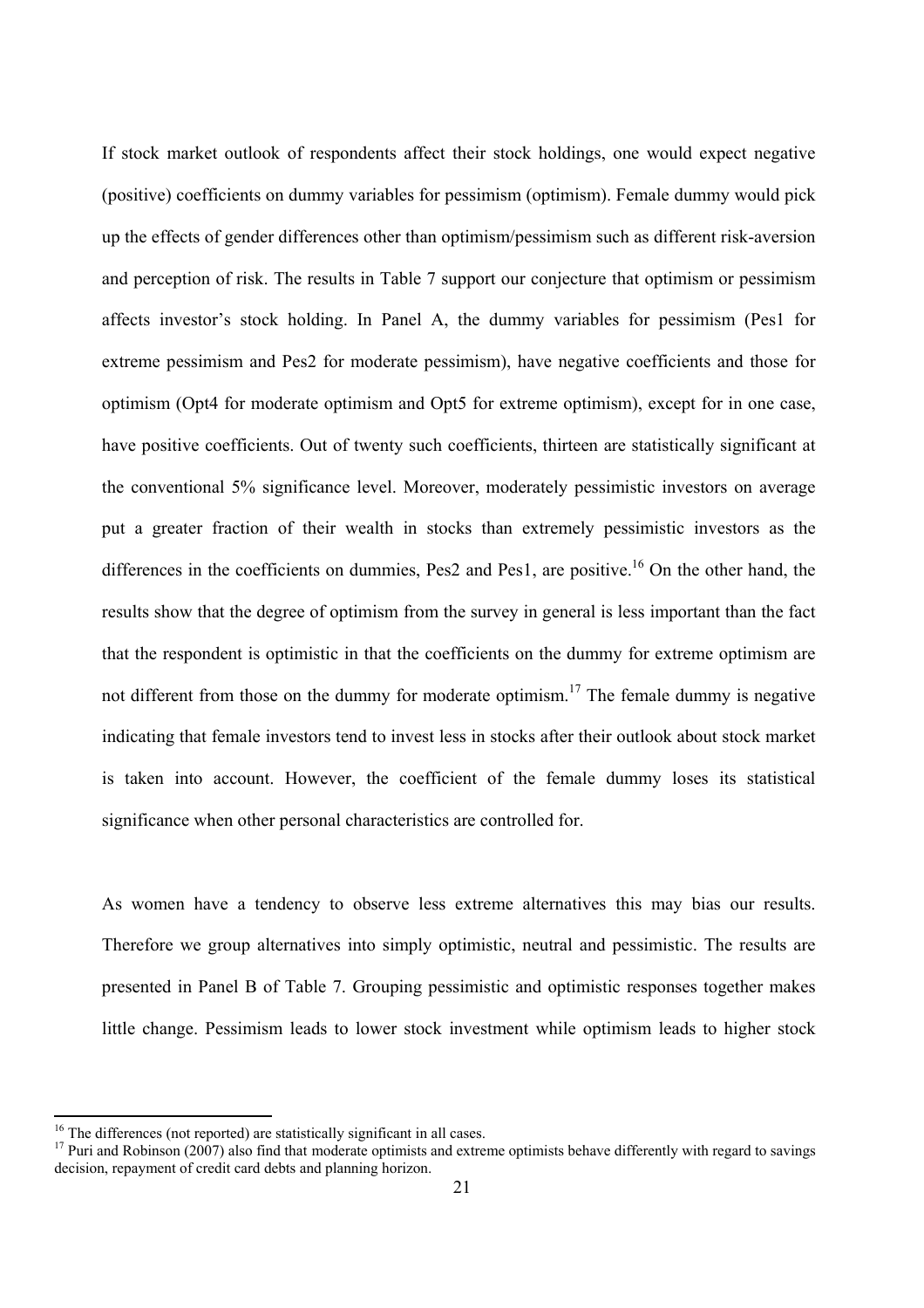investment. Stock holdings for female investors are not statistically different from those of male investors when all other things are controlled for.

Overall, the results support our conjecture that differences in opinion can play a role in the observed gender difference in stock holdings. Given the limited sample size and the consistently negative sign on the female dummy, we do not argue that gender difference in opinion is the only cause, however. Moreover, one may criticize (see Campbell, 2003) whether reported portfolio holdings are actual portfolio holdings in this survey. Our point is that, if anything, the data do at least not contradict our hypothesis.

#### **5. Further Robustness Checks**

#### **5.1 Marital Status**

Our findings that females are less optimistic about economic outlook are provocative. One concern is, however, that what we attribute to gender difference may be due to different marital status. For instance, if disproportionately more female respondents are married and expressed the views on behalf of the family, what we capture would be the differences between singles and married couples. Moreover, Jianakoplos and Bernasek (1998), Sunden and Surette (1998) and Agnew et al. (2003) report different investment behavior within genders depending on marital status. Given the findings in Table 7 that pessimism leads to less stock holdings, the different investment behavior may stem from marital status affecting optimism or pessimism about economic outlook. To address the concern, we re-run the first five sets of ordered logit regressions as in Table 5 (those with optimism about economic growth, unemployment rate, stock market performance, inflation rate and interest rate as dependent variable) with marital status and interaction between marital status and gender included as independent variables.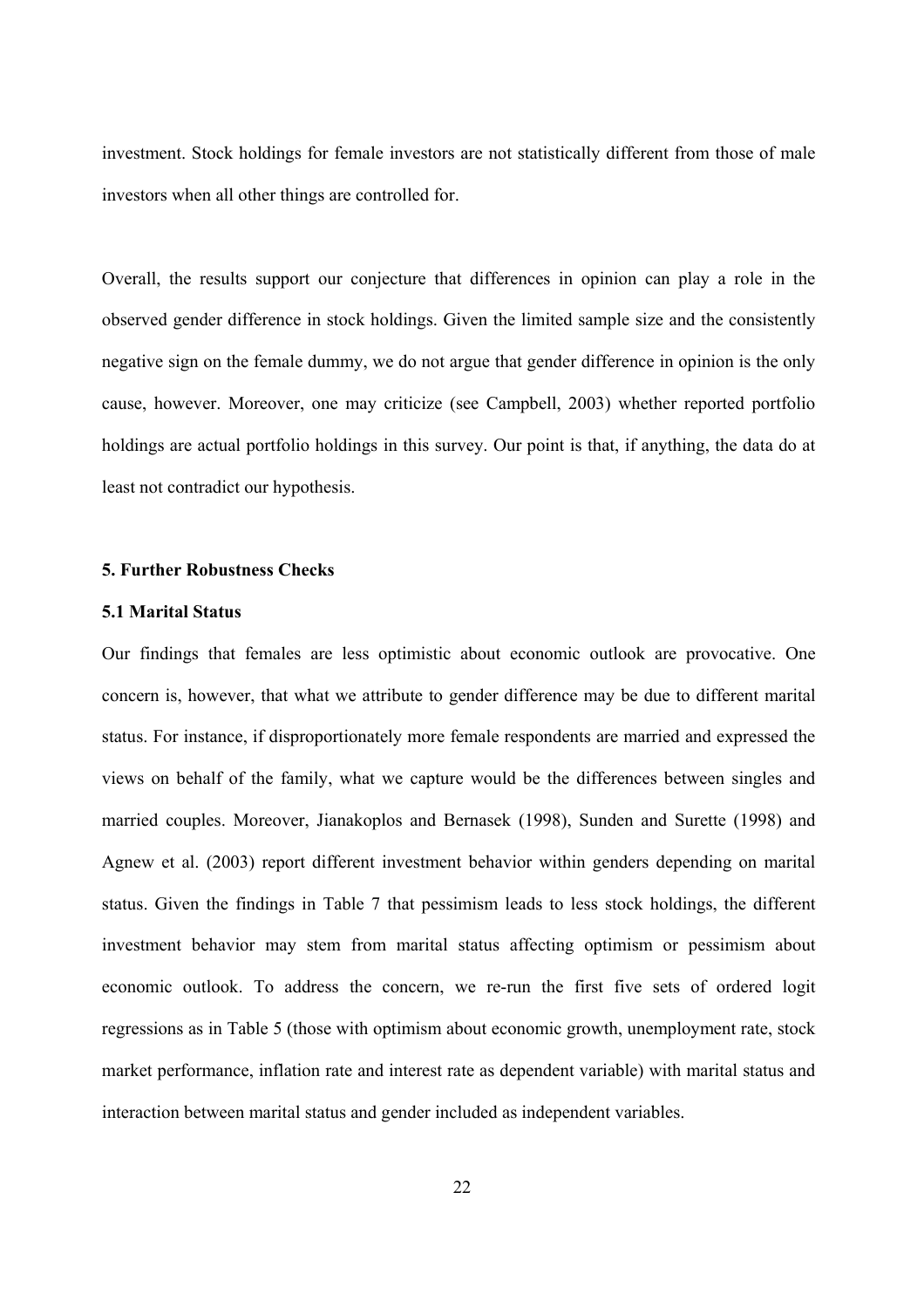## [Table 8 around here]

Unfortunately, the data for marital status are only available in four GALLUP surveys, February 1997, May 1997, September 1998 and November 1998. The sample size with non-missing marital status is 3,996. The results in Table 8 also suggest that the gender difference in optimism we observe in Table 5 is not due to marital status and interaction. The estimated coefficients on the female dummy are all negative after controlling for the effect of marital status and interaction. On the contrary, Married, a dummy for a married respondent and its interaction with the female dummy flip signs and are statistically insignificant in all but one regression. In four out of ten regressions, the estimated coefficient of the female dummy is statistically insignificant, possibly due to the small sample size. The coefficients on Worth and Inc, that are consistently significant in Table 5, also have the same signs as before but show a reduction in statistical significance level.

#### **5.2 European UBS/Gallup Data**

Finally, we examine a similar survey for some European countries to see whether the above results are country specific. UBS/GALLUP conducted similar surveys with a smaller number of questions in UK, France, Germany, Italy and Spain. The surveys were run in each month with a sample size of approximately 200 in each country for thirteen months from January 2002 to January 2003. The survey questions related to optimism in economic conditions that we focus on

are the following.

Now, I would like to ask you to think about the factors that could affect the *overall investment environment OVER THE NEXT TWELVE MONTHS. On the same scale, as far as the general condition of the economy is concerned, how would you rate (read and rotate A - D), OVER THE NEXT TWELVE MONTHS?* 

```
5 Very optimistic 
4 Somewhat optimistic 
3 Neither optimistic nor pessimistic 
2 Somewhat pessimistic, OR
```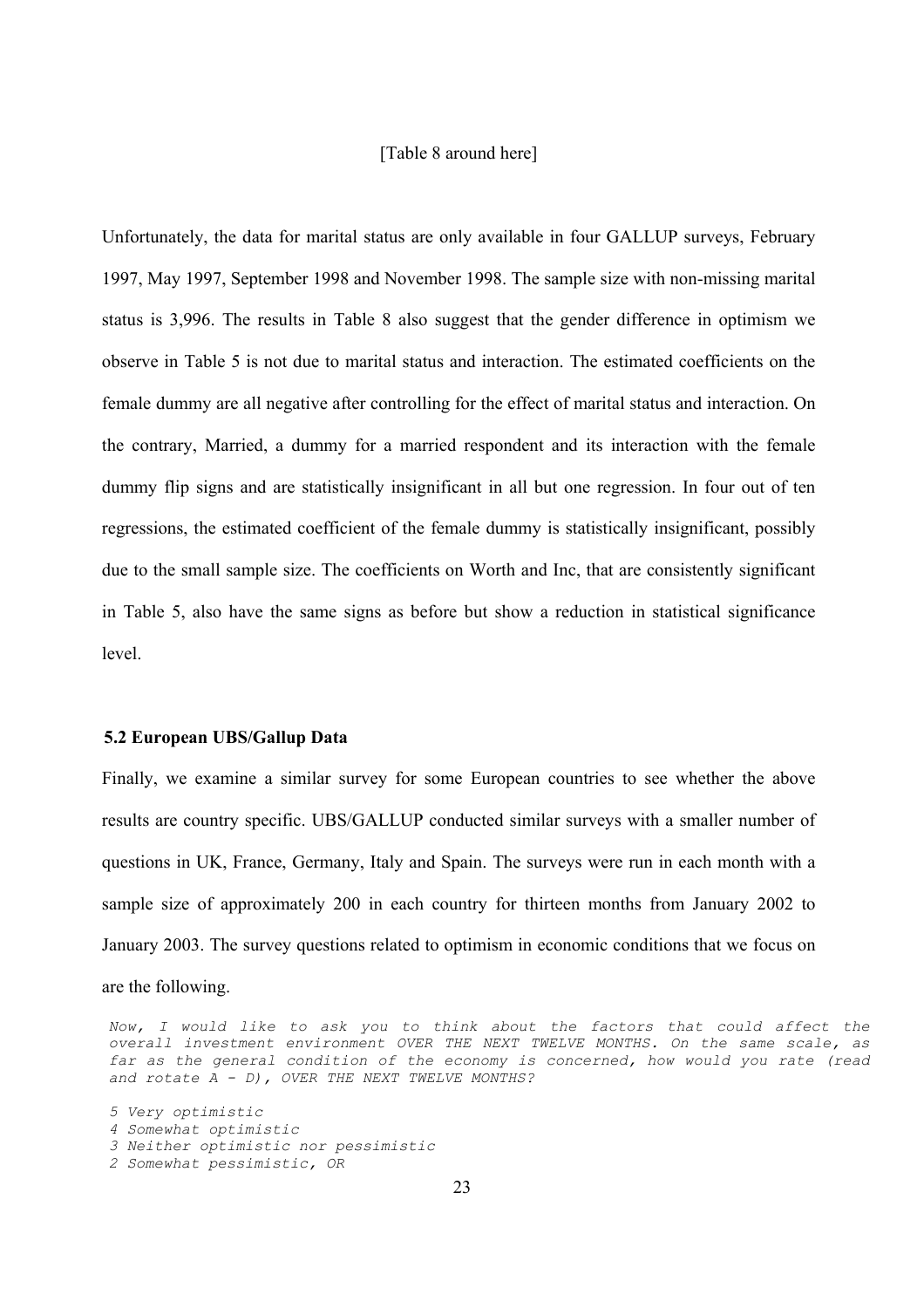```
1 Very pessimistic 
6 (DK) 
7 (Refused) 
A. Economic growth 
B. The unemployment rate 
C. Performance of the stock market 
D. Inflation
```
In addition, we also analyze gender differences in opinions about financial markets:

```
Good Time to Invest:<sup>18</sup>
Do you think now is a good time to invest in the financial markets, or not? 
1 Yes 
2 No 
3 (DK) 
4 (Refused)
```
A unique question in the European survey about the introduction of Euro is the following.

Euro: How optimistic do you feel about the introduction of the Euro and its effects on the *European economy? Do you feel (read 5-1)?* 

```
5 Very optimistic 
4 Somewhat optimistic 
3 Neither optimistic nor pessimistic 
2 Somewhat pessimistic, OR 
1 Very pessimistic 
6 (DK) 
7 (Refused)
```
Finally, we examine gender difference in perceived risk of the stock market:

```
Risk:
Using a ten-point scale, where 1 means no risk of loss and 10 means very high risk 
of loss, how would you rate the current level of risk for investing in the stock 
market? 
10 Very high risk 04 
09 03 
08 02 
07 01 No risk 
06 11 (DK) 
05 12 (Refused)
```
[Table 9 around here]

<sup>&</sup>lt;sup>18</sup> For ease of comparison, we transformed the responses by assigning larger numbers to more optimistic answers for the questions.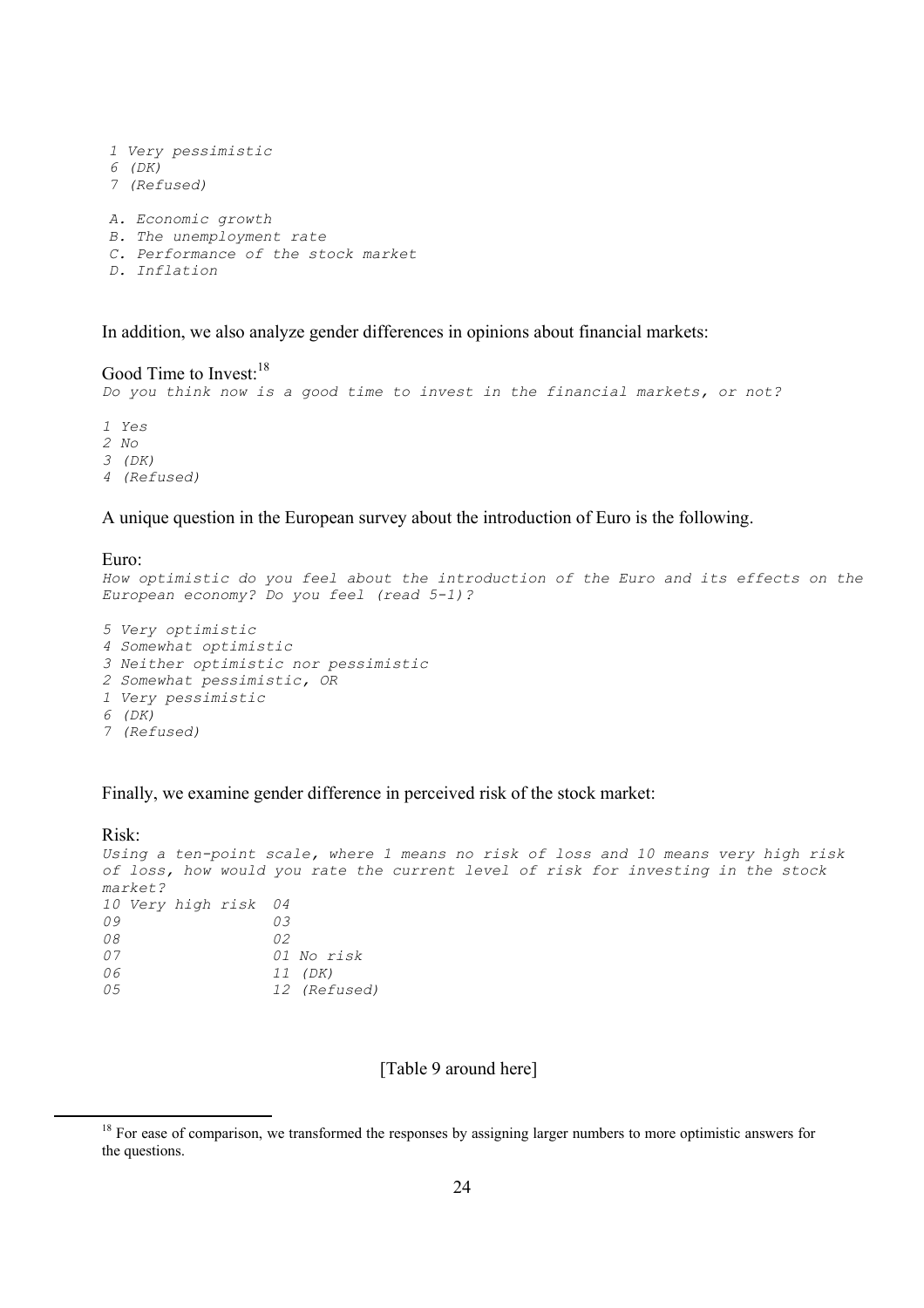The results in Table 9 corroborate their US counterparts. In all countries, males are more optimistic about all economic and market outlook than females. The gender differences in optimism, except for those for economic growth and unemployment rate in UK, are statistically significant. The European surveys also show a similar pattern in perceived risk of the stock market. Across all the countries, female respondents indicate significantly higher perceived level of risk in the stock market than male respondents.

# [Table 10 around here]

Controlling for other factors available in the European UBS/GALLUP data does not affect the gender differences substantially.<sup>19</sup> In the ordered logit regressions in Table 10, the female dummy is significantly negative for all the responses gauging optimism and significantly positive for perceived risk in the stock market. These results are also robust to the inclusion of country fixed effects. In sum, the results from the European UBS/Gallup data indicate that the gender differences documented in this study are not country specific.

# **6. Conclusion**

We document a consistent and strikingly large gender difference in optimism using consumer confidence indices in eighteen countries. The gender difference persists in US and European UBS/Gallup data after taking into account several control variables. Men are more optimistic than women over time and across countries. We show that in the US men are more optimistic about the future economic conditions than women over the period 1978-2006. This difference is large and statistically significant. In fact, we only find one month during this period when women were

<sup>&</sup>lt;sup>19</sup> The only control variables available in the European data are total investment (Worth) and age (Age).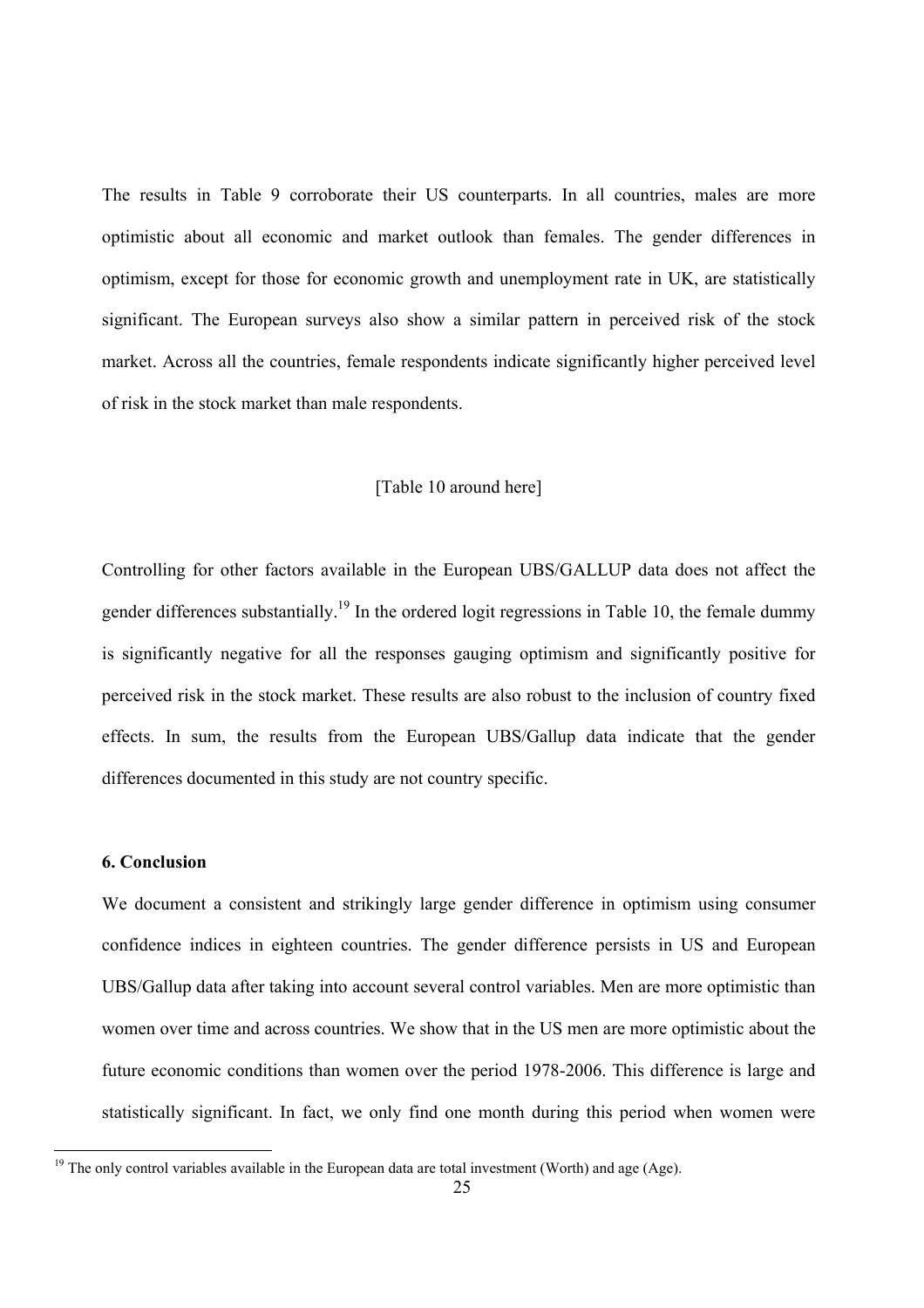more optimistic than men. Our finding holds for confidence about respondents own future financial situation but even stronger for the general economic outlook and is very robust over time. We also show that the gender difference in optimism is not country specific. Differences in consumer confidence between men and women are statistically significant 17 out of 18 countries we consider. Using the US GALLUP survey data, we show that the observed gap in optimism is not due to differences in personal characteristics. Similar surveys in several European countries show similar patterns to the US surveys.

While it is often assumed that women are more risk-averse than men due to observed risk differences in their portfolios, we propose how this difference in future economic outlook might also explain the difference in the riskiness of portfolio holdings of men and women. Our empirical analyses support our conjecture in that investors with pessimistic opinion about stock market outlook tend to invest less in stocks. We also show some evidence that there exists a gender difference in perceived stock market risk. These alternative hypotheses could explain why we observe actual differences in the riskiness of portfolios even though experimental studies regarding gender differences in risk aversion show mixed results.

A limitation of our research is that we have to rely to a large extent on survey results. Nowadays, survey results are generally accepted in social sciences as they are often the only way to discover insights about motives. Moreover, the strong response of capital markets to the publications of the Consumer Confidence data suggests that at least investors feel that the surveys we use here contain useful information on the economy. Still, this does not mean we should not interpret results with caution. For instance, as pointed out by Campbell (2003), one of the most serious doubts would be whether respondents answer the survey questions accurately. To safeguard ourselves against over subjective interpretation and biases due to questionnaire design, we limited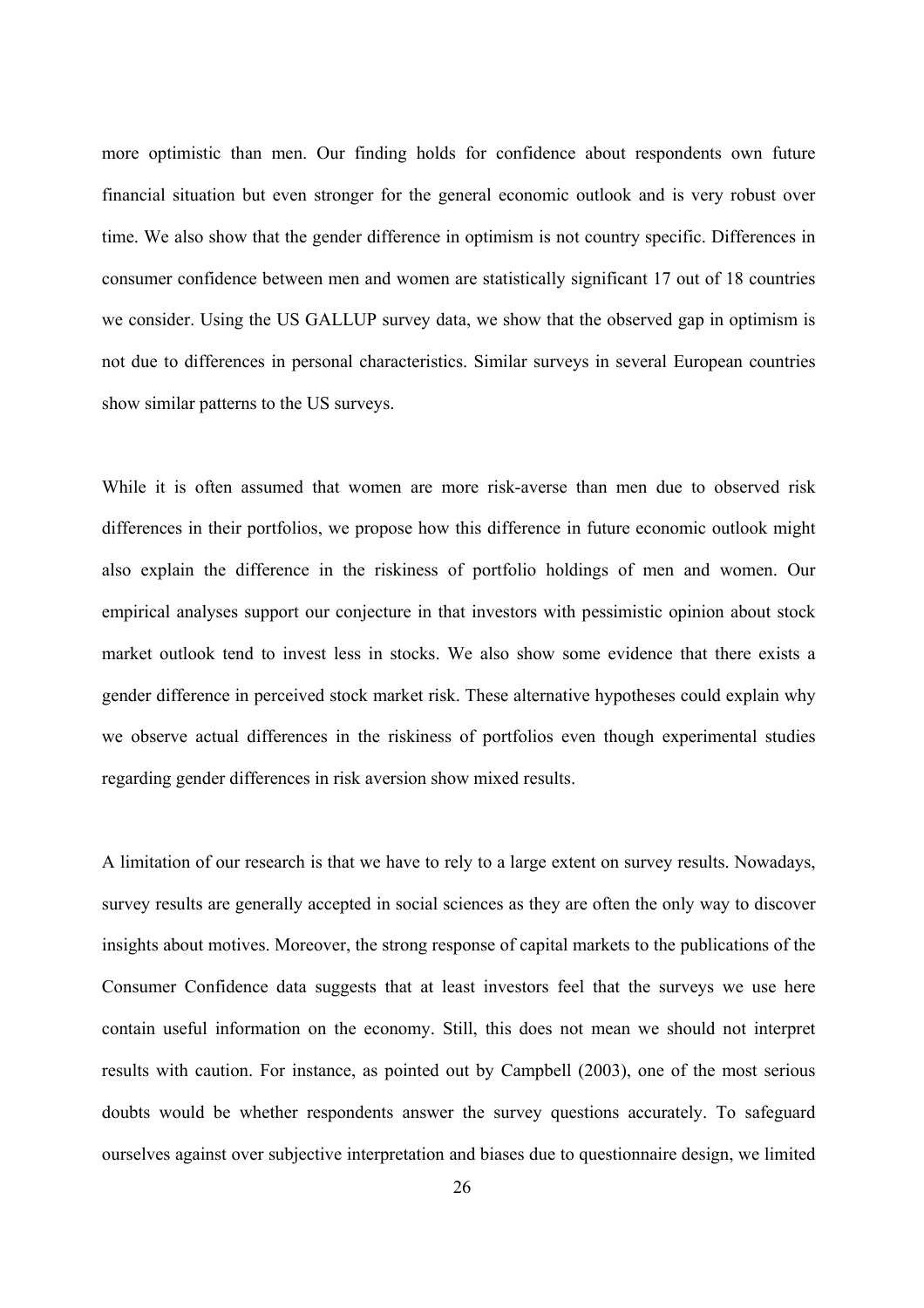ourselves to the simplest questions in different surveys and leave out questions, which can be interpreted in more than one way by respondents. Nevertheless, even if we consider simple questions we should remain careful when it comes to the interpretation of these results. Our results point in that direction; for instance, we find some evidence that women choose extreme options less frequently than men. While this is an interesting finding in itself – and to the best of our knowledge not reported in the market research literature – the female tendency of avoiding extreme answers go both ways and do not explain the difference in one-sided optimism that we observe. Our results continue to exist regardless of whether we include or exclude these extreme values.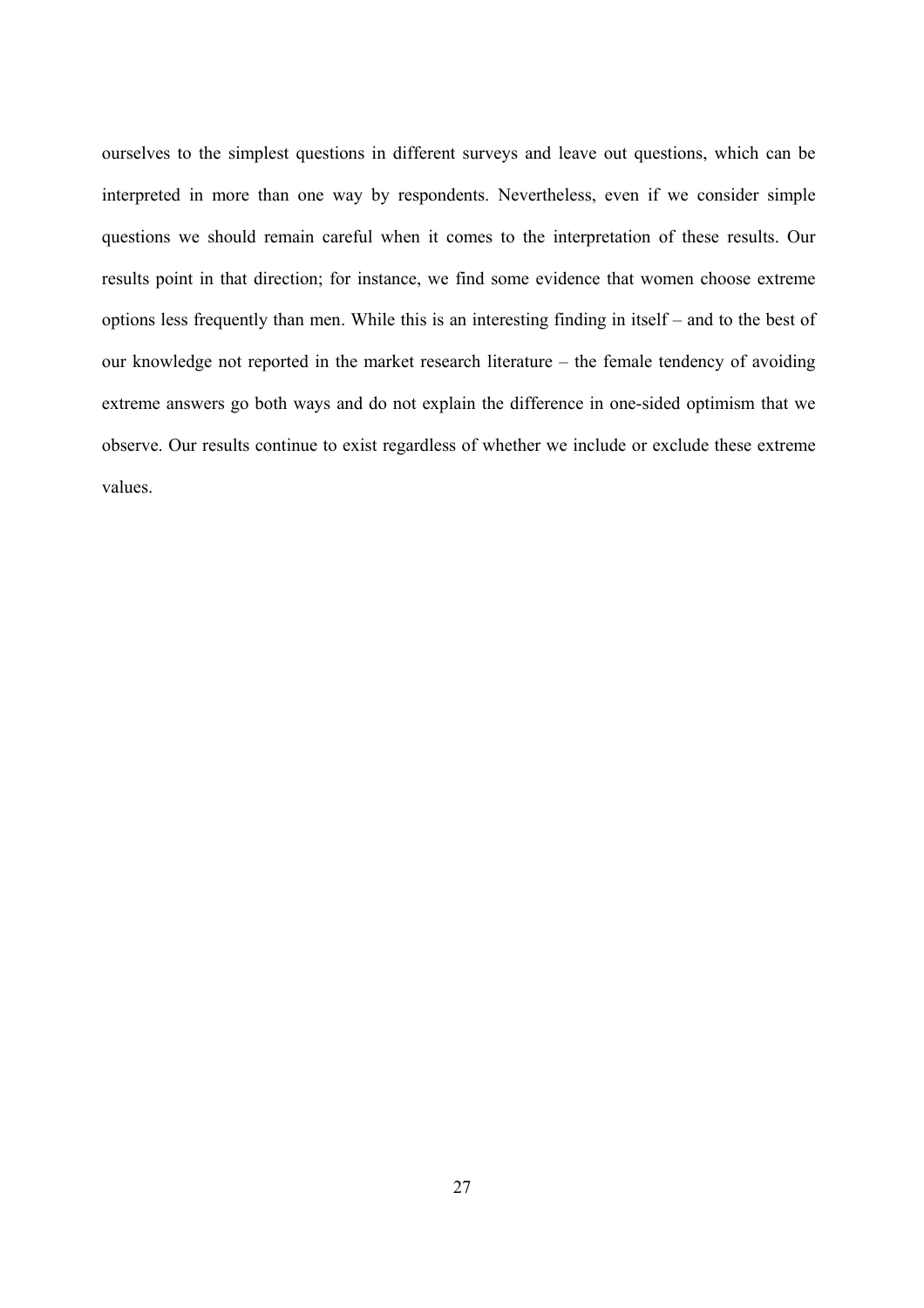#### **References**

- Agnew, Julie, Pierluigi Balduzzi and Annika Sunden, 2003, "Portfolio Choice and Trading in a Large 401(k) Plan", *American Economic Review*, Vol. 93, No. 1, pp. 193 – 215.
- Ameriks, John and Stephen P. Zeldes, 2004, "How Do Household Portfolio Shares Vary with Age?", Working Paper, Columbia University.
- Bajtelsmit, Vickie L. and Alexandra Bernasek, 1996, "Why Do Women Invest Differently Than Men", *Financial Counseling and Planning*, Vol. 7, pp. 1 – 10.
- Barber, Brad M. and Terrance Odean, 2001, "Boys Will be Boys: Gender, Overconfidence and Common Stock Investment", *Quarterly Journal of Economics*, Vol. 116, No. 1, pp. 261 – 292.
- Brunnermeier, Markus K. and Stefan Nagel, 2006, "Do Wealth Fluctuations Generate Time-Varying Risk Aversion? Micro-Evidence on Individuals' Asset Allocation", NBER Working Paper 12809.
- Campbell, John Y., 2003, Comment on Annette Vissing-Jorgensen "Perspective on Behavioral Finance: Does Irrationality Disappear with Wealth? Evidence from Expectations and Actions", in Mark Gertler and Kenneth Rogoff eds. National Bureau of Economic Research Macroeconomics Annual 2003, MIT Press: Cambridge, MA, pp. 194 – 200.
- Chaney, Carle Kennedy, R. Michael Alvarez and Jonathan Nagler, 1998, "Explaining the Gender GAP in US Presidential Elections 1980-1992", *Political Research Quarterly*, Vol. 51, No. 2, pp. 311 – 339.
- Cohn, Richard A., Wilbur G. Lewellen, Ronald C. Lease and Gay G. Schlarbaum, 1975, "Individual Investor Risk Aversion and Investment Portfolio Composition", *Journal of Finance*, 30, pp. 605 – 620.
- Croson, Rachel and Uri Gneezy, 2004, "Gender Differences in Preferences", Working Paper, Wharton University
- Dominitz, Jeff and Charles F. Manski, 2007, "Expected Equity Returns and Portfolio Choices: Evidence from the Health and Retirement Study", *Journal of the European Economic Association*, Vol. 5, pp. 369 – 379.
- Eckel Catherine C. and Philip J. Grossman, 2007a, "Differences in the Economic Decisions of Men and Women: Experimental Evidence", Forthcoming in *Handbook of Experimental Economic Results,* edited by C. Plott and V. Smith. New York, Elsevier.
- Eckel Catherine C. and Philip J. Grossman, 2007b, "Men, Women and Risk Aversion: Experimental Evidence", Forthcoming in *Handbook of Experimental Economic Results,* edited by C. Plott and V. Smith. New York, Elsevier.
- Felton, James, Bryan Gibson and David M. Sanbonmatsu, 2002, "Preference for Risk in Investing as Function of Trait and Optimism and Gender", SSRN working paper.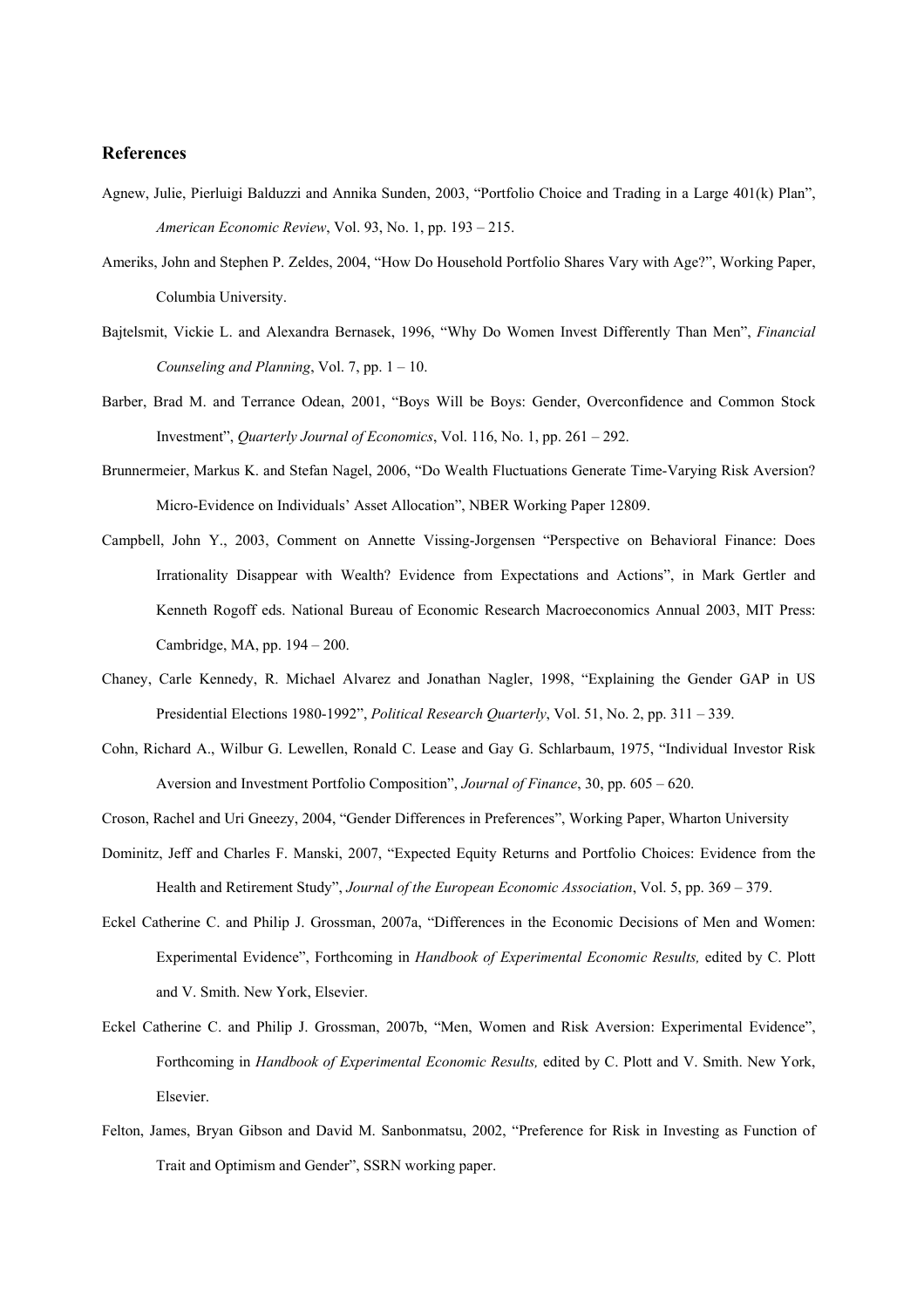- Gwatney-Gibss, Patricia A. and Denise H. Lach, 1991, "Sex Differences in Attitudes toward Nuclear War", *Journal of Peace Research,* Vol. 28, No. 2, pp. 161 – 174.
- Guiso, Luigi and Monica Paiella, 2004, "Risk Aversion, Wealth and Background Risk", Working Paper, the European University Institute, Florence.
- Hyde, James Shibley, 2005, "The Gender Similarities Hypothesis", *American Psychologist,* Vol. 60, No 6, pp. 581 – 592.
- Jianakoplos, Nancy Ammon and Alexandra Bernasek, 1998, "Are Women More Risk Averse?", *Economic Inquiry*, Vol. 36, pp. 620 – 630.
- McFadden, Daniel L., Albert C. Bemmaor, Francis G. Caro, Jeff Dominitz, Byung-Hill Jun, Arthur Lewbel, os L. Matzkin, Francesca Molinari, Norbert Schwarz, Robert J. Willis and Joachim K. Winter, 2005, "Statistical Analysis of Choice Experiments and Surveys", *Marketing Letters*, Vol. 16, No. 3, pp. 183 – 196.
- Puri, Manju and David T. Robinson, 2007, "Optimism and Economic Choice", *Journal of Financial Economics*, Vol. 86, No.1, pp. 71 – 99.
- Schubert, Renate, Martin Brown, Matthias Gysler and Hans Wolfgang Brachinger, 1999, "Financial Decision-Making: Are Women Really More Risk-Averse", *American Economic Review*, Vol. 82. No. 2, pp. 381 – 385.
- Sunden, Annika and Brian J. Surette, 1998, "Gender Differences in the Allocation of Assets in Retirement Plans", *American Economic Review*, 88, pp. 207 – 221.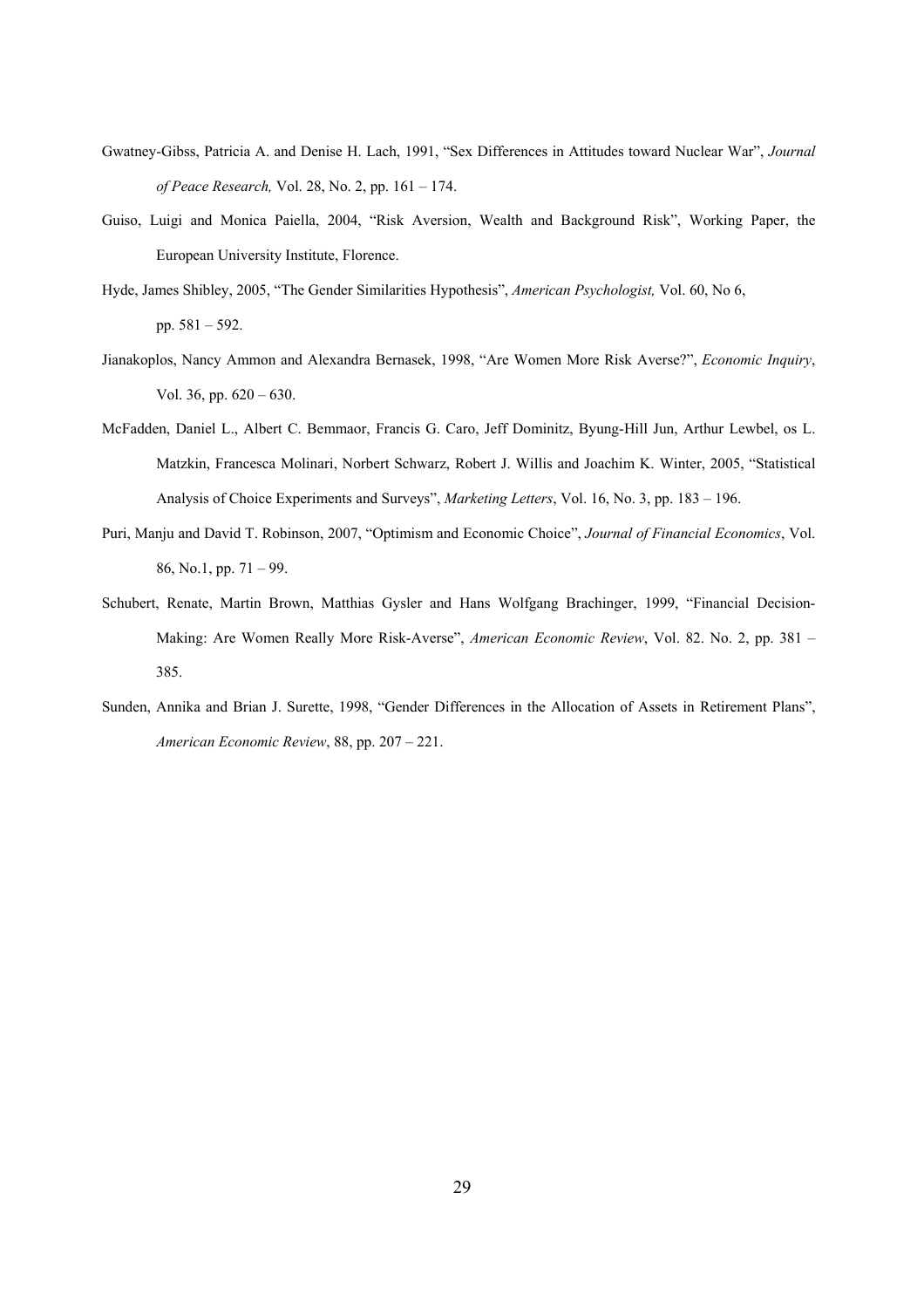# **Table 1.** Summary Statistics of Consumer Confidence Data

This table gives descriptive statistics for the difference in consumer confidence for men and women for 18 countries and for Europe. The starting date for each country is given in the second column and the ending date for all series is December 2005. *Std.Dev*. denotes standard deviation. *N* represents the number of observations in the sample for the corresponding country. The final column presents the *t*-statistics corresponding to the null hypothesis whether the average consumer confidence between men and women does not differ.

| Country                         | Starting date | Mean  |       |          |      | Maximum Minimum Std. Dev. Skewness Kurtosis |      | $\cal N$ | t-stat.  |
|---------------------------------|---------------|-------|-------|----------|------|---------------------------------------------|------|----------|----------|
| Australia                       | January 1978  | 8.86  | 20.30 | $-1.70$  | 3.83 | 0.01                                        | 3.00 | 332      | $9.18*$  |
| Austria                         | October 1995  | 6.16  | 12.55 | $-2.83$  | 2.66 | $-0.24$                                     | 3.46 | 123      | $7.36*$  |
| Belgium                         | January 1990  | 6.00  | 14.28 | $-3.22$  | 3.01 | 0.07                                        | 3.20 | 192      | 5.96*    |
| Czech Republic                  | May 2001      | 6.42  | 12.42 | 0.31     | 2.87 | $-0.13$                                     | 2.42 | 56       | 5.38*    |
| Denmark                         | January 1990  | 6.09  | 13.51 | $-14.24$ | 3.65 | $-1.63$                                     | 9.16 | 192      | 7.89*    |
| Spain                           | January 1990  | 3.26  | 7.89  | $-4.16$  | 2.15 | $-0.79$                                     | 4.19 | 192      | $3.35*$  |
| Finland                         | November 1995 | 4.25  | 8.32  | $-2.19$  | 1.71 | $-0.71$                                     | 4.39 | 122      | 8.57*    |
| France                          | January 1990  | 3.74  | 9.60  | $-0.88$  | 2.34 | 0.17                                        | 2.41 | 192      | $4.13*$  |
| Germany                         | January 1990  | 1.32  | 7.32  | $-3.45$  | 1.99 | 0.08                                        | 3.05 | 192      | 1.51     |
| Greece                          | January 1990  | 5.79  | 16.13 | $-3.01$  | 3.31 | 0.17                                        | 3.02 | 192      | $7.38*$  |
| Hungary                         | February 1993 | 4.98  | 10.25 | $-0.39$  | 2.09 | $-0.05$                                     | 2.95 | 119      | 2.82*    |
| Ireland                         | January 1990  | 3.16  | 11.24 | $-6.16$  | 3.06 | $-0.28$                                     | 2.75 | 192      | $2.33*$  |
| Italy                           | January 1990  | 4.15  | 9.68  | $-1.43$  | 1.93 | 0.09                                        | 3.37 | 192      | $5.00*$  |
| Netherlands                     | January 1990  | 6.41  | 16.96 | $-0.96$  | 3.61 | 0.13                                        | 2.49 | 192      | 4.83*    |
| Portugal                        | January 1990  | 5.04  | 11.06 | $-7.77$  | 2.32 | $-0.79$                                     | 7.25 | 192      | $4.41*$  |
| Sweden                          | October 1995  | 7.87  | 16.60 | $-11.05$ | 3.41 | $-1.37$                                     | 9.76 | 123      | $8.23*$  |
| $\ensuremath{\text{UK}}\xspace$ | January 1990  | 3.79  | 10.06 | $-7.07$  | 2.53 | $-0.50$                                     | 4.10 | 192      | $4.64*$  |
| <b>USA</b>                      | January 1978  | 10.05 | 20.10 | $-0.30$  | 3.72 | 0.02                                        | 2.88 | 331      | $10.37*$ |
| Europe                          | January 1990  | 3.46  | 6.13  | 0.87     | 1.08 | $-0.23$                                     | 2.79 | 192      | 4.83*    |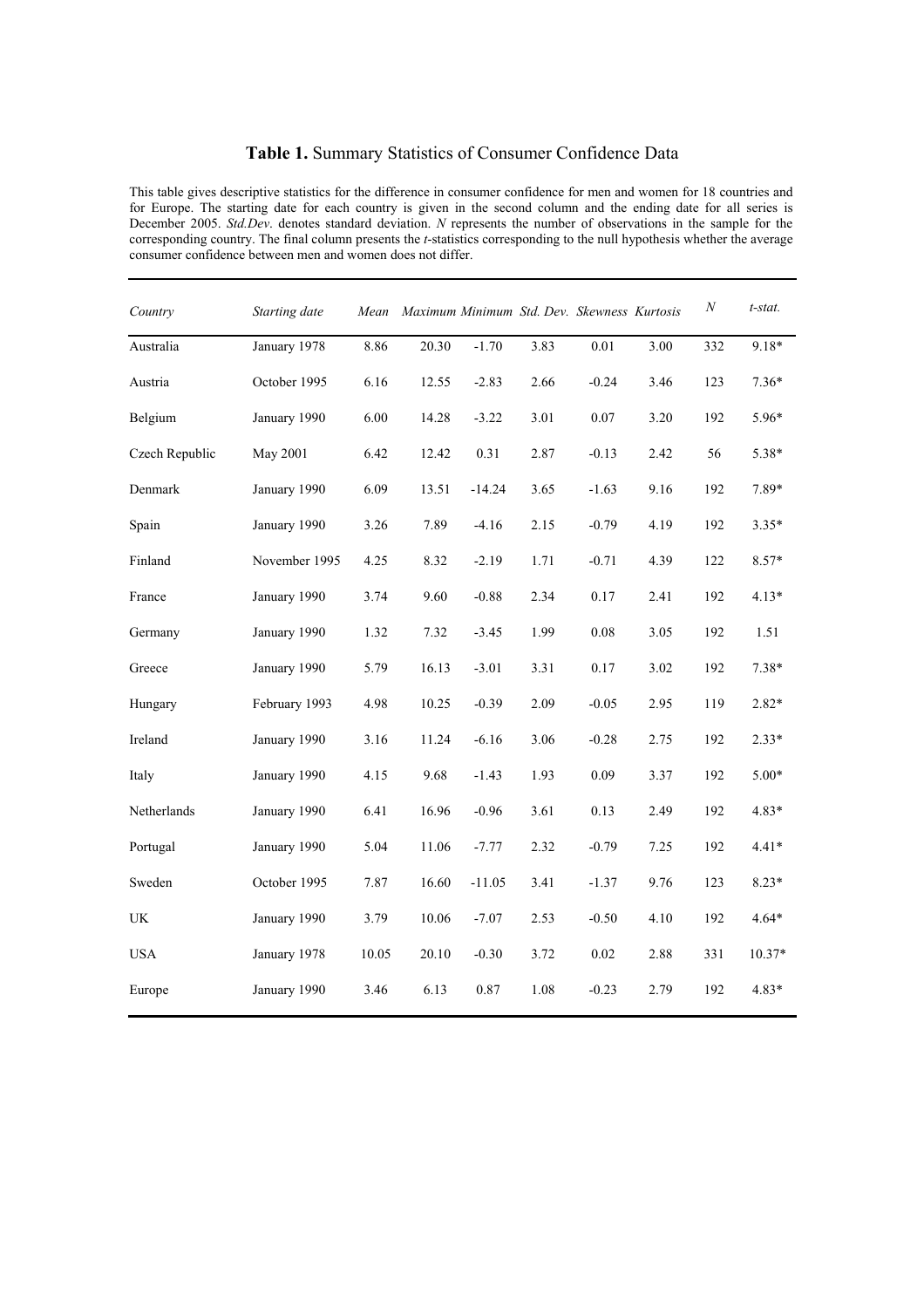# **Table 2.** Basic characteristics of US consumer confidence data over the period January 1978-December 2005 and two subsamples.

This table gives descriptive statistics for the difference in consumer confidence for men and women for the US over the entire period and two subsamples. The *t*-statistics correspond to the null hypothesis of equal average consumer confidence between men and women.

|                                           | Men    | Women                            | Difference |
|-------------------------------------------|--------|----------------------------------|------------|
| Entire Period: January 1997-December 2005 |        |                                  |            |
| Mean                                      | 93.86  | 83.80                            | 10.05      |
| Median                                    | 96.80  | 86.30                            | 10.00      |
| Maximum                                   | 115.90 | 110.50                           | 20.10      |
| Minimum                                   | 57.00  | 46.20                            | $-0.30$    |
| Std. Dev.                                 | 12.07  | 12.87                            | 3.72       |
| t-test of equal mean:                     |        | 10.37 ( $p$ -value: 0.00)        |            |
| Subsample I: January 1971-September1991   |        |                                  |            |
| Mean                                      | 89.04  | 78.23                            | 10.81      |
| Median                                    | 94.10  | 82.60                            | 11.00      |
| Maximum                                   | 109.00 | 96.70                            | 20.10      |
| Minimum                                   | 57.00  | 46.20                            | 1.90       |
| Std. Dev.                                 | 12.64  | 12.60                            | 3.59       |
| <i>t</i> -test of equal mean:             |        | 7.78 ( $p$ -value: 0.00)         |            |
| Subsample II: October 1991-December 2005  |        |                                  |            |
| Mean                                      | 98.65  | 89.34                            | 9.30       |
| Median                                    | 99.25  | 88.25                            | 9.30       |
| Maximum                                   | 115.90 | 110.50                           | 19.80      |
| Minimum                                   | 73.00  | 62.70                            | $-0.30$    |
| Std. Dev.                                 | 9.29   | 10.56                            | 3.72       |
| t-test of equal mean:                     |        | 8.52 ( <i>p</i> -value: $0.00$ ) |            |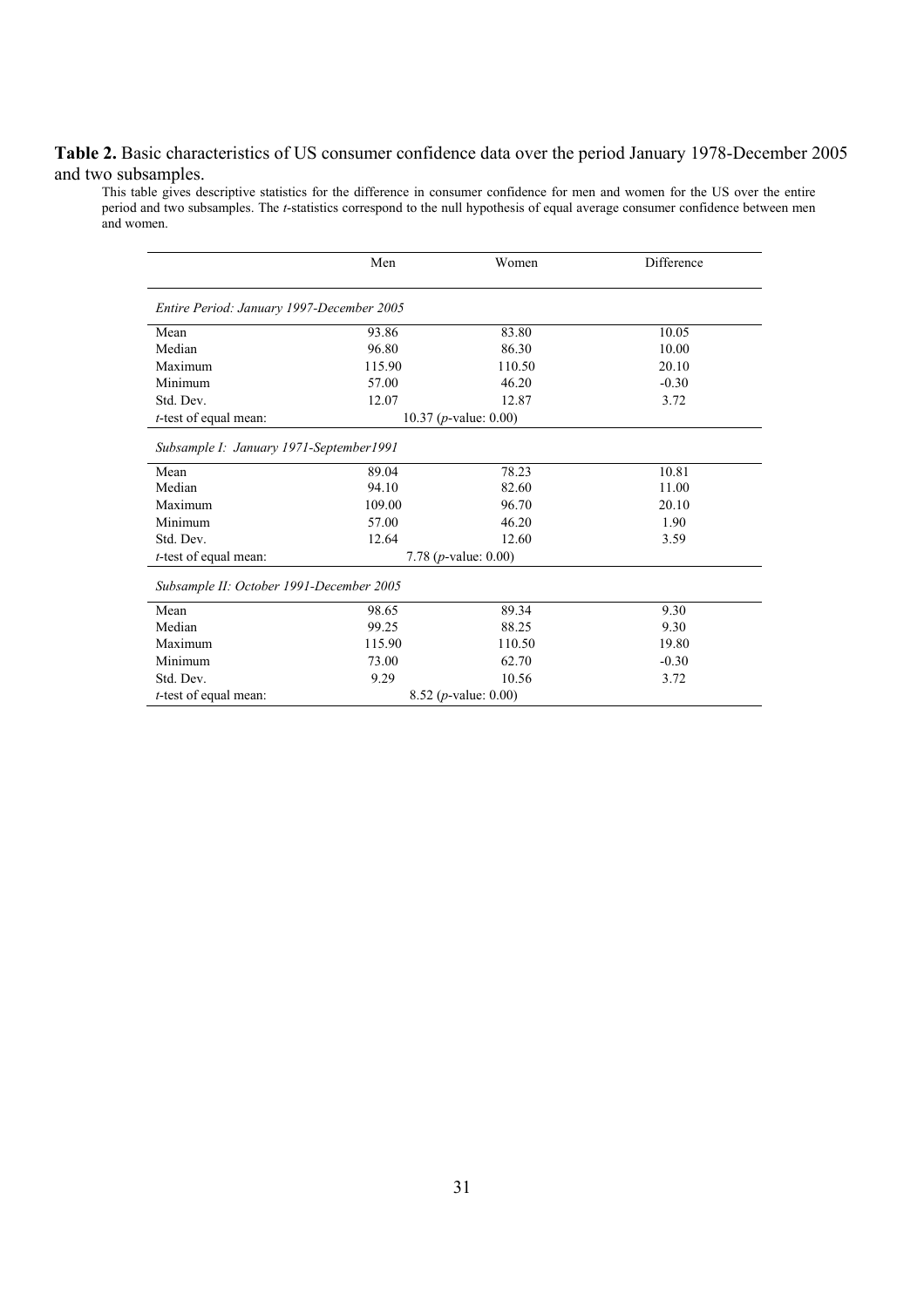#### **Table 3**. Basic Characteristics for subquestions.

This table presents the basic characteristics and a *t*-test of equal mean on the gender differences in the five subquestions in the questionnaire that are used to construct the US consumer confidence index. These questions are about the Personal Current situation (are you now better off financially?); the Personal Future (do you think that a year from now you will be better off financially?), the General Short Term (business conditions in the country as a whole, do you think that during the next 12 months we'll have good times financially?), the General Long Term (Do you think it's likely that in the country as a whole we'll have continuous good times during the next 5 years?) and the Durables (About the big things people buy for their homes, do you think now is a good time for people to buy major household items?). The *t*-statistics correspond to the null hypothesis of equal average consumer confidence between men and women.

|                                     | Men    | Women                         | Difference |
|-------------------------------------|--------|-------------------------------|------------|
|                                     |        |                               |            |
| I. Personal Current                 |        |                               |            |
| Mean                                | 116.52 | 105.80                        | 10.72      |
| Median                              | 118.10 | 107.30                        | 10.55      |
| Maximum                             | 147.10 | 144.30                        | 34.90      |
| Minimum                             | 79.80  | 65.60                         | $-10.40$   |
| Std. Dev.                           | 13.98  | 13.81                         | 7.31       |
| $t$ -test of equal mean:            |        | 10.00 ( $p$ -value: 0.00)     |            |
| II. Personal Future (one year)      |        |                               |            |
| Mean                                | 127.82 | 120.93                        | 6.89       |
| Median                              | 130.10 | 122.50                        | 7.25       |
| Maximum                             | 147.80 | 145.60                        | 23.90      |
| Minimum                             | 93.00  | 87.00                         | $-11.20$   |
| Std. Dev.                           | 11.26  | 10.61                         | 6.33       |
| $t$ -test of equal mean:            |        | 8.16 ( <i>p</i> -value: 0.00) |            |
| III. General Short term (12 months) |        |                               |            |
| Mean                                | 116.41 | 99.62                         | 16.79      |
| Median                              | 122.00 | 104.50                        | 17.05      |
| Maximum                             | 167.40 | 167.30                        | 46.00      |
| Minimum                             | 32.10  | 27.80                         | $-7.40$    |
| Std. Dev.                           | 29.58  | 29.55                         | 9.56       |
| $t$ -test of equal mean:            |        | 7.36 ( $p$ -value: 0.00)      |            |
| IV. General Long term (5yrs)        |        |                               |            |
| Mean                                | 116.41 | 105.85                        | 22.93      |
| Median                              | 119.10 | 108.30                        | 22.40      |
| Maximum                             | 167.40 | 167.30                        | 55.20      |
| Minimum                             | 11.26  | 10.61                         | $-7.60$    |
| Std. Dev.                           | 18.67  | 18.06                         | 9.65       |
| $t$ -test of equal mean:            |        | 14.89 ( $p$ -value: 0.00)     |            |
| V. Durables                         |        |                               |            |
| Mean                                | 153.55 | 143.07                        | 10.48      |
| Median                              | 157.55 | 149.25                        | 10.40      |
| Maximum                             | 183.70 | 180.80                        | 35.30      |
| Minimum                             | 96.80  | 63.90                         | $-22.40$   |
| Std. Dev.                           | 17.31  | 21.07                         | 9.19       |
| $t$ -test of equal mean:            |        | 7.04 ( $p$ -value: 0.00)      |            |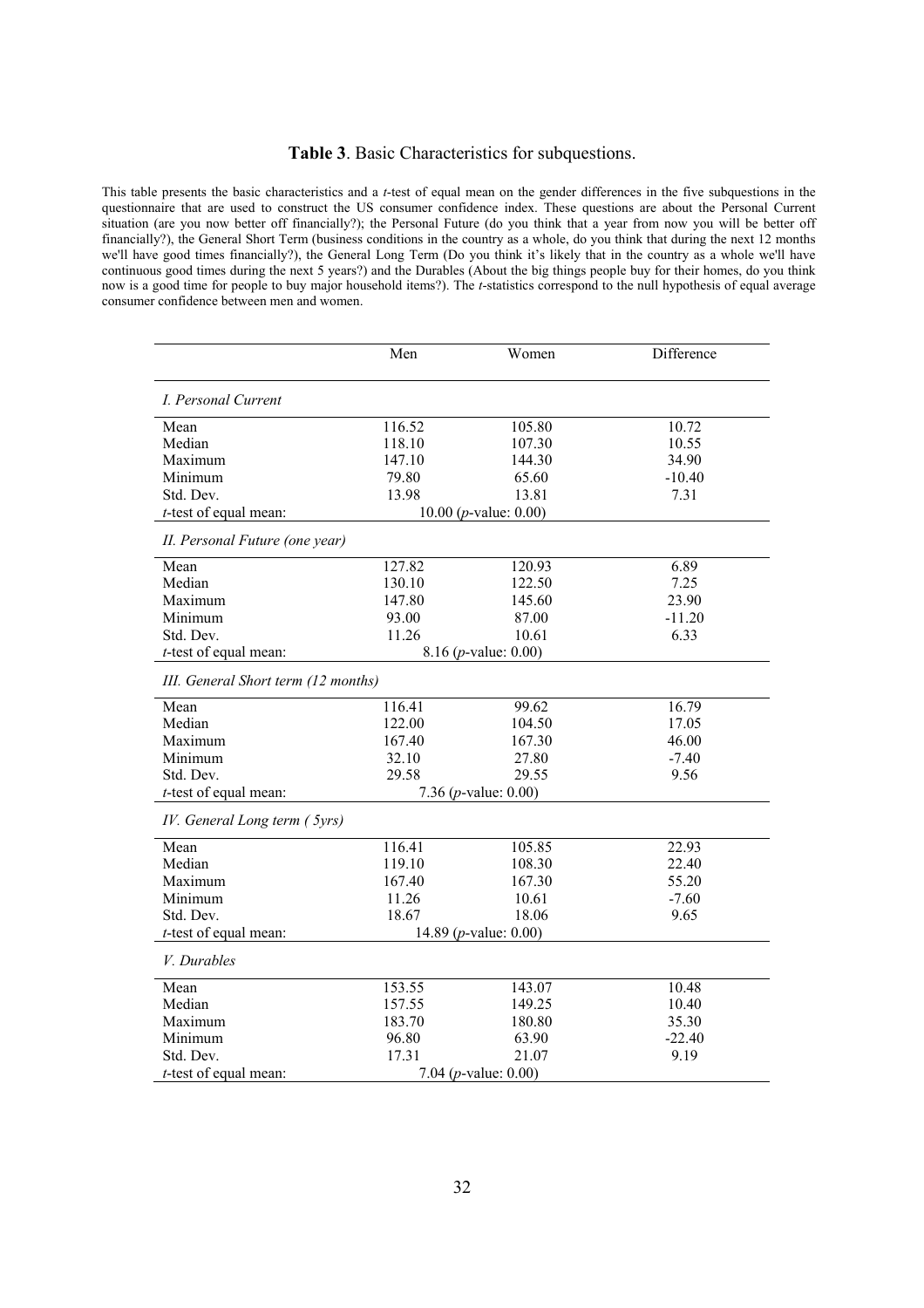# **Table 4.** Summary Statistics of the Gallup Survey Responses

This table presents the basic characteristics if the US Gallup economic outlook variables along with *t-statistics* on the gender differences (male – female). N refers to the number of non-missing values present in the data. The total number of surveys is 56.

|                       |        | Mean | Median         | Std. Dev | N     | Range    | t-stat  | Availability    |
|-----------------------|--------|------|----------------|----------|-------|----------|---------|-----------------|
| q1523                 | Male   | 3.53 | $\overline{4}$ | 1.04     | 31376 | $1 - 5$  |         | 56 surveys      |
| (economic growth)     | Female | 3.42 | 4              | 1.04     | 24647 |          | 12.91   | 199611 - 200212 |
| q1524                 | Male   | 3.46 | 4              | 1.14     | 30965 | $1 - 5$  |         | 56 surveys      |
| (unemployment rate)   | Female | 3.35 | $\overline{4}$ | 1.15     | 24476 |          | 11.99   | 199611 - 200212 |
| q1525                 | Male   | 3.39 | $\overline{4}$ | 1.11     | 31103 | $1 - 5$  | 9.59    | 56 surveys      |
| (stock market)        | Female | 3.30 | 4              | 1.08     | 24259 |          |         | 199611 - 200212 |
| q1526                 | Male   | 3.48 | 4              | 1.09     | 31045 | $1 - 5$  | 32.48   | 56 surveys      |
| (inflation)           | Female | 3.19 | 3              | 1.05     | 24364 |          |         | 199611 - 200212 |
| q1527                 | Male   | 3.49 | 4              | 1.08     | 24179 | $1 - 5$  |         | 44 surveys      |
| (interest rate)       | Female | 3.33 | 4              | 1.05     | 19446 |          | 15.61   | 199611 - 200112 |
| q2485                 | Male   | 3.67 | $\overline{4}$ | 0.79     | 18540 |          |         | 34 surveys      |
| (1-yr stock outlook)  | Female | 3.49 | 4              | 0.77     | 14857 | $1 - 5$  | 20.50   | 200003 - 200212 |
| q2332                 | Male   | 2.19 | $\overline{2}$ | 0.73     | 11770 |          |         | 21 surveys      |
| (3-mth stock outlook) | Female | 2.08 | 2              | 0.68     | 9173  | $1 - 3$  | 11.64   | 199811 - 200009 |
| q2707                 | Male   | 6.14 | 6              | 2.02     | 5745  |          | $-6.09$ | 10 surveys      |
| (stock risk)          | Female | 6.39 | 6              | 2.02     | 4187  | $1 - 10$ |         | 200203 - 200212 |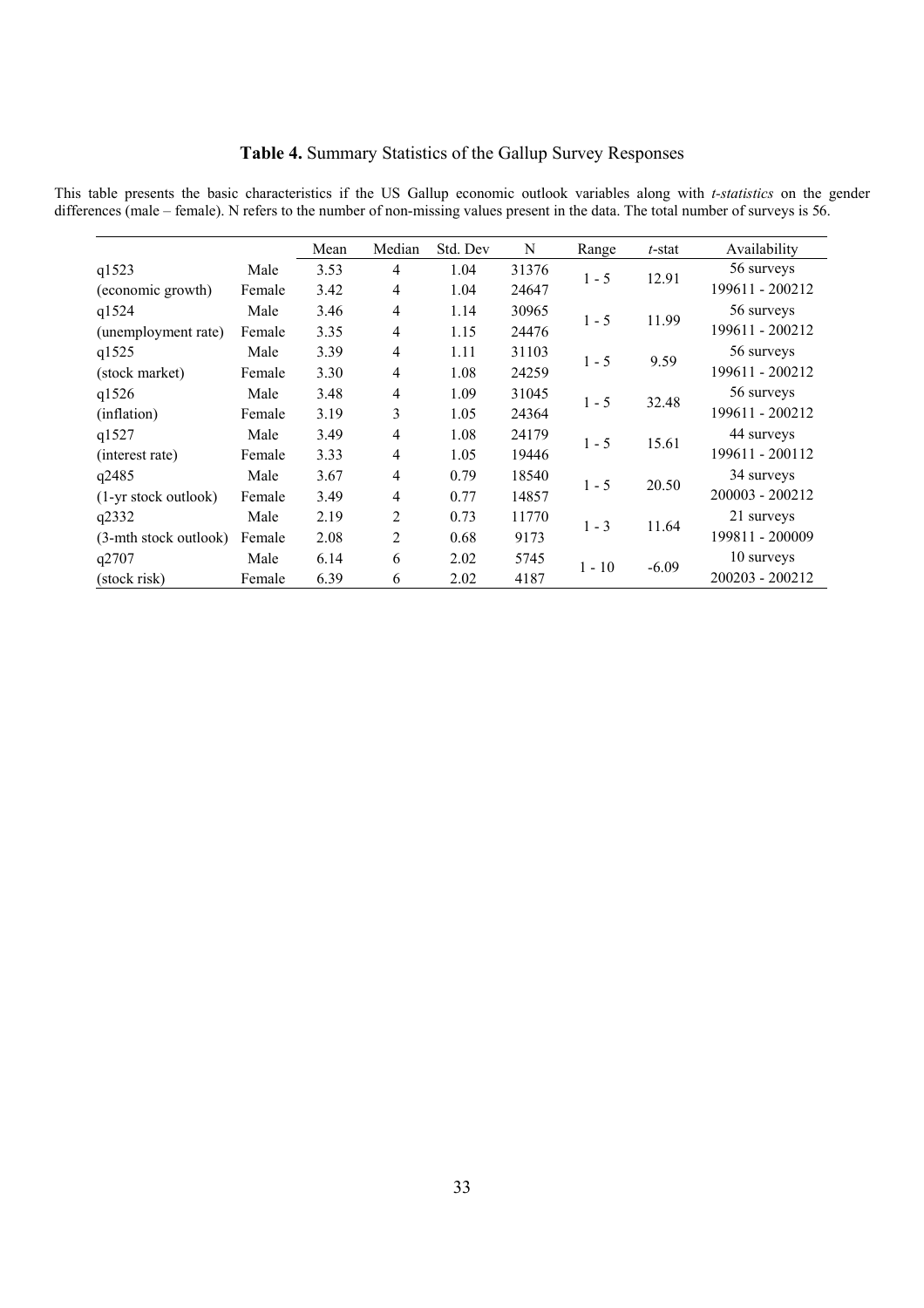# **Table 5.** Ordered Logit Regression Results

The table reports the results of ordered logit regressions of the categorical responses on gender and other control variables with month fixed effects. The questionnaire questions for the response variables are in Appendix A. Reponses indicating "Don't Know" or "Refused" are treated as missing values. Fem is a dummy variable equal to 1 if the respondent is female. Worth is a dummy variable assuming a value of 1 if the total amount of investment is greater than \$100,000. Edu is a categorical variable that takes a value of 2 if the respondent has an undergraduate degree and 3 if the respondent holds a postgraduate degree. Inc is categorical variable which is equal to 2 if the annual income is between \$50,000 and \$100,000 and 3 if the annual income is above \$100,000. Retired is a dummy variable equal to 1 if the respondent is retired. Emp is a categorical variable taking a value of 2 when the respondent works part-time and 3 when the respondent has a full-time job. Age is the age of the respondent. The *t*-statistics are reported in parentheses.

|                             | Fem                   | Worth      | $Edu=2$   | $Edu=3$   | $Inc=2$   | $Inc=3$ | Retired   | $Emp=2$   | $Emp=3$   | Age*100   |
|-----------------------------|-----------------------|------------|-----------|-----------|-----------|---------|-----------|-----------|-----------|-----------|
|                             | $-0.21$               |            |           |           |           |         |           |           |           |           |
| (growth)                    | $(-13.58)$            |            |           |           |           |         |           |           |           |           |
| q1523                       | $-0.20$               | $-0.06$    | $-0.04$   | $-0.13$   | 0.08      | 0.11    | 0.08      | $-0.06$   | 0.02      | 0.31      |
|                             | $(-11.53)$            | $(-3.10)$  | $(-1.81)$ | $(-6.10)$ | (3.52)    | (4.12)  | (2.38)    | $(-1.65)$ | (0.81)    | (3.90)    |
|                             | $-0.20$               |            |           |           |           |         |           |           |           |           |
| (unemplo                    | $(-12.75)$            |            |           |           |           |         |           |           |           |           |
| yment)<br>q1524             | $-0.18$               | $-0.07$    | 0.01      | $-0.05$   | 0.08      | 0.12    | 0.03      | 0.03      | 0.09      | 0.25      |
|                             | $(-10.22)$            | $(-3.68)$  | (0.62)    | $(-2.16)$ | (3.76)    | (4.62)  | (0.91)    | (0.82)    | (3.26)    | (3.21)    |
|                             | $-0.16$               |            |           |           |           |         |           |           |           |           |
| market)                     | $(-10.37)$            |            |           |           |           |         |           |           |           |           |
| (stock<br>q1525             | $-0.16$               | $-0.15$    | $-0.06$   | $-0.18$   | 0.08      | 0.05    | 0.16      | $-0.05$   | 0.03      | 0.04      |
|                             | $(-9.13)$             | $(-7.85)$  | $(-2.78)$ | $(-8.47)$ | (3.50)    | (2.03)  | (4.90)    | $(-1.53)$ | (0.95)    | (0.47)    |
|                             | $-0.51$               |            |           |           |           |         |           |           |           |           |
| (inflation)<br>q1526        | $(-32.82)$            |            |           |           |           |         |           |           |           |           |
|                             | $-0.46$               | $-0.18$    | 0.07      | 0.13      | 0.11      | 0.27    | $-0.02$   | $-0.04$   | 0.04      | 0.61      |
|                             | $(-26.44)$            | $(-9.80)$  | (3.62)    | (6.24)    | (5.14)    | (10.02) | $(-0.54)$ | $(-1.23)$ | (1.61)    | (7.84)    |
|                             | $-0.29$               |            |           |           |           |         |           |           |           |           |
| q1527<br>(interest          | $(-16.28)$            |            |           |           |           |         |           |           |           |           |
| rate)                       | $-0.24$               | $-0.12$    | $-0.04$   | $-0.05$   | 0.11      | 0.28    | $-0.02$   | $-0.03$   | 0.07      | 0.34      |
|                             | $(-12.09)$<br>$-0.49$ | $(-5.80)$  | $(-1.58)$ | $(-1.99)$ | (4.37)    | (9.14)  | $(-0.65)$ | $(-0.66)$ | (2.19)    | (3.82)    |
|                             | $(-22.71)$            |            |           |           |           |         |           |           |           |           |
| outlook)<br>(stock<br>q2485 | $-0.44$               | $-0.29$    | 0.13      | 0.08      | 0.15      | 0.27    | 0.08      | 0.04      | 0.07      | $-0.53$   |
|                             | $(-18.55)$            | $(-11.45)$ | (4.79)    | (2.76)    | (5.07)    | (7.61)  | (1.85)    | (0.88)    | (1.77)    | $(-4.96)$ |
|                             | $-0.32$               |            |           |           |           |         |           |           |           |           |
|                             | $(-12.12)$            |            |           |           |           |         |           |           |           |           |
| outlook<br>(stock<br>q2332  | $-0.30$               | $-0.08$    | $-0.03$   | $-0.04$   | 0.00      | 0.06    | 0.05      | $-0.03$   | $-0.01$   | 0.12      |
| SR)                         | $(-10.23)$            | $(-2.59)$  | $(-0.78)$ | $(-0.96)$ | $(-0.03)$ | (1.46)  | (0.93)    | $(-0.54)$ | $(-0.11)$ | (0.89)    |
|                             | 0.21                  |            |           |           |           |         |           |           |           |           |
|                             | (5.76)                |            |           |           |           |         |           |           |           |           |
| $q2707$<br>(stock<br>risk)  | 0.23                  | 0.10       | $-0.02$   | $-0.04$   | 0.04      | 0.05    | $-0.02$   | $-0.12$   | $-0.02$   | $-0.53$   |
|                             | (5.90)                | (2.39)     | $(-0.49)$ | $(-0.89)$ | (0.74)    | (0.90)  | $(-0.22)$ | $(-1.55)$ | $(-0.38)$ | $(-3.02)$ |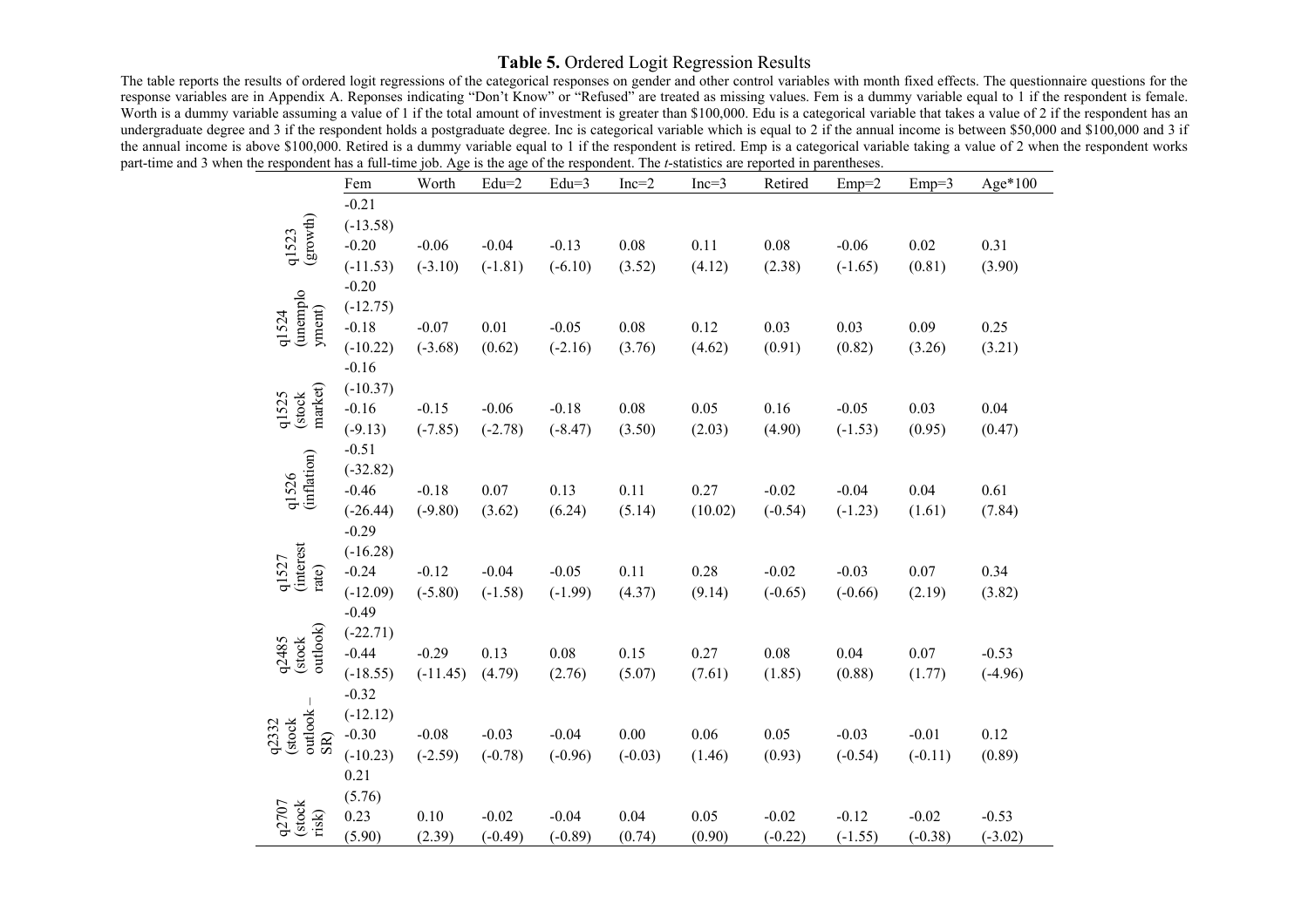# **Table 6.** Multinomial Logit Regression Results

The table reports the results of multinomial logit regressions of the categorical questionnaire responses on gender and other control variables in each panel with and without month fixed effect. The baseline category for each categorical variable is the mid-point of the range (arbitrarily chosen). The questionnaire questions for the response variables are in Appendix A. Reponses indicating "Don't Know" or "Refused" are treated as missing values. Fem is a dummy variable equal to 1 if the respondent is female. Worth is a dummy variable assuming a value of 1 if the total amount of investment is greater than \$100,000. Edu is a categorical variable that takes a value of 2 if the respondent has an undergraduate degree and 3 if the respondent holds a postgraduate degree. Inc is categorical variable which is equal to 2 if the annual income is between \$50,000 and \$100,000 and 3 if the annual income is above \$100,000. Retired is a dummy variable equal to 1 if the respondent is retired. Emp is a categorical variable taking a value of 2 when the respondent works part-time and 3 when the respondent has a full-time job. Age is the age of the respondent. The *t*-statistics are reported in parentheses.

|                |            |            |           |                | Panel A: q1523 - Economic Growth          |           |           |           |           |           |          |
|----------------|------------|------------|-----------|----------------|-------------------------------------------|-----------|-----------|-----------|-----------|-----------|----------|
|                | Intercept  | Fem        | Worth     | $\mbox{Edu=2}$ | $Edu=3$                                   | $Inc=2$   | $Inc=3$   | Retired   | $Emp=2$   | $Emp=3$   | Age      |
| 1 Pessimistic  | $-1.51$    | 0.03       |           |                |                                           |           |           |           |           |           |          |
|                | $(-9.40)$  | (0.53)     |           |                |                                           |           |           |           |           |           |          |
| 2              | $-0.28$    | 0.05       |           |                |                                           |           |           |           |           |           |          |
|                | $(-2.71)$  | (1.75)     |           |                |                                           |           |           |           |           |           |          |
| $\overline{4}$ | 0.74       | $-0.12$    |           |                |                                           |           |           |           |           |           |          |
|                | (8.81)     | $(-5.28)$  |           |                |                                           |           |           |           |           |           |          |
| 5 Optimistic   | $-0.53$    | $-0.37$    |           |                |                                           |           |           |           |           |           |          |
|                | $(-4.51)$  | $(-11.87)$ |           |                |                                           |           |           |           |           |           |          |
| 1 Pessimistic  | $-1.67$    | $-0.01$    | 0.16      | $-0.40$        | $-0.48$                                   | $-0.20$   | $-0.18$   | $-0.12$   | $-0.23$   | $-0.06$   | 0.01     |
|                | $(-9.27)$  | $(-0.26)$  | (2.71)    | $(-6.53)$      | $(-7.12)$                                 | $(-3.03)$ | $(-2.21)$ | $(-1.29)$ | $(-2.13)$ | $(-0.68)$ | (2.28)   |
| 2              | $-0.46$    | 0.03       | 0.04      | $-0.13$        | $-0.10$                                   | $-0.11$   | $-0.10$   | 0.04      | 0.00      | 0.00      | 0.00     |
|                | $(-3.69)$  | (0.80)     | (1.09)    | $(-3.38)$      | $(-2.49)$                                 | $(-2.60)$ | $(-1.95)$ | (0.75)    | (0.07)    | $(-0.04)$ | (1.47)   |
| $\overline{4}$ | 0.67       | $-0.13$    | $-0.03$   | $-0.03$        | $-0.12$                                   | 0.01      | $-0.01$   | 0.03      | $-0.07$   | $-0.06$   | $0.01\,$ |
|                | (3.83)     | $(-4.98)$  | $(-1.18)$ | $(-1.04)$      | $(-3.59)$                                 | (0.35)    | $(-0.20)$ | (0.55)    | $(-1.26)$ | $(-1.45)$ | (5.27)   |
| 5 Optimistic   | $-0.52$    | $-0.38$    | $-0.03$   | $-0.33$        | $-0.48$                                   | 0.01      | 0.13      | $-0.21$   | $-0.19$   | 0.12      | $0.01\,$ |
|                | $(-4.15)$  | $(-10.72)$ | $(-0.72)$ | $(-8.16)$      | $(-10.98)$                                | (0.20)    | (2.46)    | $(-3.34)$ | $(-2.58)$ | (2.06)    | (4.08)   |
|                |            |            |           |                | Panel B: q1525 - Stock Market Performance |           |           |           |           |           |          |
|                | Intercept  | Fem        | Worth     | $Edu=2$        | $Edu=3$                                   | $Inc=2$   | $Inc=3$   | Retired   | $Emp=2$   | $Emp=3$   | Age      |
| 1 Pessimistic  | $-1.94$    | $-0.08$    |           |                |                                           |           |           |           |           |           |          |
|                | $(-9.48)$  | $(-2.05)$  |           |                |                                           |           |           |           |           |           |          |
| $\overline{c}$ | $-0.49$    | 0.01       |           |                |                                           |           |           |           |           |           |          |
|                | $(-4.19)$  | (0.26)     |           |                |                                           |           |           |           |           |           |          |
| 4              | 0.75       | $-0.09$    |           |                |                                           |           |           |           |           |           |          |
|                | (8.60)     | $(-3.92)$  |           |                |                                           |           |           |           |           |           |          |
| 5 Optimistic   | 0.05       | $-0.39$    |           |                |                                           |           |           |           |           |           |          |
|                | (0.51)     | $(-12.10)$ |           |                |                                           |           |           |           |           |           |          |
| 1 Pessimistic  | $-2.09$    | $-0.13$    | 0.15      | $-0.38$        | $-0.40$                                   | $-0.18$   | $-0.14$   | 0.08      | $-0.20$   | $-0.05$   | 0.01     |
|                | $(-13.15)$ | $(-2.83)$  | (3.04)    | $(-7.02)$      | $(-6.88)$                                 | $(-3.15)$ | $(-2.01)$ | (0.95)    | $(-2.14)$ | $(-0.72)$ | (3.67)   |
| $\overline{c}$ | $-0.39$    | 0.02       | 0.05      | $-0.04$        | $-0.01$                                   | $-0.08$   | $-0.06$   | $-0.08$   | 0.04      | 0.09      | $0.00\,$ |
|                | $(-3.66)$  | (0.74)     | (1.66)    | $(-1.05)$      | $(-0.30)$                                 | $(-1.98)$ | $(-1.33)$ | $(-1.44)$ | (0.65)    | (1.87)    | (0.73)   |
| 4              | 0.86       | $-0.09$    | $-0.10$   | $-0.08$        | $-0.17$                                   | 0.02      | 0.00      | $-0.10$   | $-0.08$   | 0.02      | 0.00     |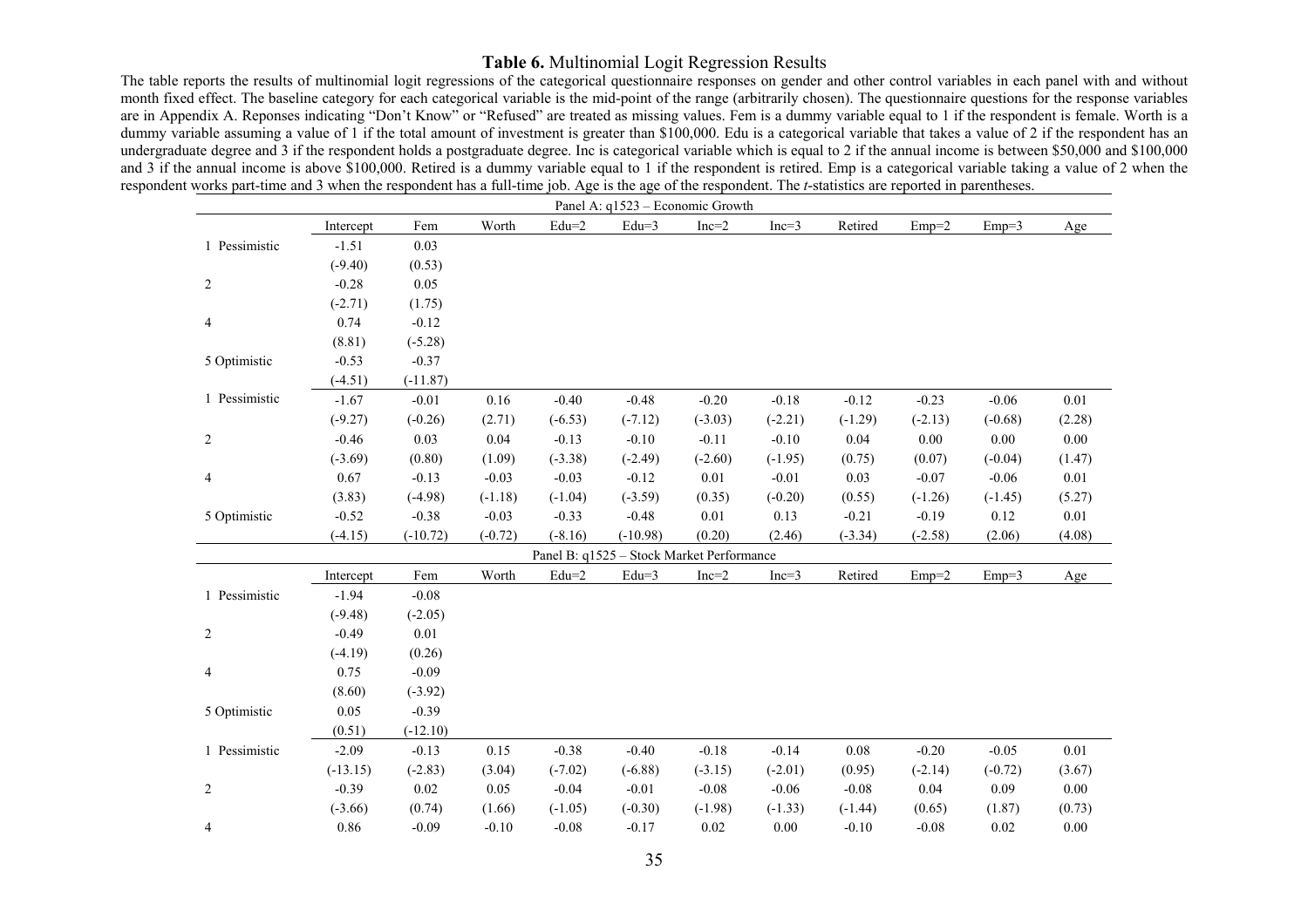|                | (5.41)     | $(-3.36)$  | $(-3.70)$ | $(-2.58)$ | $(-5.33)$                          | (0.58)    | $(-0.12)$ | $(-2.04)$ | $(-1.60)$ | (0.36)    | (3.73)    |
|----------------|------------|------------|-----------|-----------|------------------------------------|-----------|-----------|-----------|-----------|-----------|-----------|
| 5 Optimistic   | 0.75       | $-0.40$    | $-0.15$   | $-0.30$   | $-0.55$                            | $0.00\,$  | $0.01\,$  | $-0.37$   | $-0.12$   | $0.16\,$  | $0.00\,$  |
|                | (5.10)     | $(-11.03)$ | $(-3.83)$ | $(-7.40)$ | $(-12.26)$                         | (0.10)    | (0.17)    | $(-5.88)$ | $(-1.59)$ | (2.69)    | (0.80)    |
|                |            |            |           |           | Panel C: q2707 - Stock Market Risk |           |           |           |           |           |           |
|                | Intercept  | Fem        | Worth     | $Edu=2$   | $Edu=3$                            | $Inc=2$   | $Inc=3$   | Retired   | $Emp=2$   | $Emp=3$   | Age       |
| 1 No Risk      | $-2.49$    | $-0.43$    |           |           |                                    |           |           |           |           |           |           |
|                | $(-23.79)$ | $(-2.23)$  |           |           |                                    |           |           |           |           |           |           |
| $\overline{c}$ | $-2.26$    | $-0.46$    |           |           |                                    |           |           |           |           |           |           |
|                | $(-24.30)$ | $(-2.66)$  |           |           |                                    |           |           |           |           |           |           |
| 3              | $-1.10$    | $-0.39$    |           |           |                                    |           |           |           |           |           |           |
|                | $(-20.45)$ | $(-4.03)$  |           |           |                                    |           |           |           |           |           |           |
| 4              | $-0.81$    | $-0.37$    |           |           |                                    |           |           |           |           |           |           |
|                | $(-16.93)$ | $(-4.37)$  |           |           |                                    |           |           |           |           |           |           |
| 6              | $-0.42$    | $-0.29$    |           |           |                                    |           |           |           |           |           |           |
|                | $(-10.21)$ | $(-4.05)$  |           |           |                                    |           |           |           |           |           |           |
| $\tau$         | $-0.12$    | $-0.20$    |           |           |                                    |           |           |           |           |           |           |
|                | $(-3.18)$  | $(-3.21)$  |           |           |                                    |           |           |           |           |           |           |
| 8              | $-0.35$    | 0.05       |           |           |                                    |           |           |           |           |           |           |
|                | $(-8.62)$  | (0.83)     |           |           |                                    |           |           |           |           |           |           |
| 9              | $-1.75$    | $0.16\,$   |           |           |                                    |           |           |           |           |           |           |
|                | $(-24.04)$ | (1.45)     |           |           |                                    |           |           |           |           |           |           |
| 10 High Risk   | $-1.07$    | 0.14       |           |           |                                    |           |           |           |           |           |           |
|                | $(-20.05)$ | (1.64)     |           |           |                                    |           |           |           |           |           |           |
| 1 No Risk      | $-0.96$    | $-0.47$    | $-0.26$   | $-0.10$   | $-0.37$                            | $-0.46$   | $-0.39$   | $-0.27$   | $-1.22$   | $-0.19$   | $-0.02$   |
|                | $(-1.46)$  | $(-2.20)$  | $(-1.19)$ | $(-0.41)$ | $(-1.32)$                          | $(-1.86)$ | $(-1.28)$ | $(-0.73)$ | $(-1.95)$ | $(-0.58)$ | $(-1.57)$ |
| $\overline{c}$ | $-1.32$    | $-0.51$    | $0.06\,$  | 0.17      | 0.14                               | $-0.41$   | $-0.52$   | $-0.36$   | 0.13      | $-0.05$   | $-0.01$   |
|                | $(-2.29)$  | $(-2.78)$  | (0.31)    | (0.82)    | (0.61)                             | $(-1.96)$ | $(-1.94)$ | $(-1.16)$ | (0.39)    | $(-0.18)$ | $(-1.21)$ |
| 3              | $-0.82$    | $-0.35$    | $-0.15$   | 0.12      | $0.08\,$                           | $-0.04$   | 0.14      | 0.06      | 0.18      | 0.02      | $-0.01$   |
|                | $(-2.41)$  | $(-3.35)$  | $(-1.39)$ | (1.02)    | (0.63)                             | $(-0.30)$ | (0.89)    | (0.30)    | (0.86)    | (0.13)    | $(-1.57)$ |
| $\overline{4}$ | $-0.73$    | $-0.42$    | $0.05\,$  | $0.26\,$  | 0.17                               | $0.10\,$  | 0.29      | 0.12      | $-0.08$   | $-0.21$   | $-0.01$   |
|                | $(-2.42)$  | $(-4.53)$  | (0.50)    | (2.47)    | (1.52)                             | (0.83)    | (2.08)    | (0.76)    | $(-0.46)$ | $(-1.45)$ | $(-1.34)$ |
| 6              | 0.15       | $-0.23$    | $0.07\,$  | 0.32      | 0.34                               | 0.14      | $0.10\,$  | $-0.19$   | 0.20      | 0.17      | $-0.02$   |
|                | (0.57)     | $(-2.97)$  | (0.81)    | (3.60)    | (3.51)                             | (1.41)    | (0.81)    | $(-1.35)$ | (1.24)    | (1.31)    | $(-5.25)$ |
| $\tau$         | 0.65       | $-0.14$    | 0.05      | 0.22      | 0.29                               | 0.16      | 0.16      | 0.02      | $-0.05$   | $-0.06$   | $-0.02$   |
|                | (2.80)     | $(-2.06)$  | (0.65)    | (2.73)    | (3.34)                             | (1.71)    | (1.48)    | (0.14)    | $(-0.32)$ | $(-0.54)$ | $(-6.95)$ |
| $\,8\,$        | $-0.10$    | 0.09       | 0.18      | $0.17\,$  | $0.10\,$                           | $0.08\,$  | 0.19      | 0.06      | $-0.23$   | $-0.04$   | $-0.01$   |
|                | $(-0.41)$  | (1.24)     | (2.35)    | (2.06)    | (1.09)                             | (0.91)    | (1.70)    | (0.45)    | $(-1.53)$ | $(-0.32)$ | $(-3.30)$ |
| 9              | $-1.25$    | 0.17       | $-0.10$   | $0.05\,$  | $0.06\,$                           | $-0.10$   | $-0.11$   | $-0.02$   | 0.24      | 0.04      | $-0.01$   |
|                | $(-3.10)$  | (1.43)     | $(-0.76)$ | (0.39)    | (0.37)                             | $(-0.63)$ | $(-0.57)$ | $(-0.10)$ | (1.05)    | (0.19)    | $(-1.62)$ |
| 10 High Risk   | $-0.62$    | $0.10\,$   | 0.13      | $-0.16$   | $-0.37$                            | $-0.10$   | 0.13      | $-0.08$   | $-0.30$   | $-0.19$   | 0.00      |
|                | $(-2.03)$  | (1.15)     | (1.35)    | $(-1.48)$ | $(-3.04)$                          | $(-0.88)$ | (0.91)    | $(-0.48)$ | $(-1.58)$ | $(-1.31)$ | $(-1.00)$ |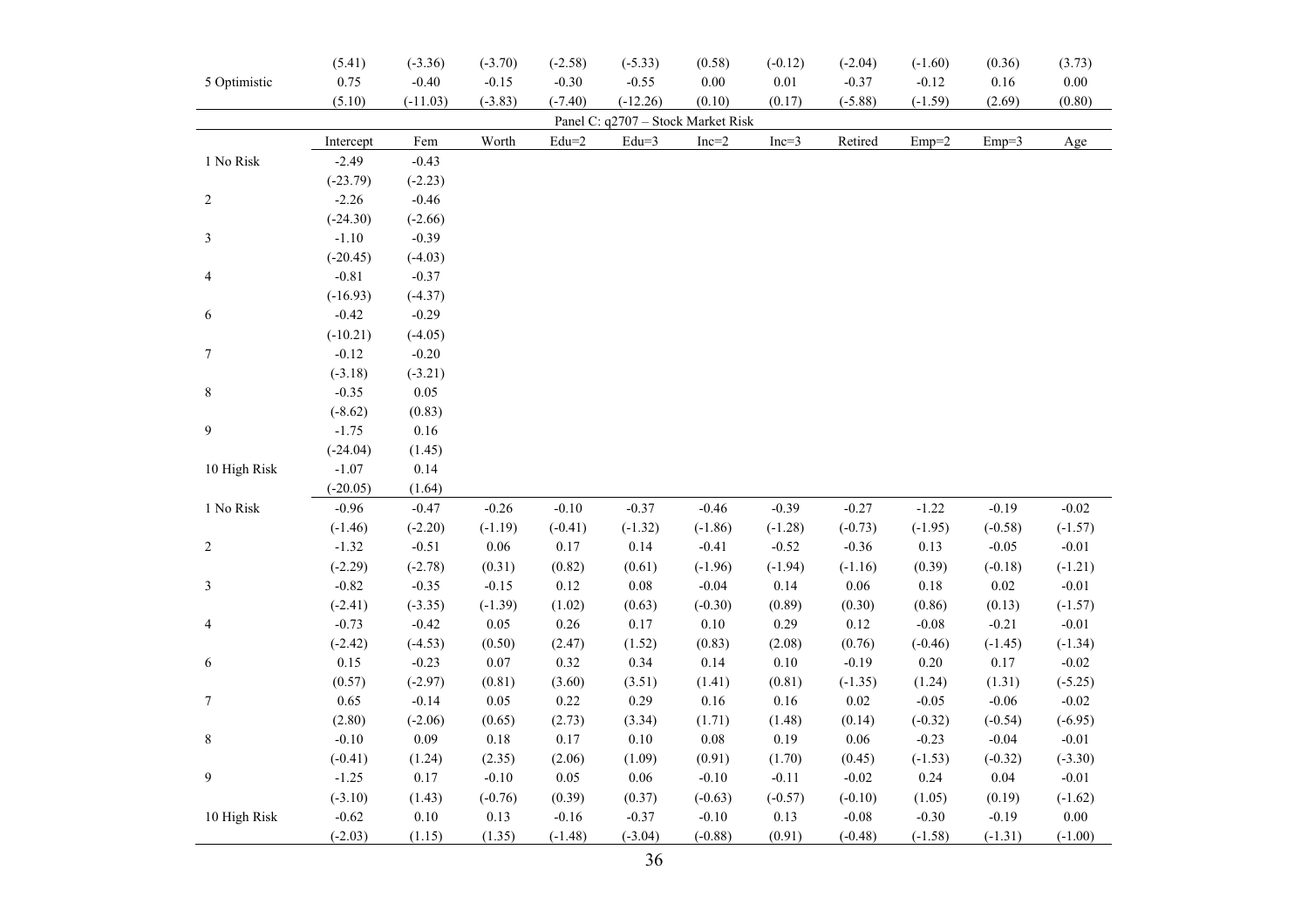# **Table 7.** OLS Regression Results for Stock Holding

The table reports the results of OLS regressions of stock holding in percentage on stock market outlook, gender, interaction between economic outlook and gender and other control variables. The original responses about stock market outlook, 1 to 5, are used in Panel A. Panel B shows the results with pessimistic responses, 1 and 2 and optimistic responses, 4 and 5 grouped together. Pes1 is a dummy variable equal to 1 if the stock market outlook (q1523) equals 1, Pes2 if q1523 = 2, Opt4 if q1523 = 4 and Opt5, if q1523  $=$  5. Pes is a dummy variable equal to 1 if the stock market outlook equals 1 or 2 and Opt, if q1523 = 4 or 5. FEM is a dummy variable equal to 1 if the respondent is female. The control variables are defined as in Table 5. In all regression, month dummies, whose coefficients are not shown to conserve space, are included as independent variables. Tstatistics are shown in parentheses. Individual stock holding data are available only in five GALLUP surveys in November 1996, February 1997, August 1997, November 1997 and September 1998.

|           |         |                              |      |                                        |           |        |         | Panel A: Original Responses                                                           |         |           |        |        |        |                    |                                                   |        |        |           |
|-----------|---------|------------------------------|------|----------------------------------------|-----------|--------|---------|---------------------------------------------------------------------------------------|---------|-----------|--------|--------|--------|--------------------|---------------------------------------------------|--------|--------|-----------|
| Intercept | Pes1    | Pes <sub>2</sub>             | Opt4 | Opt <sub>5</sub>                       | Fem       |        |         | Pes1*Fem Pes2*Fem Opt4*Fem Opt5*Fem Worth Edu=2 Edu=3 Inc=2 Inc=3 Retired Emp=2 Emp=3 |         |           |        |        |        |                    |                                                   |        |        | Age       |
| 45.05     | $-7.68$ | $-1.58$                      | 4.03 | 4.24                                   |           |        |         |                                                                                       |         |           |        |        |        |                    |                                                   |        |        |           |
| (31.34)   |         | $(-2.55)$ $(-0.95)$ $(3.17)$ |      | (2.69)                                 |           |        |         |                                                                                       |         |           |        |        |        |                    |                                                   |        |        |           |
| 46.65     | $-8.04$ | $-1.74$                      | 3.95 | 3.97                                   | $-3.78$   |        |         |                                                                                       |         |           |        |        |        |                    |                                                   |        |        |           |
| (31.22)   |         | $(-2.67)$ $(-1.05)$ $(3.11)$ |      | (2.52)                                 | $(-3.83)$ |        |         |                                                                                       |         |           |        |        |        |                    |                                                   |        |        |           |
| 48.17     | $-9.47$ | $-4.29$                      | 3.23 | $-0.04$                                | $-7.12$   | 3.28   | 6.19    | 1.57                                                                                  | 10.40   |           |        |        |        |                    |                                                   |        |        |           |
| (28.30)   |         |                              |      | $(-2.54)$ $(-1.99)$ $(1.93)$ $(-0.02)$ | $(-3.39)$ | (0.52) | (1.83)  | (0.61)                                                                                | (3.22)  |           |        |        |        |                    |                                                   |        |        |           |
| 51.55     | $-8.58$ | $-2.51$                      | 3.84 | 4.14                                   | $-1.56$   |        |         |                                                                                       |         | $-3.98$   | 4.01   | 4.89   | 1.48   | $-0.08$            | $-5.03$                                           | 0.95   | 4.17   | $-0.12$   |
| (11.30)   |         | $(-2.51)$ $(-1.34)$ $(2.69)$ |      | (2.31)                                 | $(-1.35)$ |        |         |                                                                                       |         | $(-3.16)$ | (3.01) | (3.45) |        | $(0.91)$ $(-0.04)$ | $(-2.79)$                                         | (0.40) | (2.34) | $(-2.45)$ |
| 52.67     | $-9.30$ | $-5.17$                      | 3.45 | 0.56                                   | $-4.36$   | 1.33   | 6.48    | 0.85                                                                                  | 9.12    | $-3.86$   | 4.06   | 4.90   | 1.48   | $-0.06$            | $-4.88$                                           | 1.01   | 4.18   | $-0.13$   |
| (11.33)   |         | $(-2.20)$ $(-2.12)$          |      | $(1.84)$ $(0.24)$                      | $(-1.82)$ | (0.18) | (1.71)  | (0.30)                                                                                | (2.51)  | $(-3.07)$ | (3.05) | (3.46) |        | $(0.91)$ $(-0.03)$ | $(-2.71)$                                         | (0.42) | (2.35) | $(-2.52)$ |
|           |         |                              |      |                                        |           |        |         | Panel B: Pessimistic and Optimistic Responses Grouped Together                        |         |           |        |        |        |                    |                                                   |        |        |           |
| Intercept |         | Pes                          |      | Opt                                    | Fem       |        | Pes*Fem |                                                                                       | Opt*Fem |           |        |        |        |                    | Worth Edu=2 Edu=3 Inc=2 Inc=3 Retired Emp=2 Emp=3 |        |        | Age       |
| 45.05     |         | $-2.64$                      |      | 4.09                                   |           |        |         |                                                                                       |         |           |        |        |        |                    |                                                   |        |        |           |
| (31.35)   |         | $(-1.68)$                    |      | (3.37)                                 |           |        |         |                                                                                       |         |           |        |        |        |                    |                                                   |        |        |           |
| 46.62     |         | $-2.83$                      |      | 3.95                                   | $-3.74$   |        |         |                                                                                       |         |           |        |        |        |                    |                                                   |        |        |           |
| (31.22)   |         | $(-1.80)$                    |      | (3.27)                                 | $(-3.80)$ |        |         |                                                                                       |         |           |        |        |        |                    |                                                   |        |        |           |
| 48.12     |         | $-5.25$                      |      | 2.28                                   | $-7.11$   |        | 5.91    |                                                                                       | 3.89    |           |        |        |        |                    |                                                   |        |        |           |
| (28.24)   |         | $(-2.58)$                    |      | (1.43)                                 | $(-3.39)$ | (1.84) |         |                                                                                       | (1.59)  |           |        |        |        |                    |                                                   |        |        |           |
| 51.47     |         | $-3.55$                      |      | 3.92                                   | $-1.52$   |        |         |                                                                                       |         | $-3.99$   | 4.09   | 4.94   | 1.51   | $-0.06$            | $-5.06$                                           | 0.96   | 4.17   | $-0.12$   |
| (11.29)   |         | $(-2.00)$                    |      | (2.86)                                 | $(-1.32)$ |        |         |                                                                                       |         | $(-3.17)$ | (3.08) | (3.50) |        | $(0.93)$ $(-0.03)$ | $(-2.81)$                                         | (0.40) | (2.35) | $(-2.39)$ |
| 52.73     |         | $-5.93$                      |      | 2.65                                   | $-4.33$   |        | 5.88    |                                                                                       | 2.97    | $-3.92$   | 4.15   | 4.97   | 1.53   | $-0.06$            | $-5.02$                                           | 0.91   | 4.13   | $-0.12$   |
| (11.35)   |         | $(-2.58)$                    |      | (1.48)                                 | $(-1.80)$ |        | (1.63)  | (1.08)                                                                                |         | $(-3.12)$ | (3.12) | (3.52) | (0.94) | $(-0.03)$          | $(-2.79)$                                         | (0.38) | (2.32) | $(-2.44)$ |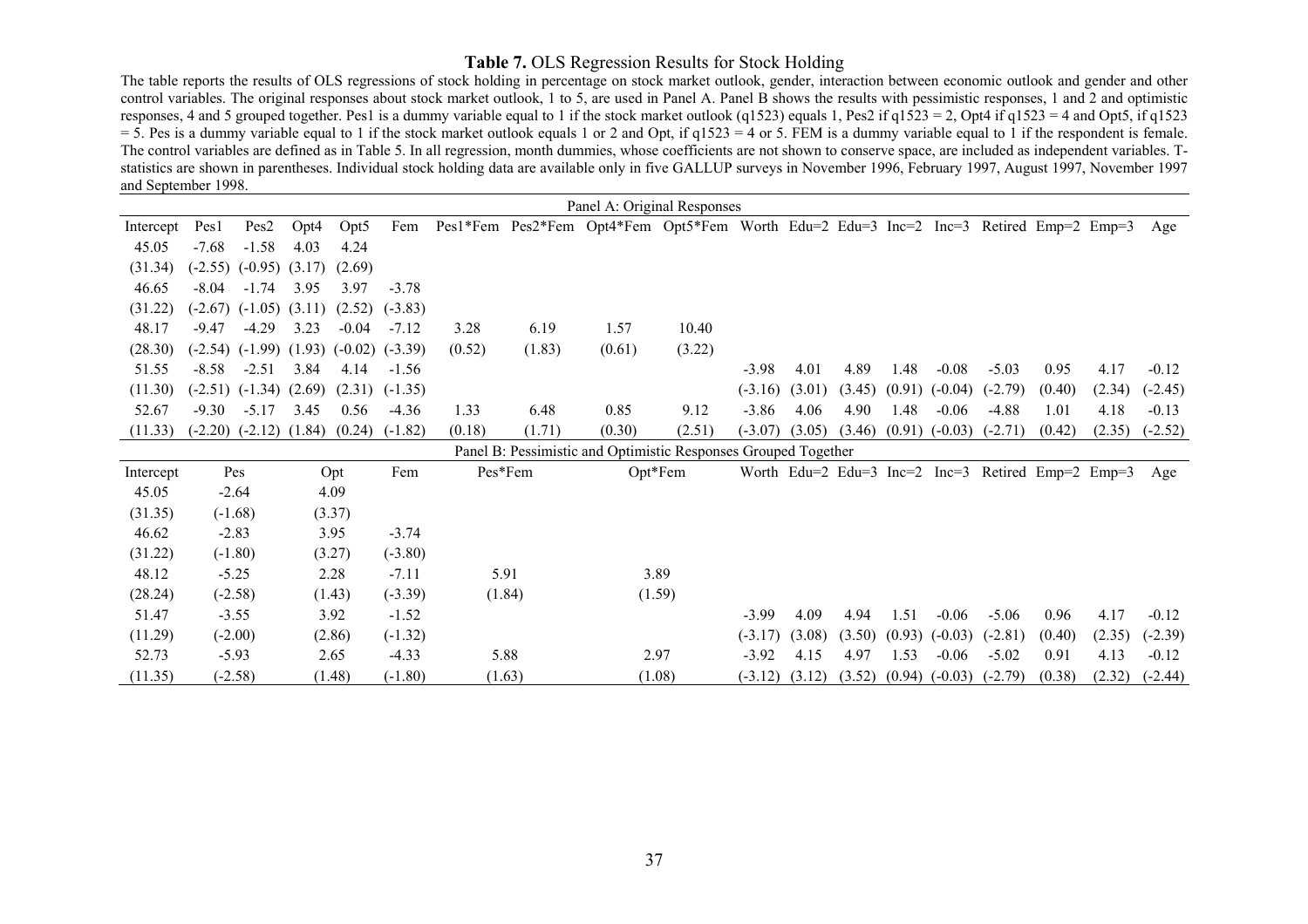# **Table 8.** Ordered Logit Regression Results with Marital Status Dummy

The table reports the results of ordered logit regressions of the categorical responses on gender, marital status and other control variables with month fixed effects. The questionnaire questions for the response variables are in Appendix A. Reponses indicating "Don't Know" or "Refused" are treated as missing values. Fem is a dummy variable equal to 1 if the respondent is female. Married is a dummy variable equal to 1 if the respondent is currently married. Worth is a dummy variable assuming a value of 1 if the total amount of investment is greater than \$100,000. Edu is a categorical variable that takes a value of 2 if the respondent has an undergraduate degree and 3 if the respondent holds a postgraduate degree. Inc is categorical variable which is equal to 2 if the annual income is between \$50,000 and \$100,000 and 3 if the annual income is above \$100,000. Retired is a dummy variable equal to 1 if the respondent is not retired. Emp is a categorical variable taking a value of 2 when the respondent works part-time and 3 when the respondent has a full-time job. Age is the age of the respondent. The *t*-statistics are reported in parentheses.

|                             | Fem       | Married   | Fem*Married | Worth     | $Edu=2$   | $Edu=3$   | $Inc=2$ | $Inc=3$ | Retired   | $Emp=2$   | $Emp=3$ | Age*100 |
|-----------------------------|-----------|-----------|-------------|-----------|-----------|-----------|---------|---------|-----------|-----------|---------|---------|
|                             | $-0.24$   | $-0.13$   | 0.02        |           |           |           |         |         |           |           |         |         |
| (growth)<br>q1523           | $(-1.98)$ | $(-1.35)$ | (0.12)      |           |           |           |         |         |           |           |         |         |
|                             | $-0.30$   | $-0.18$   | 0.13        | $-0.12$   | $-0.08$   | $-0.11$   | 0.11    | 0.16    | $-0.01$   | 0.02      | 0.09    | 1.01    |
|                             | $(-2.31)$ | $(-1.70)$ | (0.84)      | $(-1.75)$ | $(-1.00)$ | $(-1.30)$ | (1.21)  | (1.43)  | $(-0.05)$ | (0.12)    | (0.81)  | (3.40)  |
|                             | $-0.15$   | 0.08      | $-0.14$     |           |           |           |         |         |           |           |         |         |
| (unemplo<br>yment)<br>q1524 | $(-1.26)$ | (0.80)    | $(-1.01)$   |           |           |           |         |         |           |           |         |         |
|                             | $-0.16$   | 0.06      | $-0.08$     | 0.08      | 0.15      | 0.10      | 0.17    | 0.19    | 0.11      | $-0.03$   | 0.12    | 0.00    |
|                             | $(-1.31)$ | (0.55)    | $(-0.53)$   | (1.10)    | (2.06)    | (1.25)    | (1.84)  | (1.69)  | (0.98)    | $(-0.21)$ | (1.12)  | (1.69)  |
|                             | $-0.12$   | $-0.14$   | $-0.06$     |           |           |           |         |         |           |           |         |         |
| market)<br>(stock<br>q1525  | $(-0.97)$ | $(-1.39)$ | $(-0.40)$   |           |           |           |         |         |           |           |         |         |
|                             | $-0.16$   | $-0.19$   | 0.01        | $-0.15$   | $-0.10$   | $-0.19$   | 0.22    | 0.19    | 0.16      | 0.09      | 0.12    | 0.00    |
|                             | $(-1.25)$ | $(-1.84)$ | (0.09)      | $(-2.15)$ | $(-1.27)$ | $(-2.38)$ | (2.39)  | (1.71)  | (1.42)    | (0.66)    | (1.10)  | (1.26)  |
|                             | $-0.34$   | 0.28      | $-0.36$     |           |           |           |         |         |           |           |         |         |
| q1526                       | $(-2.84)$ | (2.90)    | $(-2.64)$   |           |           |           |         |         |           |           |         |         |
| (inflation)                 | $-0.35$   | 0.19      | $-0.26$     | $-0.17$   | 0.09      | 0.29      | 0.20    | 0.41    | 0.04      | 0.04      | 0.17    | 0.01    |
|                             | $(-2.76)$ | (1.87)    | $(-1.77)$   | $(-2.49)$ | (1.23)    | (3.67)    | (2.23)  | (3.71)  | (0.35)    | (0.30)    | (1.59)  | (3.65)  |
|                             | $-0.29$   | 0.14      | $-0.14$     |           |           |           |         |         |           |           |         |         |
| rate)                       | $(-2.40)$ | (1.49)    | $(-1.00)$   |           |           |           |         |         |           |           |         |         |
| <i>interest</i><br>q1527    | $-0.30$   | 0.05      | $-0.07$     | $-0.09$   | $-0.02$   | 0.06      | 0.26    | 0.40    | 0.01      | 0.10      | 0.13    | 0.01    |
|                             | $(-2.40)$ | (0.51)    | $(-0.46)$   | $(-1.29)$ | $(-0.31)$ | (0.71)    | (2.78)  | (3.65)  | (0.10)    | (0.71)    | (1.27)  | (1.99)  |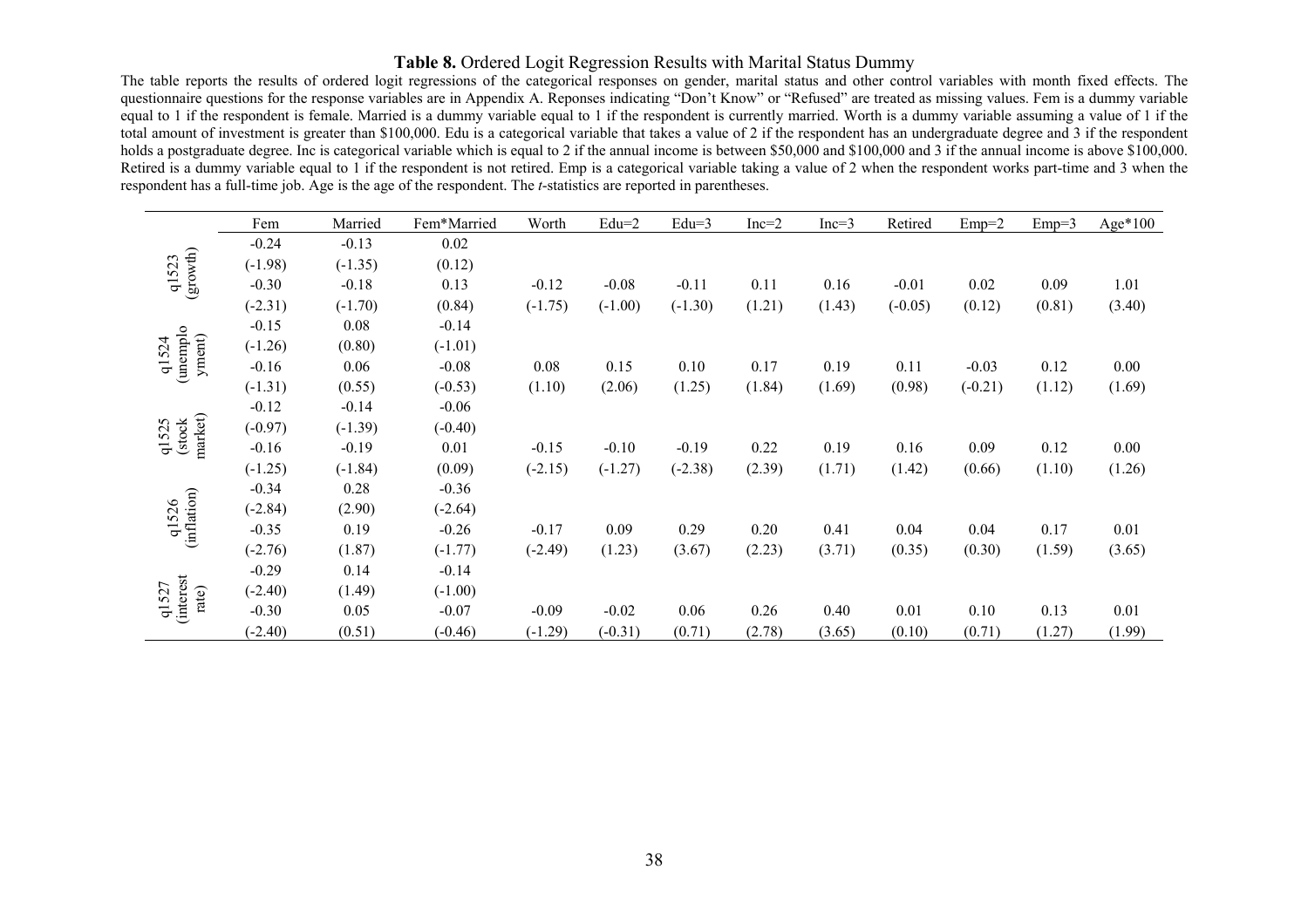# **Table 9.** Descriptive Statistics for European GALLUP data

The table reports descriptive statistics for the European UBS/GALLUP survey data in each country. The first four questions ask how optimistic the respondent is about economic growth, unemployment rate, inflation rate and stock market performance in one year. The next two questions ask whether the respondent thinks that it is a good time to invest in financial markets and that stock market is over-valued. The next question is on optimism about the introduction of Euro and its effects on the European economy. The last question asks the respondent to indicate her perceived level of risk in the stock market. Reponses indicating "Don't Know" or "Refused" are treated as missing. Pvalues reported are for Wilcoxon rank sum tests for gender difference.

|         |             |          | Economic Growth |      | Unemployment |      | Inflation |      | <b>Stock Market</b> |      | Good Time To Invest |      | Euro |      | Risk        |
|---------|-------------|----------|-----------------|------|--------------|------|-----------|------|---------------------|------|---------------------|------|------|------|-------------|
|         |             | M        | F               | M    | $\mathbf{F}$ | M    | F         | M    | F                   | M    | $\mathbf{F}$        | M    | F    | M    | $\mathbf F$ |
| UK      | Mean        | 3.00     | 2.91            | 2.96 | 2.93         | 3.38 | 3.07      | 2.84 | 2.65                | 1.48 | 1.34                | 3.02 | 2.87 | 5.60 | 5.90        |
|         | Std. Dev    | 1.08     | 1.06            | 1.13 | 1.11         | 1.09 | 1.08      | 1.16 | 1.09                | 0.50 | 0.47                | 1.31 | 1.28 | 1.85 | 1.86        |
|         | $\mathbf N$ | 1348     | 1179            | 1338 | 1194         | 1352 | 1185      | 1327 | 1122                | 1331 | 1191                | 1356 | 1234 | 1357 | 1216        |
|         | P-value     | 0.05     |                 |      | 0.60         |      | 0.00      | 0.00 |                     |      | 0.00                |      | 0.00 | 0.00 |             |
| Germany | Mean        | 2.76     | 2.56            | 2.26 | 2.08         | 2.79 | 2.47      | 2.89 | 2.67                | 1.50 | 1.36                | 3.48 | 3.07 | 5.28 | 5.69        |
|         | Std. Dev    | 1.08     | 1.06            | 1.00 | 1.00         | 1.04 | 0.98      | 1.09 | 1.05                | 0.50 | 0.48                | 1.15 | 1.20 | 1.83 | 1.84        |
|         | $\mathbf N$ | 1308     | 1309            | 1305 | 1313         | 1300 | 1287      | 1283 | 1234                | 1260 | 1254                | 1310 | 1316 | 1276 | 1273        |
|         | P-value     | $0.00\,$ |                 | 0.00 |              | 0.00 |           | 0.00 |                     |      | 0.00                |      | 0.00 | 0.00 |             |
| France  | Mean        | 2.97     | 2.79            | 2.52 | 2.40         | 3.15 | 2.69      | 2.90 | 2.62                | 1.49 | 1.33                | 3.86 | 3.60 | 4.91 | 5.35        |
|         | Std. Dev    | 1.03     | 0.94            | 0.99 | 0.96         | 1.04 | 0.97      | 1.06 | 0.98                | 0.50 | 0.47                | 0.87 | 0.90 | 1.96 | 2.03        |
|         | N           | 1597     | 989             | 1597 | 985          | 1585 | 977       | 1579 | 962                 | 1559 | 951                 | 1605 | 1003 | 1590 | 986         |
|         | P-value     | 0.00     |                 |      | 0.00         | 0.00 |           | 0.00 |                     |      | 0.00                |      | 0.00 | 0.00 |             |
| Spain   | Mean        | 3.05     | 2.90            | 2.81 | 2.59         | 2.66 | 2.49      | 2.72 | 2.46                | 1.51 | 1.36                | 3.98 | 3.59 | 5.90 | 6.35        |
|         | Std. Dev    | 1.04     | 1.05            | 1.06 | 1.05         | 1.05 | 1.02      | 1.11 | 1.13                | 0.50 | 0.48                | 0.97 | 1.10 | 1.97 | 2.01        |
|         | $\mathbf N$ | 1192     | 1352            | 1161 | 1336         | 1150 | 1224      | 1083 | 1147                | 1098 | 1224                | 1199 | 1375 | 1168 | 1330        |
|         | P-value     | 0.00     |                 |      | 0.00         | 0.00 |           | 0.00 |                     |      | 0.00                |      | 0.00 | 0.00 |             |
| Italy   | Mean        | 3.12     | 2.87            | 2.97 | 2.71         | 2.83 | 2.46      | 2.83 | 2.58                | 1.46 | 1.29                | 3.91 | 3.46 | 5.86 | 6.46        |
|         | Std. Dev    | 1.06     | 1.06            | 1.06 | 1.10         | 1.03 | 0.98      | 1.08 | 1.03                | 0.50 | 0.46                | 1.01 | 1.13 | 2.02 | 2.10        |
|         | N           | 1434     | 1173            | 1431 | 1163         | 1438 | 1169      | 1414 | 1143                | 1380 | 1108                | 1437 | 1176 | 1424 | 1175        |
|         | P-value     | 0.00     |                 |      | 0.00         |      | 0.00      | 0.00 |                     |      | 0.00                |      | 0.00 | 0.00 |             |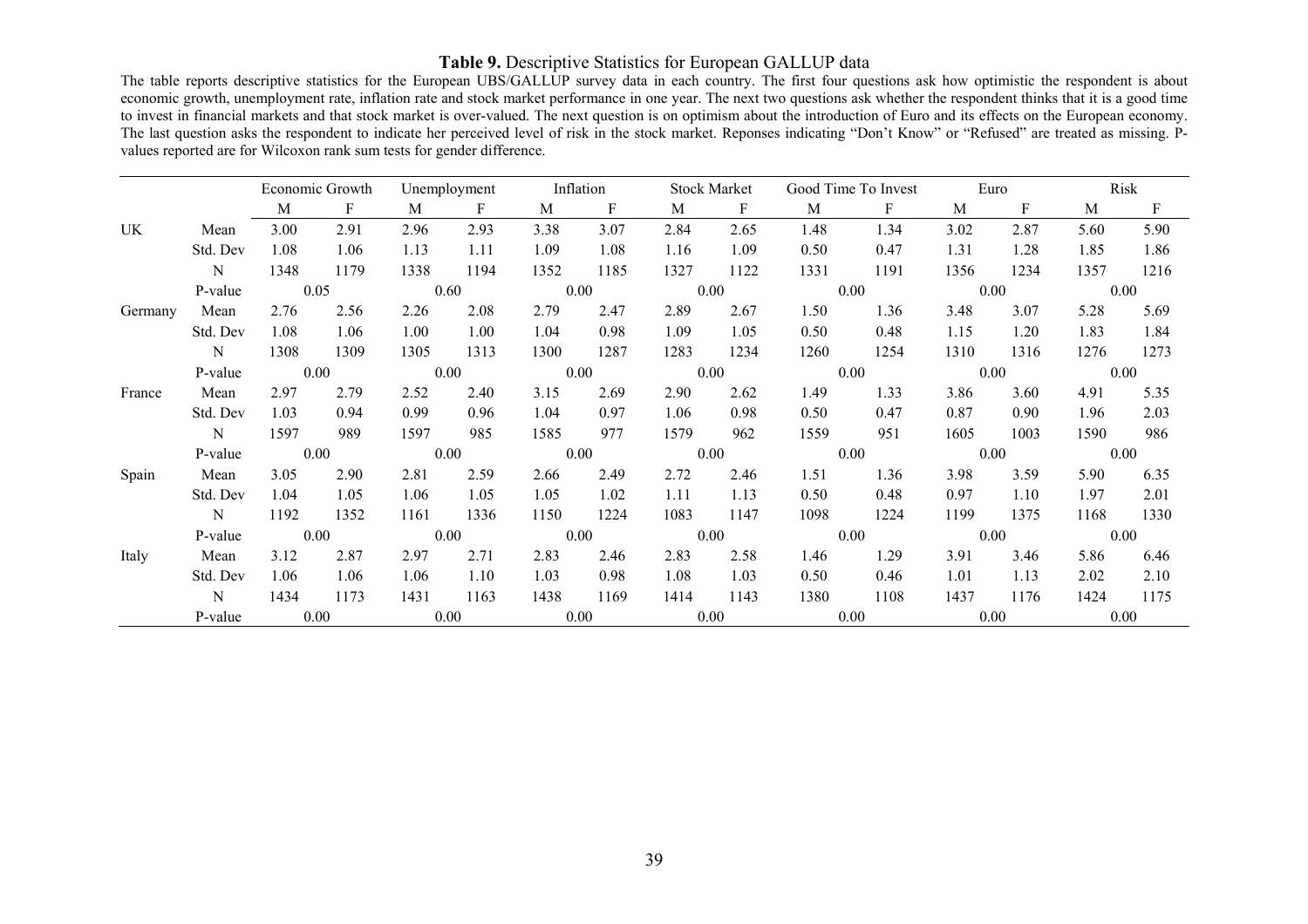#### **Table 10.** Order Logit Regression Results for European GALLUP data

The table reports the results of ordered logit regressions of the categorical responses on gender and other control variables with (Panel B) and without (Panel A) country fixed effects for the European UBS/GALLUP data. The questionnaire questions for the response variables are in Section 4.2. Reponses indicating "Don't Know" or "Refused" are treated as missing values. Fem is a dummy variable equal to 1 if the respondent is female. Worth is a dummy variable assuming a value of 1 if the total amount of investment is greater than  $£100,000$ . Age is the age of the respondent. t-statistics are reported in parentheses.

| Panel A: Without Country Fixed Effects |            |           |           |  |  |  |  |  |  |  |
|----------------------------------------|------------|-----------|-----------|--|--|--|--|--|--|--|
| Dependent Variable                     | Fem        | Worth     | Age       |  |  |  |  |  |  |  |
| Economic Growth                        | $-0.33$    | 0.09      | $-0.51$   |  |  |  |  |  |  |  |
|                                        | $(-10.03)$ | (2.22)    | $(-4.15)$ |  |  |  |  |  |  |  |
| Unemployment                           | $-0.27$    | 0.18      | 0.12      |  |  |  |  |  |  |  |
|                                        | $(-8.20)$  | (4.35)    | (1.02)    |  |  |  |  |  |  |  |
| Inflation                              | $-0.59$    | 0.22      | 0.21      |  |  |  |  |  |  |  |
|                                        | $(-17.33)$ | (5.29)    | (1.74)    |  |  |  |  |  |  |  |
| <b>Stock Market</b>                    | $-0.42$    | 0.13      | $-0.62$   |  |  |  |  |  |  |  |
|                                        | $(-12.43)$ | (3.13)    | $(-4.96)$ |  |  |  |  |  |  |  |
| Good Time to Invest                    | $-0.63$    | 0.25      | $-0.72$   |  |  |  |  |  |  |  |
|                                        | $(-16.20)$ | (5.35)    | $(-5.11)$ |  |  |  |  |  |  |  |
| Euro                                   | $-0.57$    | $-0.03$   | $-0.18$   |  |  |  |  |  |  |  |
|                                        | $(-17.03)$ | $(-0.68)$ | $(-1.45)$ |  |  |  |  |  |  |  |
| <b>Risk</b>                            | 0.42       | 0.00      | $-0.51$   |  |  |  |  |  |  |  |
|                                        | (12.91)    | (0.11)    | $(-4.26)$ |  |  |  |  |  |  |  |
| Panel B: With Country Fixed Effects    |            |           |           |  |  |  |  |  |  |  |
| Economic Growth                        | $-0.34$    | 0.07      | $-0.56$   |  |  |  |  |  |  |  |
|                                        | $(-9.99)$  | (1.62)    | $(-4.54)$ |  |  |  |  |  |  |  |
| Unemployment                           | $-0.29$    | 0.10      | 0.04      |  |  |  |  |  |  |  |
|                                        | $(-8.68)$  | (2.42)    | (0.36)    |  |  |  |  |  |  |  |
| Inflation                              | $-0.58$    | 0.16      | 0.19      |  |  |  |  |  |  |  |
|                                        | $(-16.99)$ | (3.78)    | (1.54)    |  |  |  |  |  |  |  |
| <b>Stock Market</b>                    | $-0.42$    | 0.13      | $-0.61$   |  |  |  |  |  |  |  |
|                                        | $(-12.24)$ | (3.10)    | $(-4.90)$ |  |  |  |  |  |  |  |
| Good Time to Invest                    | $-0.64$    | 0.27      | $-0.72$   |  |  |  |  |  |  |  |
|                                        | $(-16.34)$ | (5.60)    | $(-5.10)$ |  |  |  |  |  |  |  |
| Euro                                   | $-0.58$    | 0.04      | $-0.23$   |  |  |  |  |  |  |  |
|                                        | $(-17.02)$ | (0.94)    | $(-1.86)$ |  |  |  |  |  |  |  |
| Risk                                   | 0.39       | $-0.01$   | $-0.49$   |  |  |  |  |  |  |  |
|                                        | (11.99)    | $(-0.32)$ | $(-4.13)$ |  |  |  |  |  |  |  |